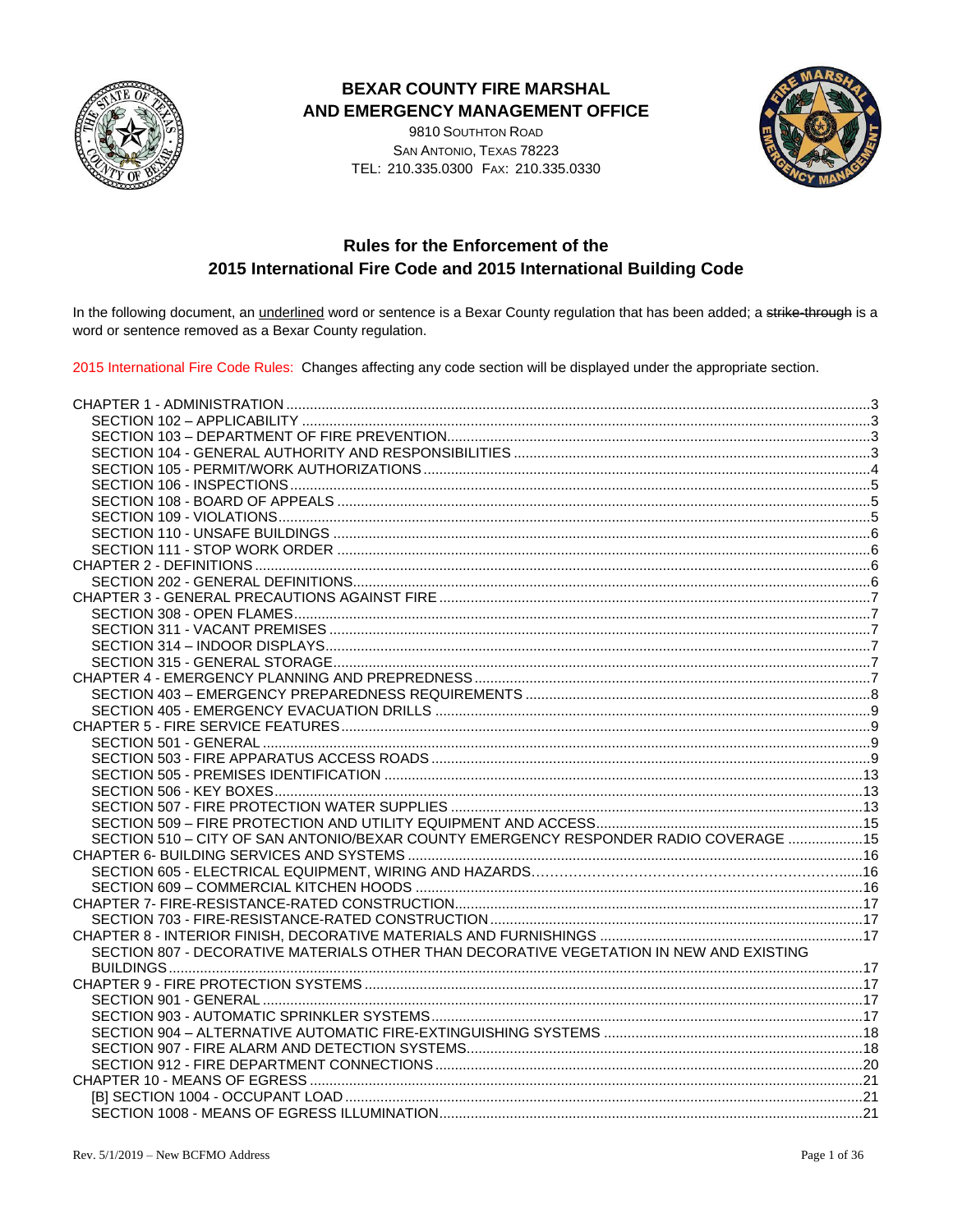| CHAPTER 50 - HAZARDOUS MATERIALS —GENERAL PROVISIONS …………………………………………………………………………23 |  |
|-------------------------------------------------------------------------------------|--|
|                                                                                     |  |
|                                                                                     |  |
|                                                                                     |  |
|                                                                                     |  |
|                                                                                     |  |
|                                                                                     |  |
|                                                                                     |  |
|                                                                                     |  |
|                                                                                     |  |
|                                                                                     |  |
|                                                                                     |  |
|                                                                                     |  |
| SECTION D106 - MULTIPLE-FAMILY RESIDENTIAL DEVELOPMENTS …………………………………………………………………27 |  |
|                                                                                     |  |
|                                                                                     |  |

2015 International Building Code Rules: Changes affecting any code section will be displayed under the appropriate section.

| SECTION 1704 - SPECIAL INSPECTIONS AND TESTS, CONTRACTOR RESPONSIBILITY AND STRUCTURAL |  |
|----------------------------------------------------------------------------------------|--|
|                                                                                        |  |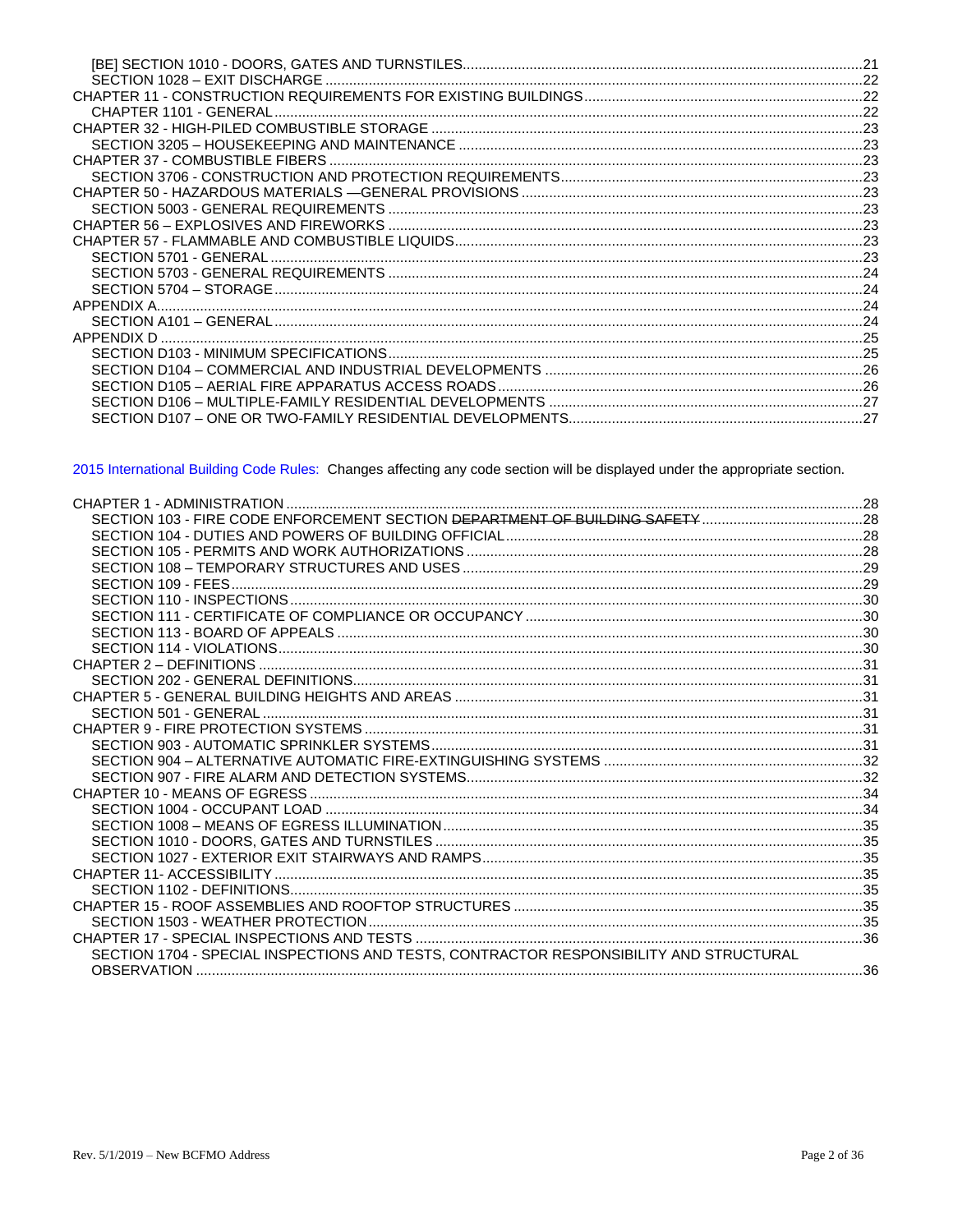# **Rules for the Enforcement of the 2015 International Fire Code and 2015 International Building Code**

In the following document, an underlined word or sentence is a Bexar County regulation that has been added; a strike-through is a word or sentence removed as a Bexar County regulation.

### *The following Sections of the 2015 International Fire Code shall read as follows:*

<span id="page-2-0"></span>2015 International Fire Code Rules: Changes affecting any code section will be displayed under the appropriate section.

### **CHAPTER 1 - ADMINISTRATION**

### **SECTION 102 – APPLICABILITY**

<span id="page-2-1"></span>**102.3.1 Use and occupancy.** No building or structure shall be used or occupied, and no change in the existing occupancy classification or ownership of a building or structure or portion thereof shall be made, until the *building official* has issued a certificate of occupancy therefor as provided herein. Issuance of a certificate of occupancy shall not be construed as an approval of a violation of the provisions of this code or of other ordinances, court orders, or regulations of the jurisdiction.

**Exception:** Certificates of occupancy are not required for work exempt from *permits/work authorization* under Section 105.

#### <span id="page-2-2"></span>**SECTION 103 – DEPARTMENT OF FIRE PREVENTION**

**103.1 General.** The department of fire prevention is established within the jurisdiction under the direction of the fire code official. The function of the department shall be the implementation, administration and enforcement of the provisions of this code.

> **103.1.1 FIRE CODE OFFICIAL – DEFINED.**  Throughout the 2015 International Fire Code, where the term fire code official is used, it shall mean the Bexar County Fire Marshal or his designee.

> **103.1.2 FIRE CODE ENFORCEMENT & FIRE PREVENTION SECTION – DEFINED.** Throughout the 2015 International Fire Code, where the term department of fire prevention is used, it shall mean the Bexar County Fire Marshal's Office, Fire Code Enforcement and Fire Prevention Sections.

### <span id="page-2-3"></span>**SECTION 104 - GENERAL AUTHORITY AND RESPONSIBILITIES**

**104.1 General.** The fire code official is hereby authorized to enforce the provisions of this code and shall have the authority to render interpretations of this code, and to adopt policies, procedures, rules and regulations in order to clarify the application of its provisions. Such interpretations, policies, procedures, rules and regulations shall be in compliance with the intent and purpose of this code and shall not have the effect of waiving requirements specifically provided for in this code.

**104.1.1 Authority of the Fire Marshal and the Fire Marshal's Office.** It shall be the duty of the Fire Marshal and he is hereby given the necessary power to do whatever may be deemed necessary by him for the safety and protection of property and citizens from fire hazards, to include the issuance of Notices of Violation, Fire Marshal's Order, and Citations as required to achieve compliance with the Fire and/or Building Codes. The Fire Marshal may delegate his power to any other member of the Fire Marshal's Office.

**104.3 Right of entry.** Whenever it is necessary to make an inspection to enforce the provisions of this code, or where the fire code official has reasonable cause to believe that there exists in a building or upon any premises any conditions or violations of this code which make the building or premises unsafe, dangerous or hazardous, fire code official shall have the authority to enter the building or premises at all reasonable times to inspect or to perform the duties imposed upon the fire code official by this code. If such building or premises is occupied, the fire code official shall present credentials to the occupant and request entry. If such building or premises is unoccupied, the fire code official shall first make a reasonable effort to locate the owner or other person having charge or control of the building or premises and request entry. If entry is refused, the fire code official has recourse to every remedy provided by law to secure entry. No owner or occupant or any other person having charge, care or control of any building shall fail or neglect, after proper demand is made as herein provided, to properly permit entry by the Fire Marshal or his authorized representatives for the purpose of inspection or examination under such exigent circumstances affecting the safety of persons and/or property, or to take such prudent action to abate a fire hazard.

**104.3.2 Photographic Documentation.** Members of the Fire Marshal's Office making such examinations or inspections shall have the right, with proper credentials, and be authorized to take audio recordings, the required number of photographs, or video recordings for evidence and for records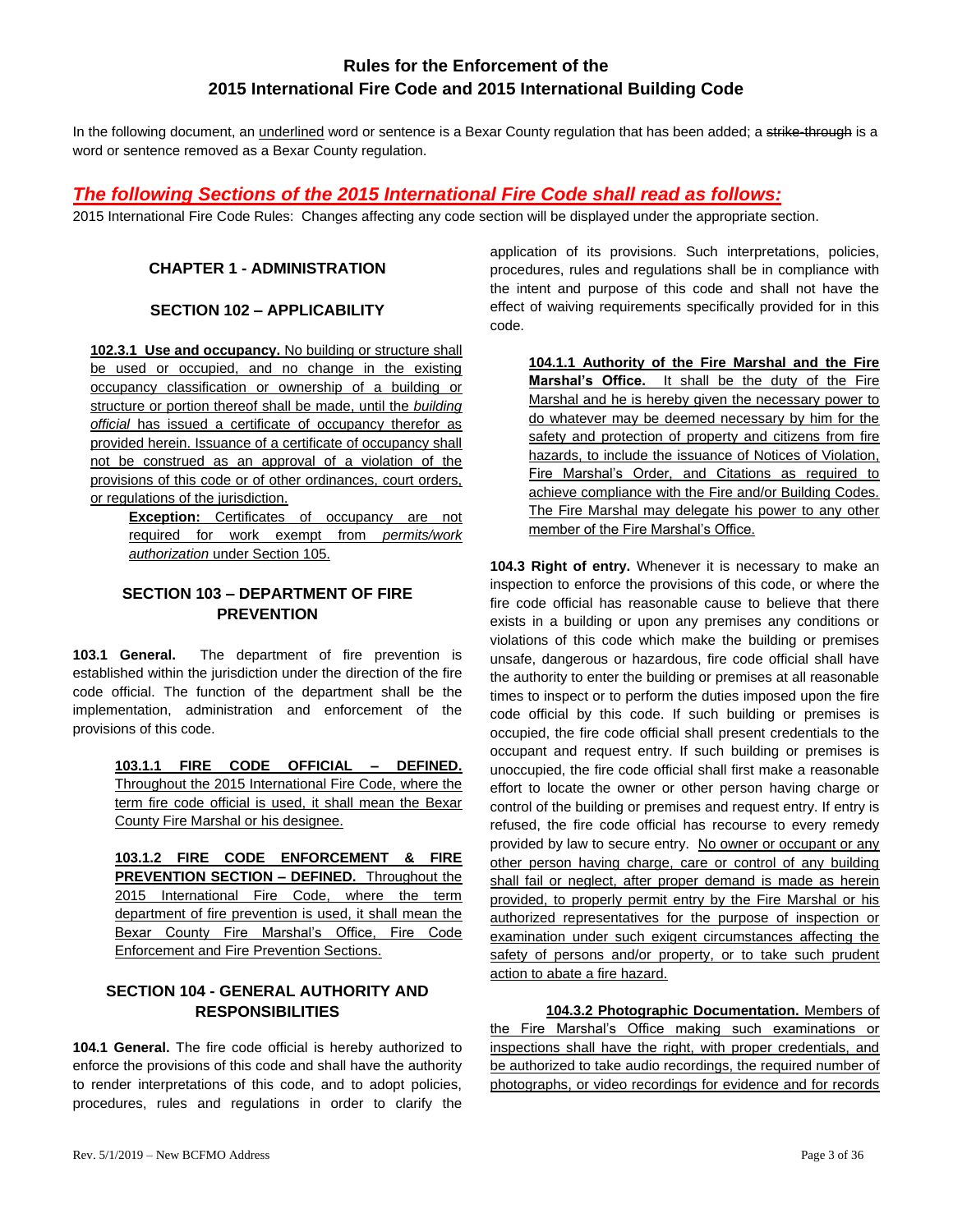for use by the Fire Marshal's Office to document and study fire hazards and scientific control for fire safety.

**104.11 Authority at fires and other emergencies.** The Fire Marshal, fire chief or officer of the fire department in charge at the scene of a fire or other emergency involving the protection of life or property or any part thereof, shall have the authority to direct such operation as necessary to extinguish or control any fire, perform any rescue operation, investigate the existence of suspected or reported fires, gas leaks or other hazardous conditions or situations, or take any other action necessary in the reasonable performance of duty. In the exercise of such power, the Fire Marshal, or fire chief is authorized to prohibit any person, vehicle, vessel or thing from approaching the scene and is authorized to remove, or cause to be removed or kept away from the scene, any vehicle, vessel or thing which could impede or interfere with the operations of the fire department and, in the judgment of the Fire Marshal, fire chief or his designee, any person not actually and usefully employed in the extinguishing of such fire or in the preservation of property in the vicinity thereof.

> **104.11.1 Barricades.** The Fire Marshal, fire chief or officer of the fire department in charge at the scene of an emergency is authorized to place ropes, guards, barricades or other obstructions across any street, alley, place or private property in the vicinity of such operation so as to prevent accidents or interference with the lawful efforts of the fire department to manage and control the situation and to handle fire apparatus.

> **104.11.2 Obstructing operations.** Persons shall not obstruct the operations of the fire department in connection with extinguishment or control of any fire, or actions relative to other emergencies, or disobey any lawful command of the Fire Marshal, fire chief or officer of the fire department in charge of the emergency, or any part thereof, or any lawful order of a police officer assisting the fire department.

> **104.11.3 Systems and devices.** Persons shall not render a system or device inoperative during an emergency unless by direction of the Fire Marshal, fire chief or fire department official in charge of the incident.

> **104.11.4 Removal of debris and rubble after fire:** (a) The owner or person having under his control or in his possession upon any premises in the county, any hay, straw, bales of wool, cotton, paper or other substances which have been rendered useless or unmerchantable by reason of any fire on such premises, or any debris resulting from such fire, must remove such substances and debris from such premises within ninty-six hours (96) after notice to do so has been served by the Fire Marshal.

> (b). Whenever any building or other structure in the county is partially burned, the owner thereof or the

person in charge or control thereof, shall within ten days after notice from the Fire Marshal so to do, remove all refuse, debris, charred and partially burned lumber and material from the ground; and if such building or other structure shall be burned to such an extent that it is rendered incapable of being repaired, the owner of the property upon which structure is located, or person in charge and control thereof, shall within ten days after notice from the Fire Marshal so to do, remove all remaining portion of the building or structure, from the ground.

(c). The Fire Marshal may extend the ten (10) day period of removal of such burned or partially burned buildings, when the insurance adjustment, if any, is still pending.

#### <span id="page-3-0"></span>**SECTION 105 - PERMIT/WORK AUTHORIZATIONS**

**105.2 Application.** Application for a permit/work authorization required by this code shall be made to the fire code official in such form and detail as prescribed by the fire code official. Applications for permits/work authorizations shall be accompanied by such plans as prescribed by the fire code official.

> **105.2.4 Action on application.** The fire code official shall examine or cause to be examined applications for permits/work authorizations and amendments thereto within a reasonable time after filing as defined in applicable state laws. If the application or the construction documents do not conform to the requirements of pertinent laws, the fire code official shall reject such application in writing, stating the reasons therefore. If the fire code official is satisfied that the proposed work or operation conforms to the requirements of this code and laws and ordinances applicable thereto, the fire code official shall issue a permit/work authorization therefore as soon as practicable.

> **105.2.5 Working Without a Permit/Work Authorization.** Work requiring a permit/work authorization shall not commence until said permit/work authorization is posted in a conspicuous place on the job site and approved plans are available at this location. Where work is commenced prior to obtaining said permit/work authorization, the fees may be increased by 100% as determined by the AHJ, but payment of the increased fee shall not relieve any person from fully complying with the requirements to obtain a permit/work authorization, nor of any other penalties herein.

**105.4 Construction documents.** Construction documents shall be in accordance Sections 104.5.1 through 105.4.7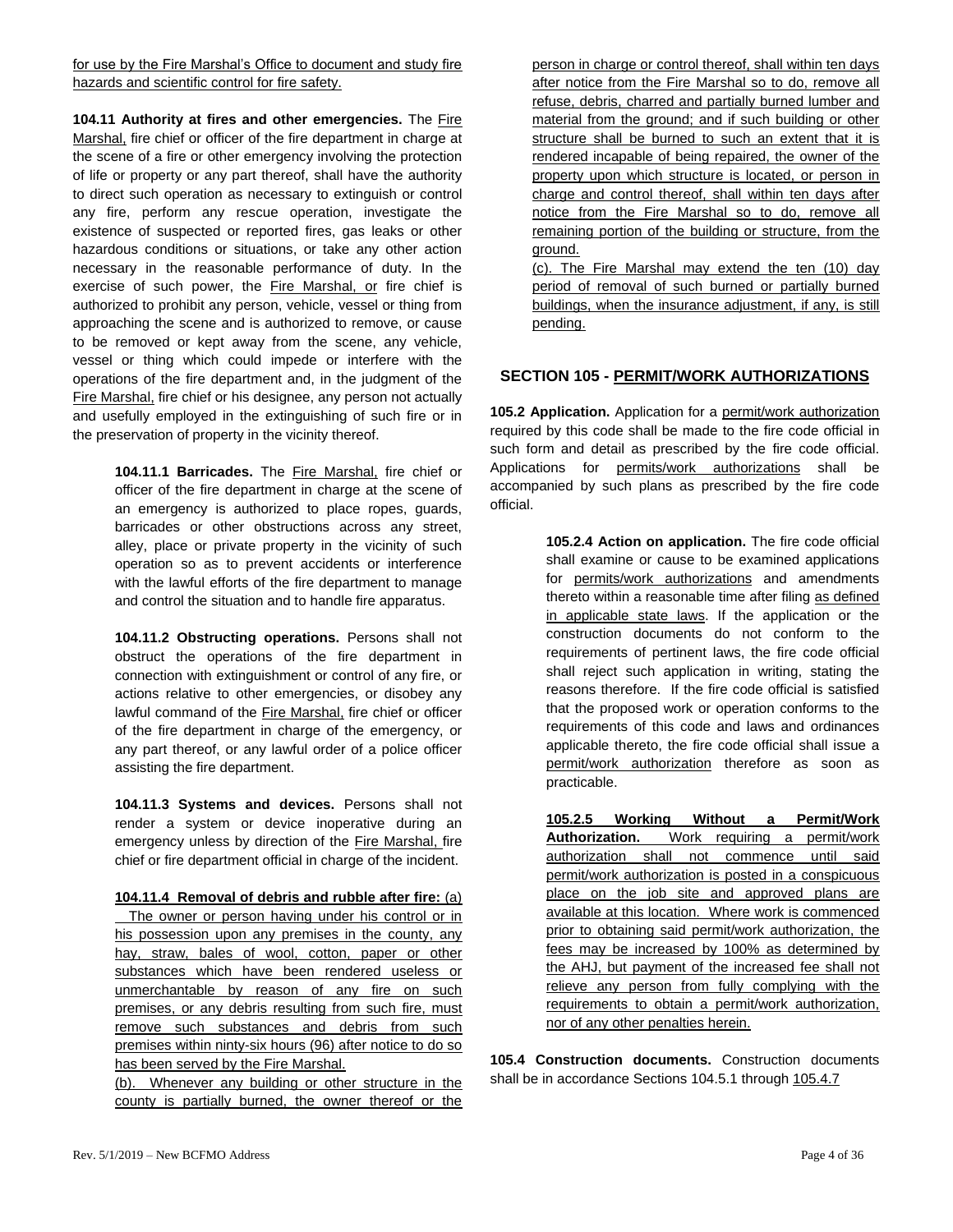**105.4.2 Information on construction documents.**  Construction documents shall be drawn to scale upon suitable material. Electronic media documents are allowed to be submitted when approved by the fire code official. Construction documents shall be of sufficient clarity to indicate the location, nature and extent of the work proposed and show in detail that it will conform to the provisions of this code and relevant laws, ordinances, rules and regulations as determined by the fire code official.

**105.4.2.2 Occupancy Classification Letter.**  Two (2) copies of a completed "Occupancy Classification Letter" or other approved Fire Protection report shall be submitted to the County for buildings or portions therefore that are to be used for any of the following purposes: (a) Warehousing or storage

(b) Retail including rack display of products

(c) Hazardous Materials storage and/or use

(d) Manufacturing

(e) Sales of upholstered furniture

The Occupancy Classification letter is required to be submitted (1) with the building permit submittal documents when seeking a building permit, (2) to the Fire Inspector during a Certificate of Compliance inspection, or (3) at any other time when required by the Fire Marshal. The Occupancy Classification Letter is to be prepared by the owner and/or tenant of the building/space in question. It is to be signed, dated and on company letterhead. If the Occupancy Classification letter is prepared by a registered design professional, it is to be countersigned by the owner and/or tenant. Prior to a change in (1) the type or amount of hazardous material(s) used or stored, (2) the type or amount of storage or storage height, or method of storage, or (3) the manufacturing process, a revised Occupancy Classification letter is to be submitted to the Fire Marshal's Office for review/approval.

**105.4.7 Permit/Work Authorization/Plans not on site.** When a permit/work authorization or approved plans are not available upon request by the Fire Marshal or the Fire Marshal's designee, the person in charge of the authorized work shall be assessed a seventy-five dollar (\$75.00) fee, and any further inspections shall not be scheduled or performed until the fee has been paid.

### **SECTION 106 - INSPECTIONS**

<span id="page-4-0"></span>**106.5 Compliance with Orders and Notices.** Orders and notices issued or served as provided by this code shall be complied with by the owner, operator, occupant or other person responsible for the condition or violation to which the order or notice pertains. In cases of extreme danger to persons or property, immediate compliance is required. If the building or other premises is not owner occupied, under lease, or otherwise, and the order or notice requires additions or changes in the building or premises which would immediately become real estate and be the property of the owner of the building or premises, such orders or notices shall be complied with by the owner.

**EXCEPTION:** When the owner and the occupant have agreed otherwise between themselves, in which event the occupant shall comply.

#### **SECTION 108 - BOARD OF APPEALS**

<span id="page-4-1"></span>**108.1 Board of appeals established.** In order to hear and decide appeals of orders, decisions or determinations made by the fire code official relative to the application and interpretation of this code, there shall be and is hereby created a board of appeals consisting of 7 persons residing in Bexar County, who are not employees of the jurisdiction. The board should consist of one (1) registered engineer, one (1) licensed architect, one (1) builder, one (1) member representing the fire protection industry, one (1) member of business or industry, one (1) person certified by the International Code Council as a Building Plans Examiner, Commercial Building Inspector, Residential Building Inspector or other ICC certified commercial construction field, and 1) member of the public. (See Appendix A for completed details). The board of appeals shall be appointed by the governing body and shall hold office at its pleasure. The fire code official or his designee shall be an ex officio member of said board but shall have no vote on any matter before the board. The board shall adopt rules of procedure for conducting its business, and shall render all decisions and findings in writing to the appellant with a duplicate copy to the fire code official.

#### **SECTION 109 - VIOLATIONS**

<span id="page-4-2"></span>**109.1 Unlawful acts.** It shall be unlawful for a person, firm or corporation to erect, construct, alter, repair, remove, demolish or utilize a building, occupancy, premises or system regulated by this code, or cause same to be done, in conflict with or in violation of any of the provisions of this code. No work shall be started on any Fire Protection System at a new construction site or an existing structure, other than maintenance work, without a permit/work authorization being issued or by approval to begin work by the Fire Marshal or his designee. Both the individual contractor, along with the site general contractor will be held liable for such actions. Where work is commenced prior to obtaining said permit/work authorization, the permit/authorization fees shall be doubled, but payment of the increased fee shall not relieve any person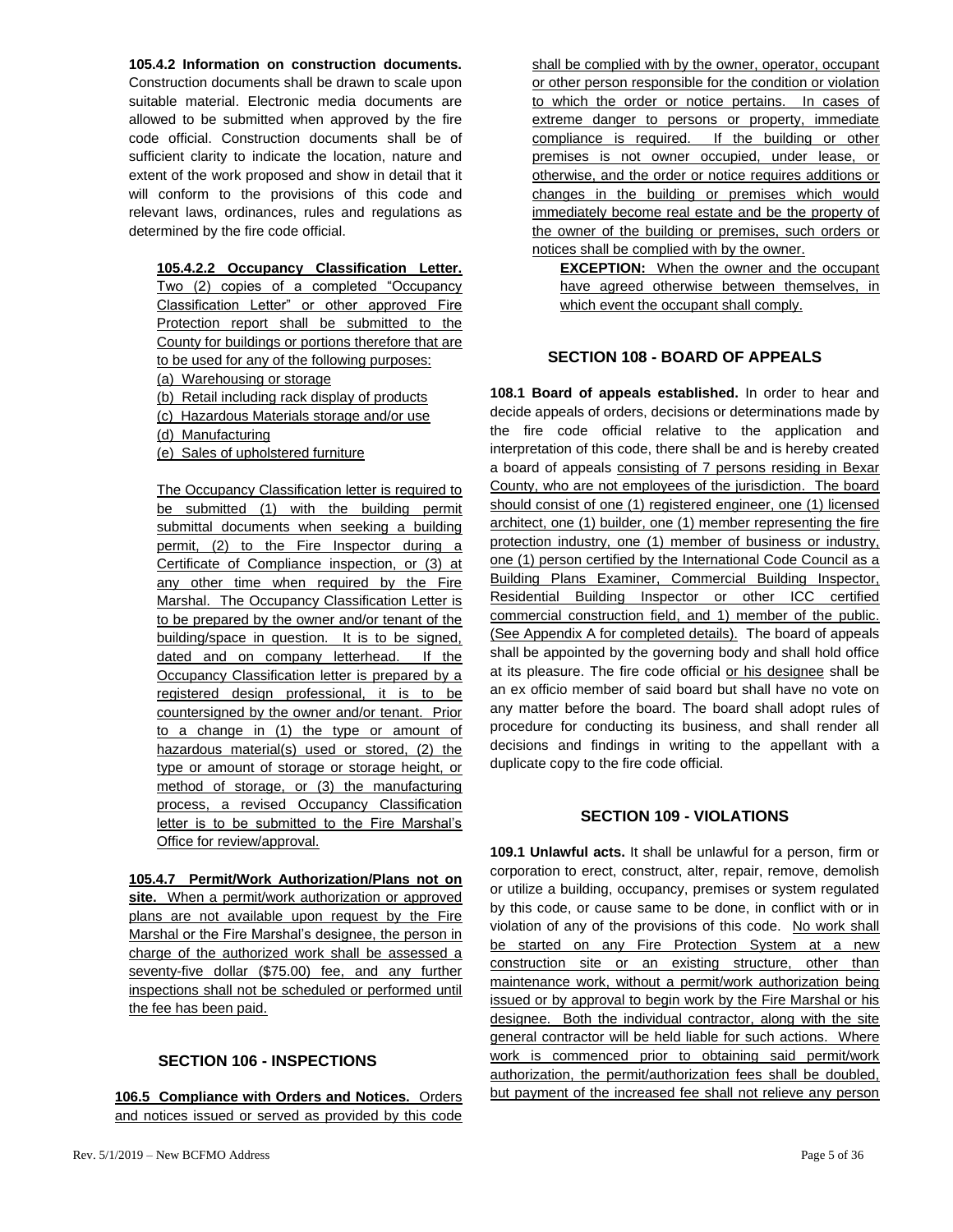from fully complying with the requirements to obtain a permit/work authorization, nor of any other penalties herein.

**109.3 Notice of violation, fire marshal order, or citation.**  Where the fire code official finds a building, premises, vehicle, storage facility or outdoor area that is in violation of this code, the fire code official is authorized to prepare a written notice of violation, fire marshal order or citation (as applicable under state law) describing the conditions deemed unsafe and, when compliance is not immediate, specifying a time for reinspection or appearance in court.

**109.4 Violation penalties.** Persons who shall violate a provision of this code or shall fail to comply with any of the requirements thereof or who shall erect, install, alter, repair or do work in violation of the *approved construction documents* or directive of the *fire code official*, or of a permit/work authorization or certificate used under provisions of this code, shall be guilty of a misdemeanor punishable by a fine of not more than five hundred (500) dollars or by imprisonment not exceeding [NUMBER OF DAYS], or both such fine and imprisonment. Each day that a violation continues after due notice has been served shall be deemed a separate offense.

> **109.4.2 Offense Penalties.** Penalties for citations issued by the Fire Marshal or his designee shall be as listed below, plus court costs.

| Code            | <b>Section</b> | <b>Offense</b>                       | Fine     |
|-----------------|----------------|--------------------------------------|----------|
| Fire            | 104.11.4       | Failure to remove debris or          | \$100.00 |
|                 |                | rubble after fire                    | to       |
|                 |                |                                      | \$500.00 |
| Fire            | 105.3.3        | Occupancy prohibited -               | \$500.00 |
|                 |                | before approval (occupancy           |          |
|                 |                | before issuance of certificate       |          |
|                 |                | of occupancy)                        |          |
| Fire            | 109.1          | Unlawful Acts                        |          |
| <b>Building</b> | 109.4          | Working without permit               | \$250.00 |
|                 |                | (plus double permit fee)             |          |
| Fire            | 109.3.2        | <b>Failure to comply with orders</b> | \$100.00 |
|                 | 111.4          | and notices                          | to       |
|                 |                |                                      | \$500.00 |
| Fire            | 109.3.4        | Unauthorized tampering or            | \$250.00 |
|                 |                | removal - (tag, seal, sign, or       |          |
|                 |                | posting)                             |          |
| Fire            | 110.2.1        | Unsafe building-overcrowding         | \$500.00 |
| Fire            | 503.4          | Obstructing a Fire Lane              | \$500.00 |
| Fire            | 1031.3         | Obstructing Means of Egress          | \$500.00 |
| Fire/Building   | All others     | All other violations                 | \$100.00 |
|                 |                |                                      | to       |
|                 |                |                                      | \$500.00 |

### **SECTION 110 - UNSAFE BUILDINGS**

<span id="page-5-0"></span>**110.2 Evacuation.** The fire code official or the fire department official in charge of an incident shall be authorized to order the immediate evacuation of any occupied building deemed unsafe when such building has hazardous conditions that present imminent danger to building occupants. Persons so

notified shall immediately leave the structure or premises and shall not enter or re-enter until authorized to do so by the fire code official or the fire department official in charge of the incident.

> **110.2.1. Removal of Occupants.** A member of the Fire Marshal's Office is authorized to require the removal of occupants at a location when actual occupancy exceeds the permitted or posted occupant load. A person commits an offense if he refuses to obey an order to vacate.

#### **SECTION 111 - STOP WORK ORDER**

<span id="page-5-1"></span>**111.4 Failure to comply.** Any person who shall continue any work after having been served with a stop work order, except such work as that person is directed to perform to remove a violation or unsafe condition, shall be liable to a fine of not less than 100 dollars or more than 500 dollars.

# <span id="page-5-2"></span>**CHAPTER 2 - DEFINITIONS SECTION 202 - GENERAL DEFINITIONS**

shall include the following definitions:

<span id="page-5-3"></span>**AUTHORIZED EMERGENCY VEHICLE** shall have the meaning as defined in the Texas Occupations Code §2308.251.

**COMMERCIAL ESTABLISHMENT** means a place where goods and commodities or services are provided, displayed, exchanged, sold or bought.

**CARNIVAL** means an organized program of entertaining or exhibition, which may include merrymaking, feasting, and/or masquerading, either inside or outside a structure.

**FAIR** means a gathering of buyers and sellers at a particular place and time for trade, competitive exhibition accompanied with food and entertainment.

**FIRE LANE** shall mean any area appurtenant to entrances or exits of a building deemed necessary by the Fire Marshal or his designee to remain free and clear of parked vehicles for access to such building in case of fire or other emergency and designated by him as such, and may include sidewalks, driveways, portions of parking lots, or any other area adjacent to or near building entrances or exits, or any fire hydrant. Fire lanes identified or designated by the Fire Marshal or his designee shall be conspicuously marked and identified as set out in the Texas Occupations Code §2308.251(a).

**MULTI-FAMILY DWELLING** means any residential structure consisting of four (4) or more residential dwelling units. (Dwelling Unit - A single unit providing complete, independent living facilities for one or more persons, including permanent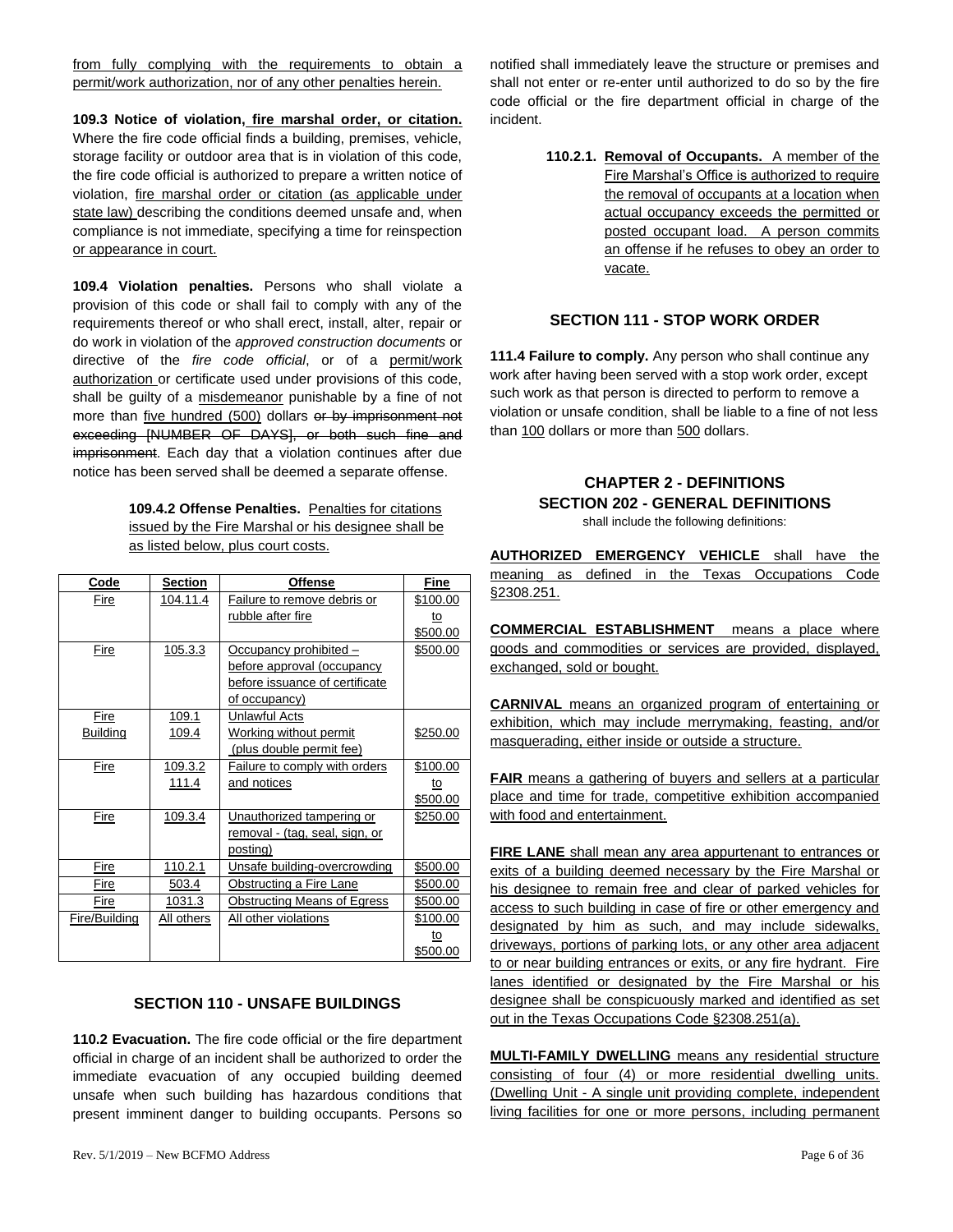provisions for living, sleeping, eating, cooking and sanitation.) These buildings are typically, but not always, classified within the Group "R" occupancy classification.

**OCCUPANT** means any person, agent, firm, or corporation that occupies a building or part thereof as an owner or tenant.

**PUBLIC BUILDING; PUBLIC ACCESS BUILDING; PUBLIC ACCESSIBLE BUILDING** means a place in which the possession and/or use, as well as the property in it, gives members of the public free access or use and includes buildings in which the public may enter, including where an entry fee is charged; or otherwise comply with the requirements of an "Occupiable Space" as defined in the 2015 International Building Code.

**UNATTENDED VEHICLE** means a vehicle that does not have a licensed operator at the controls of the vehicle.

### <span id="page-6-1"></span><span id="page-6-0"></span>**CHAPTER 3 - GENERAL PRECAUTIONS AGAINST FIRE**

#### **SECTION 308 - OPEN FLAMES**

**308.1.2.1 Projection of Ignited Materials.** No person shall drop or throw ignited materials from a structure or vehicle.

**308.1.4.1 Fire Hazard Prohibited**. In Group R, Division 1, 2 & 4 occupancies, a person shall not construct, erect, install, maintain or use any incinerator, barbeque pit, grill or chiminea, or so burn any combustible material as to constitute or occasion a fire hazard by the use or burning thereof or as to endanger the life or property of any person thereof. The use or burning of any such devices under the following conditions shall constitute a fire hazard and are prohibited: (1) within ten (10) linear feet of any combustible surface, including but not limited to decks, porches, balconies, walls, or verandas; (2) beneath any balcony, porch, roof overhang, deck, or veranda.

### **SECTION 311 - VACANT PREMISES**

<span id="page-6-2"></span>**311.1 General.** Temporarily unoccupied buildings, structures, premises or portions thereof, including tenant spaces, shall be safeguarded and maintained in accordance with Sections 311.1.1 through 311.6.

> **311.1.1 Abandoned premises.** Buildings, structures and premises for which an owner cannot be identified or located by dispatch of a certificate of mailing to the last known or registered address, which persistently or repeatedly become unprotected or unsecured,

which have been occupied by unauthorized persons or for illegal purposes, or which present a danger of structural collapse or fire spread to adjacent properties shall be considered abandoned, declared unsafe and abated by demolition or rehabilitation in accordance with the *International Property Maintenance Code* and the *International Building Code* Texas Health and Safety Code, Title 5, Chapter 343 and/or Texas Local Government Code, Title 11, Chapter 352.

#### **SECTION 314 – INDOOR DISPLAYS**

<span id="page-6-3"></span>**314.4 Vehicles.** Liquid- or gas-fueled vehicles, boats or other motorcraft shall not be located indoors except as follows:

- 1. Batteries are disconnected.
- 2. Fuel in fuel tanks does not exceed the minimum amount required for vehicle positioning, onequarter tank or 5 gallons (19L)(whichever is least).
- 3. Fuel tanks and fill openings are closed and sealed to prevent tampering.
- 4. Vehicles, boats or other motorcraft are not fueled or defueled within the building.
- 5. Vehicle or equipment ignition keys are possessed at all times by a reasonable person at the display location.
- 6. Show vehicles with LPG or CNG tanks shall not be permitted inside the exhibit hall(s).
- 7. Vehicle operation within the exhibit halls shall be limited to a brief, parade style display as specifically approved by the Fire Marshal.

#### **SECTION 315 - GENERAL STORAGE**

<span id="page-6-4"></span>**315.3 Storage in buildings.** Storage of combustible materials in buildings shall be orderly and stacks shall be stable. Storage of combustible materials shall be separated from heaters or heating devices by distance or shielding so that ignition cannot occur.

> **315.3.2 Means of egress.** Combustible materials shall not be temporarily or permanently stored in exits or exit enclosures for stairways or ramps.

> **315.3.3 Equipment rooms.** Combustible material shall not be stored in boiler rooms, mechanical rooms or electrical equipment rooms; nor within ten (10) feet of any boiler room, mechanical room or electrical room door or in fire command centers as specified in Section 508.1.5.

### <span id="page-6-5"></span>**CHAPTER 4 - EMERGENCY PLANNING AND PREPREDNESS**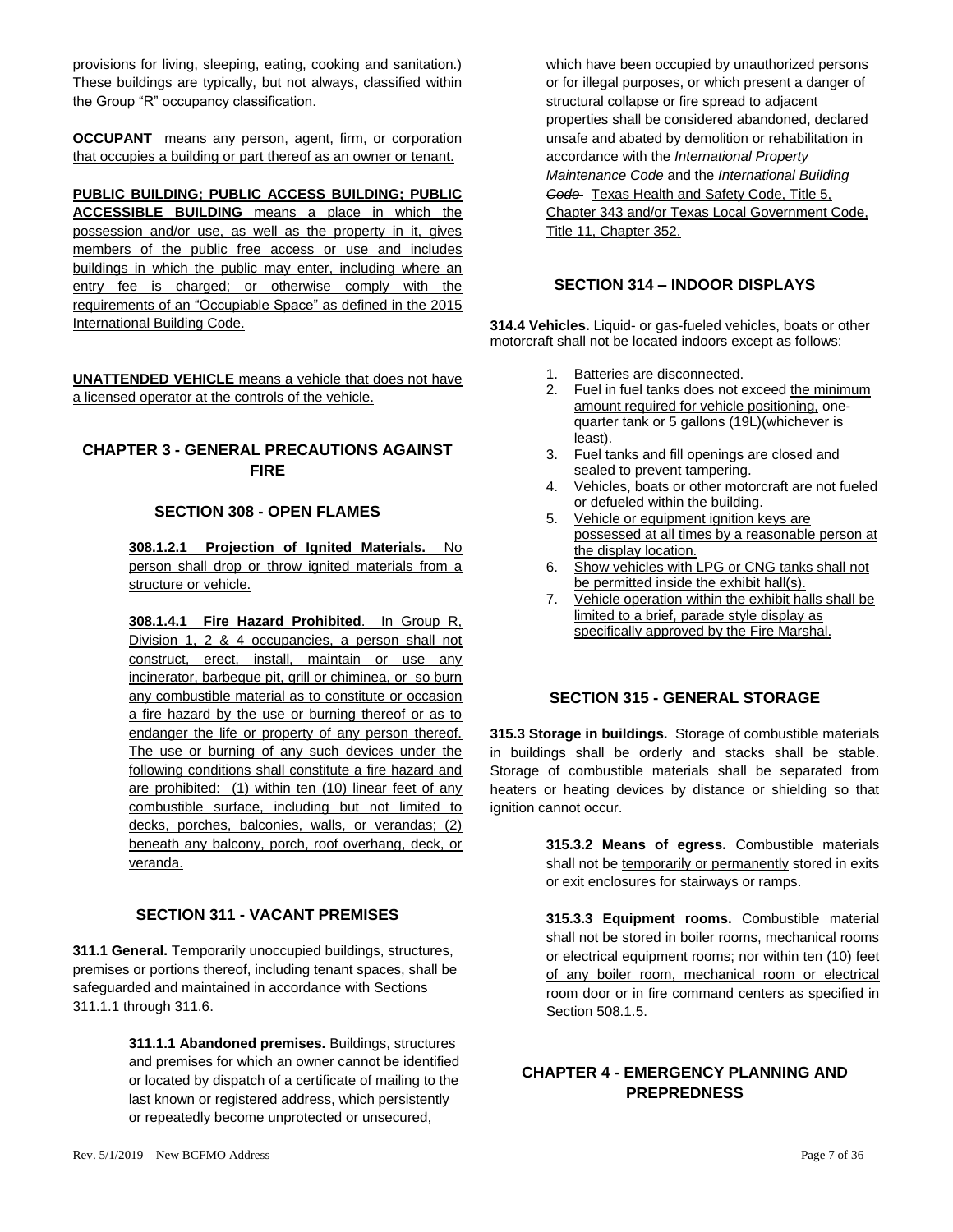### <span id="page-7-0"></span>**SECTION 403 – EMERGENCY PREPAREDNESS REQUIREMENTS**

**403.2 Group A Occupancies.** An approved fire safety and evacuation plan in accordance with Section 404 shall be prepared and maintained for Group A occupancies, other than Group A occupancies used exclusively for purposes of religious worship that have an *occupant load* less than 2,000, and for buildings containing both a Group A occupancy and an atrium. Places of Assembly shall have written emergency evacuation plans approved by the Fire Marshal or his designee. Group A occupancies shall comply with Sections 403.2.1 through 403.2.6.

> **403.2.5 Exhibit Halls.** The operator of a premise used as a place of exhibition shall:

- 1. Notify each lessee of the Fire Code requirements at the time the lease is made;
- 2. Where required by the Fire Marshal, submit to the Fire Marshal's Office, fifteen (15) days before public operation, a detailed explanation of the nature of the operation and two (2) copies of accurately scaled floor plans which show:
	- a. The exhibit layout;
	- b. Aisles;
	- c. Exits;
	- d. Exhibits;
	- e. Show decorator's booth
	- f. Location and nature of fire extinguishers/extinguishing equipment;
	- g. Dates when open to the public or trade; and
- 3. Construct, operate, and maintain the exhibition in a manner satisfying this code and the approved plans.
- 4. Shall employ one (1) or more certified fire inspector(s) as required and approved by the Fire Marshal, to be on duty at such place whenever, in the opinion of the Fire Marshal, it is essential for public safety.

**403.2.6 Sitting or Standing in Aisles Prohibited.**  The operators of premises used as a place of assembly shall prevent the sitting or standing in aisles, passageways, exit pathways, or stairways, while the premises are occupied.

> **403.2.6.1 Obstructing Required Means of Egress.** The owner, operator or occupant of premises used as a place of assembly shall prevent the placement of any item that obstructs any portion of the required width of the Means of Egress System to include:

- a. Common path of travel;
- b. Exit access;
- c. Exit, to include locking, blocking, chaining, or otherwise render the exit inoperable; or
- d. Exit discharge

**403.12.1 Fire watch personnel.** When, in the opinion of the fire code official, it is essential for public safety in a place of assembly or any other place where people congregate, because of the number of persons, or the nature of the performance, exhibition, display, contest or activity, the owner, agent, or lessee or other person in responsible control of the building shall provide one or more fire watch personnel, as required and approved, to remain on duty during the times such places are open to the public, or when such activity is being conducted. Fire watch personnel shall comply with Section 403.12.1.1 through 403.12.1.5

> **403.12.1.1 Duty times.** Fire watch personnel shall remain on duty while places requiring a fire watch are open to the public, or when an activity requiring a fire watch is being conducted.

> **403.12.1.2 Duties.** Fire watch personnel shall have the following responsibilities:

> > 1. Keep diligent watch for fires, obstructions to means of egress and other hazards during the time such place is open to the public or such activity is being conducted.

> > 2. Take prompt measures for remediation of hazards, and extinguishment of fires that occur.

> > 3. Take prompt measure to assist in the evacuation of the public from the structures.

> > 4. In the event of an emergency, after evacuation of the facility, the fire watch shall take appropriate actions to secure the facility until the arrival of an appropriate emergency response agency having the capabilities to manage the incident.

**403.12.1.3 County owned properties.** The Bexar County Fire Marshal shall be responsible to provide a fire watch as defined in 403.12.1 on all county owned property, including county owned buildings, where the number of occupants will be in excess of 1,000.

**403.12.1.4 Where required.** Where required, fire watches shall be provided with at least one approved means for notification of the fire department and their only duty shall be to watch for fires, obstructions to means of egress and other hazards. The cost of the fire watch shall be at the current rate established by the Fire Marshal's Office and shall be the sole responsibility of the owner/contractor to pay. In accordance with section 403.12.1.4, the fire watch fee shall be paid directly to the individual performing the fire watch work when the performance, exhibition,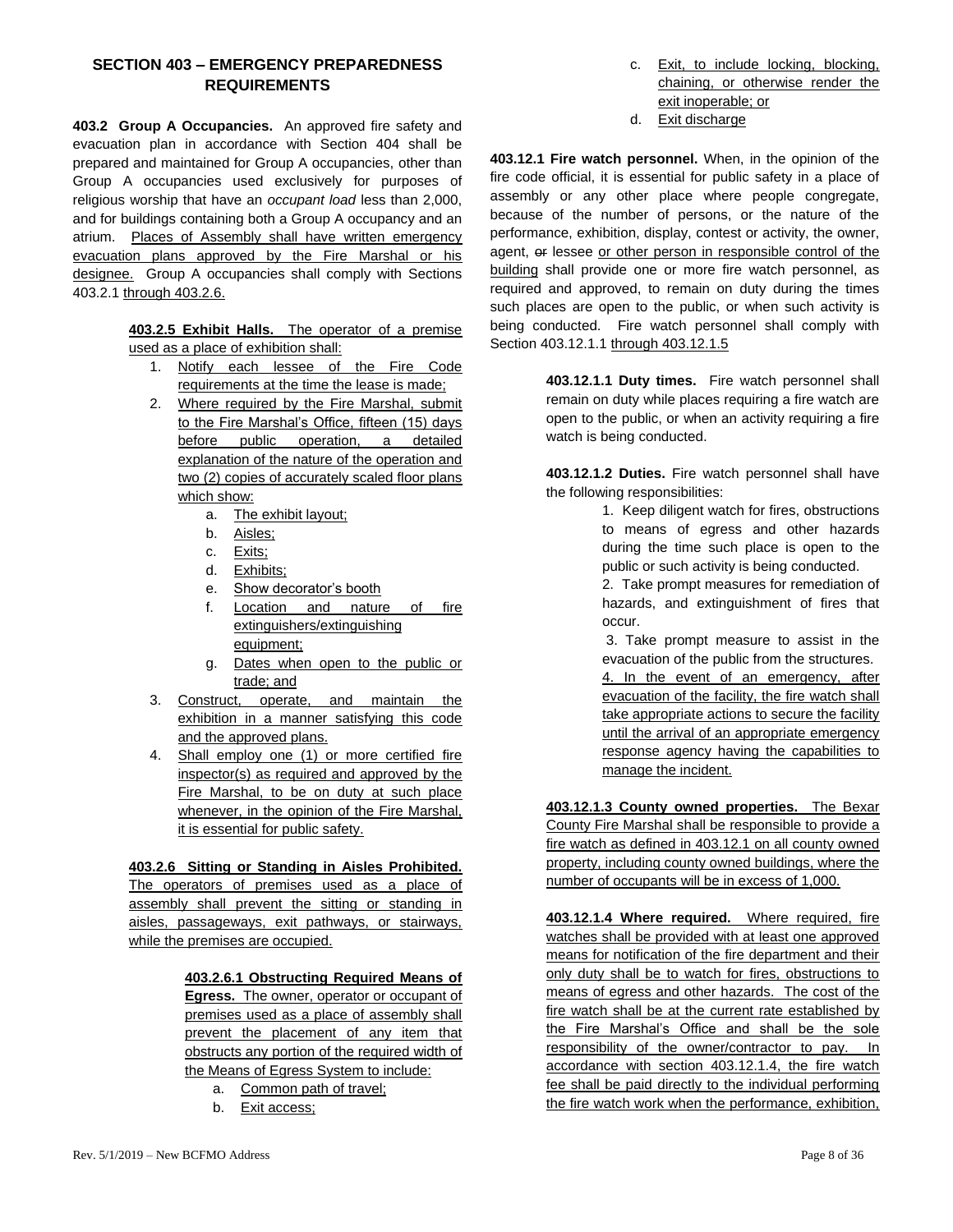display, contest or activity has been completed. The established rate is as follows:

| Fire Dispatcher (if required)        | \$30.00 to \$60.00 per hour or |  |
|--------------------------------------|--------------------------------|--|
|                                      | fraction thereof               |  |
| Fire Inspector, Fire Investigator or | \$35.00 to \$70.00 per hour or |  |
| Firefighter                          | fraction thereof               |  |
| Supervisor or Fire Department        | \$40.00 to \$80.00 per hour or |  |
| Officer                              | fraction thereof               |  |
| Fire Marshal Administrator or Chief  | \$50.00 to \$90.00 per hour or |  |
| Officer of Fire Department           | fraction thereof               |  |

**403.12.1.5 Fire Watch Personnel.** Personnel assigned to fire watch duties must be certified by the Texas Commission on Fire Protection as a Fire Inspector, must perform all fire watch duties while off duty, and must have approval of the Bexar County Fire Marshal's Office to perform the specific fire watch.

### <span id="page-8-0"></span>**SECTION 405 - EMERGENCY EVACUATION DRILLS**

**405.1.1 Fire Marshal's Power to Order Fire Drill**. The Fire Marshal may require a fire drill at any reasonable time, depending on the time of day the building is normally occupied.

### <span id="page-8-1"></span>**CHAPTER 5 - FIRE SERVICE FEATURES**

#### **SECTION 501 - GENERAL**

<span id="page-8-2"></span>**501.3 Construction documents.** Construction documents for proposed fire apparatus access, location of fire lanes, security gates across fire apparatus access and construction documents and hydraulic calculations for fire hydrant systems shall be submitted to the fire department Fire Marshal's Office for review and approval prior to construction.

**501.3.1 Site Plan**. Two copies of the Fire Protection Site Plan (labeled as such) shall be submitted with the construction documents when application is made for a building permit. The Fire Protection Site Plan shall be drawn to scale (no less than 1:60) and shall show and include, but not be limited to, the following:

- 1. Compass Reading
- 2. Property and/or Lot Lines
- 3. Street Frontage
- 4. Location of all buildings (existing and proposed)
- 5. Fire apparatus access roads (i.e., fire lanes) to buildings. Fire lanes shall be highlighted and shall include dimensions (width, turning radii, clearance to overhead obstructions, etc.)
- 6. Fences, gates, wall, streams, and other obstructions to firefighter access.
- 7. Location of all fire hydrants (existing and proposed). This shall include the direction and distance to all hydrants not shown on the site plan, but within one thousand (1000) feet of the building to be protected.
- 8. Size (diameter and length) and location of all fire main piping (proposed and existing). The pressure class and type of new pipe installed shall be identified.
- 9. The location, type, and size of backflow prevention device(s), where installed.
- 10. Location of all automatic sprinkler and standpipe risers.
- 11. Location of Fire Department connection(s).
- 12. Size, type, and location of valves including post indicator valve (if they are located in a pit), control room(s), automatic sprinkler system shutoff, etc.
- 13. Other water supplies
- 14. Type of protection from collision that may cause physical damage to fire protection equipment.

#### <span id="page-8-3"></span>**SECTION 503 - FIRE APPARATUS ACCESS ROADS**

**503.2 Specifications.** Fire apparatus access roads shall be installed and arranged in accordance with Sections 503.2.1 through 503.2.8.

> **503.2.3 Surface.** Fire Apparatus access roads shall be designed and maintained to support the imposed loads of fire apparatus and shall be surfaced so as to provide all-weather driving capabilities. Drivable grass surfaces are permitted when approved by the Fire Marshal or his designee and in accordance with all of the following:

- 1) The drivable grass surface shall not be used as the primary access to the site.
- 2) The surface shall be capable of supporting the imposed load of fire apparatus weighing at least 75,000 pounds.
- 3) Blue traffic reflectors shall be provided on each side of the surface every 20 feet to clearly mark its boundaries. Vegetation on and surrounding the surface shall be maintained such that said reflectors are visible at all times.
- 4) Sod is not permitted to be placed over the drivable base.
- 5) If the surface proposed is to be used as the aerial apparatus access road for the facility, concrete curbing, or other approved edging, shall be installed along both sides of the portion to be used as such for enhanced lateral stability. A registered design professional shall design said curbing. Sealed drawings of the design shall be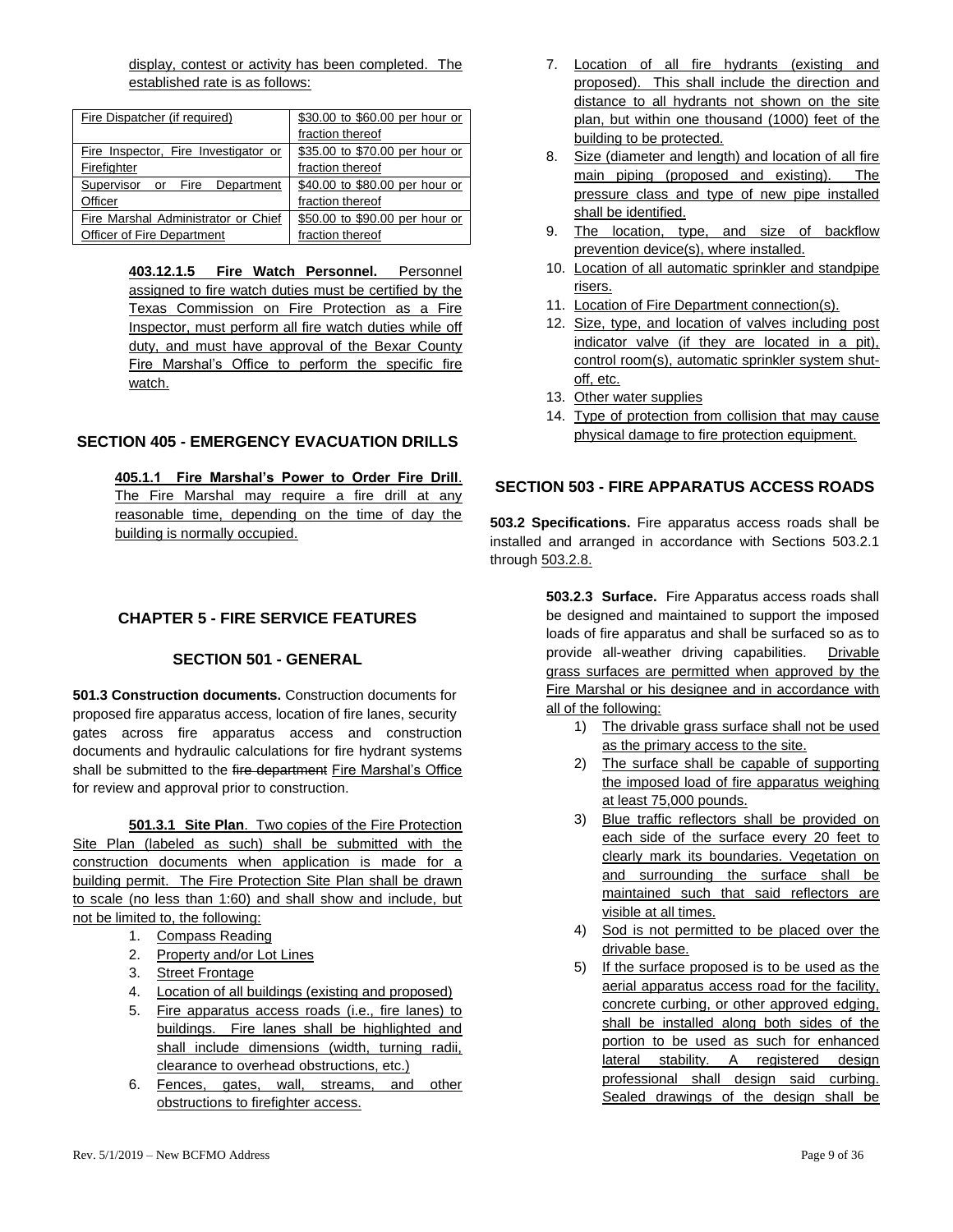provided to the Fire Marshal's Office for review.

- 6) If sand or other free-flowing fill is used as a main structural component for the surface, concrete curbing, or other approved edging, shall be installed along both sides of the surface for material containment. A registered design professional shall design such curbing. Sealed drawings of the design said curbing. Sealed drawings of the design shall be provided to the Fire Marshal's Office for review.
- 7) A signed letter from the manufacturer shall be provided to the Fire Marshal's Office certifying that the installation meets all requirements in the manufacturer's installations prior to issuance of the Certificate of Occupancy.
- 8) The surface shall be maintained in proper working order at all times when utilized as a required fire lane. Should the surface become damaged or fall into disrepair, the Fire Marshal or his designee shall be authorized to require the repair and recertification of said surface.

**503.2.4 Turning radius.** The required turning radius of a fire apparatus access road shall be determined by the fire code official. See Appendix D for minimum design requirements.

**503.2.5 Dead ends.** Dead-end fire apparatus access roads in excess of 150 feet (45 720 mm) in length shall be provided with an approved area for turning around fire apparatus. See Appendix D for minimum design requirements.

**503.2.7 Grade.** The grade of the fire apparatus access road shall be within the limits established by the fire code official based on the fire department's apparatus.

> **503.2.7.1 Grade Increases.** The gradient for fire apparatus access roads may be increased when the following conditions are met:

- 1) All grades in excess of 10%, but not in excess of 12.0%, may be approved when all of the following conditions exist:
	- a) The length of the grade does not exceed 300 feet from the beginning point of the grade to the termination point of the grade,
	- b) The termination point of the grade is not within 150 feet of

a down-hill intersection, cul-desac, or hammerhead,

- c) The last 75 feet of a down-hill slope approaching an intersection is not greater than 5%,
- d) A grade indicating sign, showing the international symbol for a grade, as well as the numerical percentage of the grade, is installed within 75 feet of the start of both the uphill and down-hill portions of the grade.
- 2) All grades in excess of 12.0% may be approved when **all** of the following conditions exist:
	- a) The termination point of the grade is not within 150 feet of a down-hill intersection, cul-desac, or hammerhead,
	- b) The last 75 feet of a down-hill slope approaching an intersection is not greater than 5%,
	- c) A grade indicating sign, showing the international symbol for a grade, as well as the numerical percentage of the grade, is installed within 75 feet of the start of both the uphill and down-hill portions of the grade.
	- d) All structures on a fire department access road with a grade greater than 12.0% are provided with a public water supply sufficient to meet the fire flow requirements of Table B105.1 and hydrant distribution to meet the requirement of Table C105.1.
	- e) **ALL** structures regulated by the International Building Code with access off a fire department access road with a grade greater than 12.0% **MUST** be provided with a fire sprinkler system in accordance with Section 903.3,

**503.2.8 Angles of approach and departure.** The angles of approach and departure for fire apparatus access roads shall be within the limits established by the fire code official based on the fire department's apparatus. The maximum angle of approach and departure shall not exceed 8%.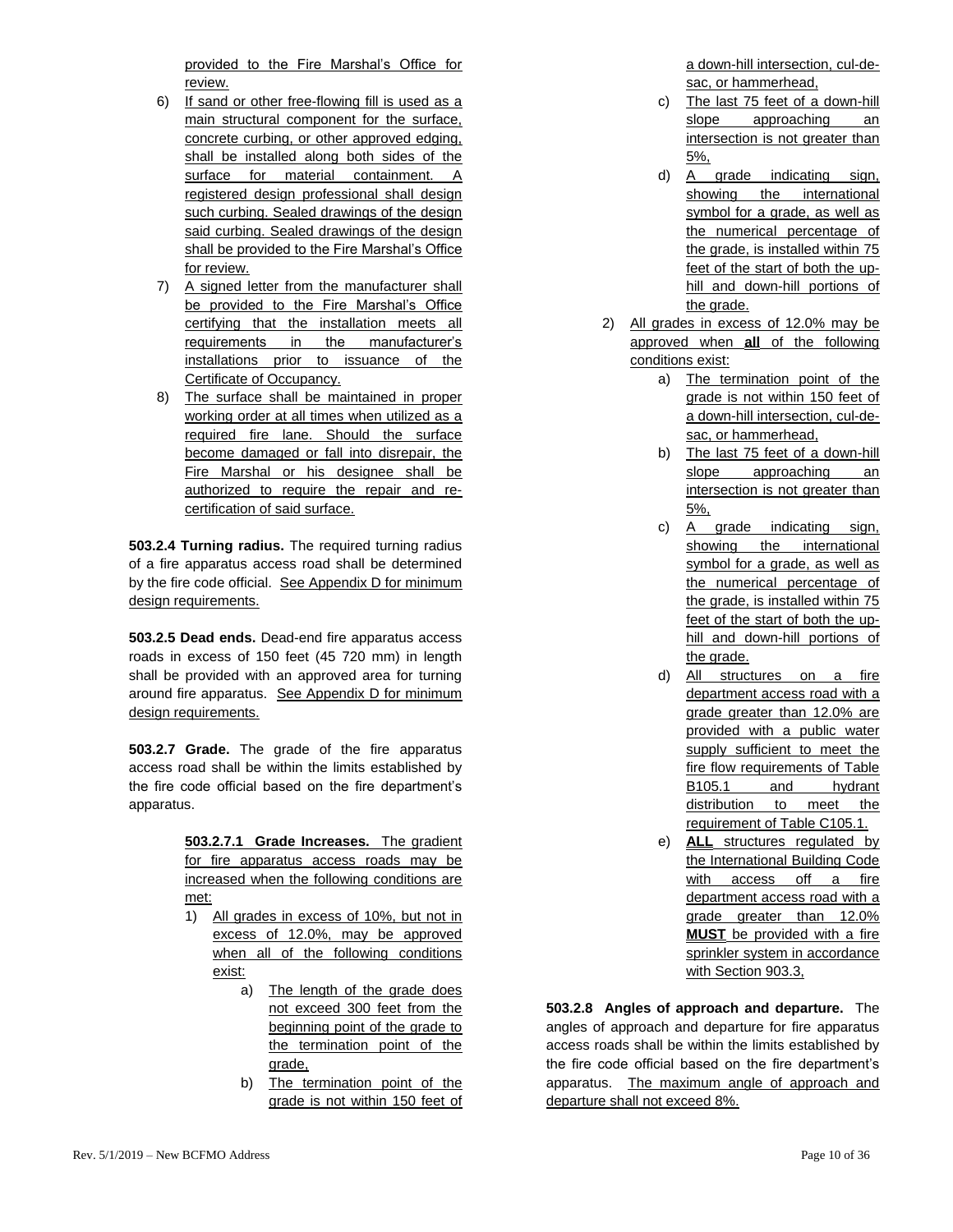**503.3 Marking (Fire Lanes).** Where required by the fire code official, approved signs or other approved notices or markings that include the words **NO PARKING – FIRE LANE – TOW AWAY ZONE** shall be provided for fire apparatus access roads (fire lanes) to identify such roads or prohibit the obstruction thereof. The means by which fire lanes are designated shall be maintained in a clean and legible condition at all times and be replaced or repaired when necessary to provide adequate visibility.

**503.3.1 Sign Design and Painted Markings.** When required to be posted, all signs, curb painting and marking, and parking lot fire lane markings shall conform to the requirements for lettering and wording as defined in the Texas Occupations Code §2308.251(c).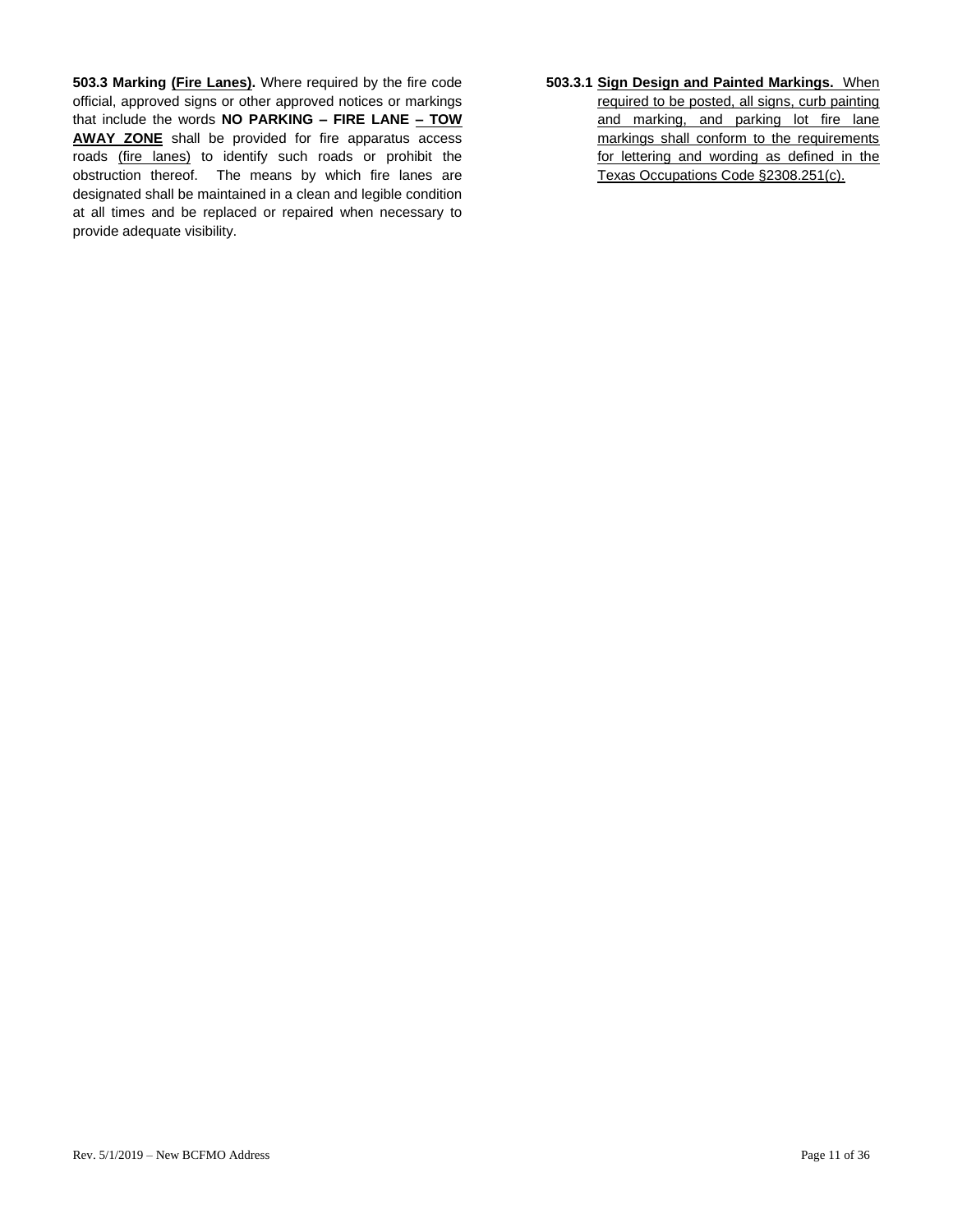# TEXAS OCCUPATIONS CODE

§ 2308.251. PROHIBITION AGAINST UNATTENDED VEHICLES IN CERTAIN AREAS. (a) The owner or operator of a vehicle may not leave unattended on a parking facility a vehicle that:

(1) is in or obstructs a vehicular traffic aisle,

entry, or exit of the parking facility;

(2) prevents a vehicle from exiting a parking space in the facility;

(3) is in or obstructs a fire lane marked according to Subsection (c); or

(4) does not display the special license plates issued under Section 504.201 or the disabled parking placard issued under Chapter 681 for a vehicle transporting a disabled person and is in a parking space that is designated for the exclusive use of a vehicle transporting a disabled person.

(b) Subsection (a) does not apply to an emergency vehicle that is owned by, or the operation of which is authorized by, a governmental entity.

(c) If a government regulation governing the marking of a fire lane applies to a parking facility, a fire lane in the facility must be marked as provided by the regulation. If a government regulation on the marking of a fire lane does not apply to the parking facility, all curbs of fire lanes must be painted red and be conspicuously and legibly marked with the warning "FIRE LANE--TOW AWAY ZONE" in white letters at least three inches tall, at intervals not exceeding 50 feet.

Acts 1995, 74th Leg., ch. 165, § 1, eff. Sept. 1, 1995. Amended by Acts 2005, 79th Leg., ch. 728, § 20.003(j), eff. Sept. 1, 2005. Renumbered from Transportation Code, Section 684.011 and amended by Acts 2007, 80th Leg., R.S., ch. 1046, Sec. 2.03, eff. Sept. 1, 2007



**503.6 Security gates.** The installation of security gates across a fire apparatus access road shall be approved by the fire chief Fire Marshal or his designee. Where security gates are installed, they shall have an approved means of emergency operation. The security gates and the emergency operation shall be maintained operational at all times.

**503.6.1 Key Box at Security Gate Entrance.** A key box, meeting the requirements of the Fire Marshal's Office shall be provided at the entrance side of manual operated security gates. The KNOX padlock or key box and/or operating mechanism(s), shall be accessible to Bexar County emergency response agencies as well as to the fire department serving the area in which the box is located.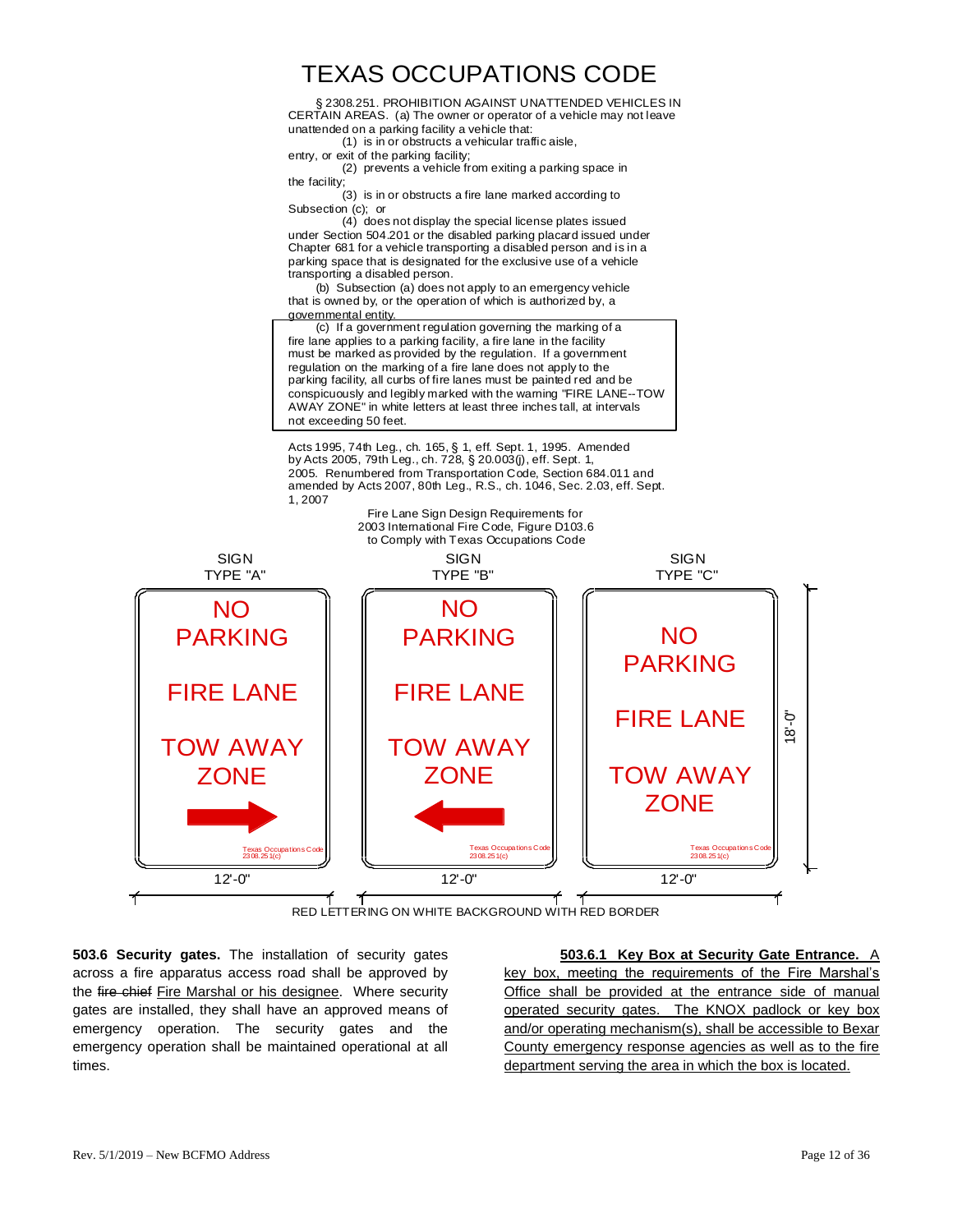**503.6.2 Siren-Operated Sensor System.** A

siren-operated sensor system shall be installed at all electrically operated gates. The S.O.S. system shall operate all electrically operated gates upon the activation of the siren of an emergency response vehicle.

**503.7 Summons to be Issued for Parking Violation.** In unincorporated areas of Bexar County, a citation (summons) to answer to a charge of parking in a designated fire lane, specifying the location of the fire lane in which the violation occurred, and the date and time of such violation, may be issued by any sheriff's deputy, constable, or an Inspector or Investigator of the Fire Marshal's Office.

**503.8 Removal of Vehicle by Property Owner**. The owner, or the agent of the owner, may have any motor vehicle that is parked in a required fire lane, except an authorized emergency vehicle, removed and stored at the expense of the vehicle owner or operator.

**503.9 Removal of Vehicle by Sheriff, Constable, or Fire Marshal.** Any vehicle parked in any designated fire lane may be removed at the vehicle owner's or operator's expense on authorization of the Sheriff's Deputy, Constable, or Fire Marshal under the following conditions:

- 1. When the vehicle violates the fire lane regulations indicated in Section 503.4 by parking in a fire lane, or
- 2. When a vehicle blocks the ingress/egress of a business, theater, night club, apartment complex, or a place of assembly, or
- 3. When a vehicle's presence threatens the life safety of the public by impeding the ability of an authorized emergency vehicle to respond to an emergency.

**503.10 Abandonment of Fire Lane.** No owner, manager or person in charge of any premises served by a required fire lane shall abandon, close, or otherwise prevent the use of such fire lane without the written permission of the Fire Marshal or his designee.

### <span id="page-12-0"></span>**SECTION 505 - PREMISES IDENTIFICATION**

**505.1 Address numbers.** New and existing buildings shall have approved address identification. The address identification shall be legible and placed in a position that is visible from the street or road fronting the property. Address identification characters shall contrast with their background. Address numbers shall be Arabic numerals or alphabet letters. Numbers shall not be spelled out. Each character shall be not less than  $4(102 \text{ mm})$   $6(152.3 \text{ mm})$  inches high with a minimum stroke width of 0.5 inch (12.7 mm). Where required by the fire code official, address identification shall be provided in additional approved locations to facilitate emergency response. Where access is by means of a private road and the building cannot be viewed from the public way, a monument, pole or other sign or means shall be used to identify the structure. Address identification shall be maintained.

> **505.1.1 Multiple Buildings.** Where there are multiple buildings at a single property address, each building shall have building number(s) meeting the requirements of 505.1 posted on the building in a location that is plainly legible and visible from the driving surface closest to the building.

# **SECTION 506 - KEY BOXES**

<span id="page-12-1"></span>**506.1 Where required.** Where access to or within a structure or an area is restricted because of secured openings or where immediate access is necessary for lifesaving or fire-fighting purposes, the fire code official is authorized to require a KNOX key box to be installed in an approved location. The KNOX key box shall be of an approved type listed in accordance with UL1037, and shall contain keys to gain necessary access as required by the fire code official.

**506.1.1 Locks.** An approved KNOX padlock shall be installed on all manual gates or similar barriers when required by the fire code official.

**506.2 Key box maintenance.** The operator of the building shall immediately notify the fire code official and provide the new key when a lock is changed or rekeyed. The key to such lock shall be secured in the KNOX key box.

**506.3 Key Box Location.** Required KNOX key boxes shall be located within ten (10) feet to the side of the main entrance to the building and not more than 7 feet above grade level. The KNOX key box shall contain, but not be limited to, (1) elevator keys capable of accessing all floor levels, (2) stairway keys, (3) fire control station keys, (4) fire alarm system keys, and (5) keys to all entrance/exit doors.

# <span id="page-12-2"></span>**SECTION 507 - FIRE PROTECTION WATER SUPPLIES**

**507.3 Fire flow.** Fire flow requirements for buildings or portions of buildings and facilities shall be as indicated in the 2015 International Fire Code, Appendix B, or as determined by an approved method.

> **507.3.1 Fire Flow for Rural and Isolated Areas.**  For rural, isolated structures in areas where there is no developed fire protection water supply system, the Fire Marshal or his designee may modify the minimum fire flow requirements indicated in 507.3 under the following conditions: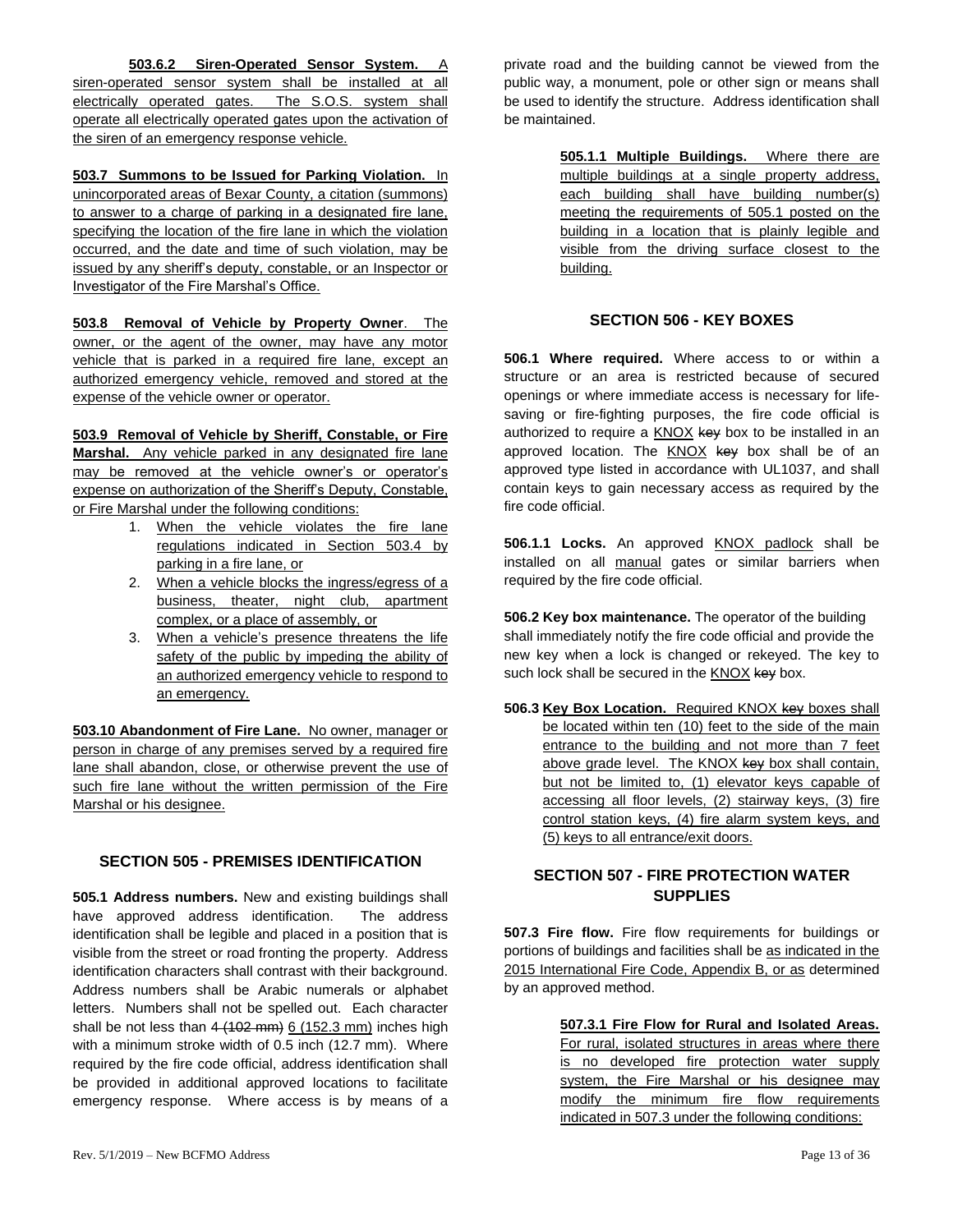- a. When a building is required to have an automatic fire sprinkler system – an onsite water storage tank is provided with a quantity of water sufficient to provide a minimum of 20 minutes of fire sprinkler coverage for the largest designed remote area; or,
- b. When a building is not required to have an automatic fire sprinkler system – an onsite fire hydrant and water storage tank is provided with a quantity of water sufficient to provide the responding fire department a minimum of 20 minutes of firefighting water supply at a rate of 1,500 gpm; and/or,
- c. An automatic fire alarm system is installed throughout the structure; and/or
- d. The required Fire Resistance construction rating is increased by one level (i.e., nonrated is increased to one-hour, one-hour is increased to two hour, etc.); and
- e. The Means of Egress System corridors and exits are increased by a design factor of 1.5.
- f. A minimum of a 60 foot yard is provided on all sides and between other buildings and property lines.

**507.5 Fire hydrant systems.** Fire hydrant systems shall comply with Sections 507.5.1 through 507.5.6.

> **507.5.1 Where required.** Where a portion of the facility or building hereafter constructed or moved into or within the jurisdiction unincorporated Bexar County is more than 400 feet (122 m) from a hydrant on a fire apparatus access road, as measured by an approved route around the exterior of the facility or building, on-site fire hydrants and mains shall be provided where required by the fire code official.

#### **Exceptions:**

1. For Group R-3 and Group U occupancies, the distance requirement shall be 600 feet (183 m).

2. For buildings equipped throughout with an approved automatic sprinkler system installed in accordance with Section 903.3.1.1 or 903.3.1.2, the distance requirement shall be 600 feet (183 m).

**507.5.1.2 Residential Subdivision Fire Protection Required.** Where a residential subdivision or development is constructed in unincorporated Bexar County, the subdivision developer shall provide and maintain a fire protection water distribution system with fire hydrant spacing not exceeding 600 feet.

#### **507.5.1.3 Fire Hydrant Installation Criteria.** Fire

hydrants shall be installed per the following criteria:

- 1) Fire hydrants shall be a minimum of two (2) feet and a maximum of seven (7) feet from the gutter face of the curb.
- 2) The steamer connection (large opening) shall face the public street and shall be a minimum of one and one-half (1.5) feet and a maximum of two (2) feet above grade.
- 3) Fire hydrants shall be painted red
- 4) Fire hydrants shall be right turn only
- 5) An unobstructed radius of three (3) feet shall be maintained around the fire hydrant.



# **507.5.1.4 Fire Hydrant Location and Spacing.**

Fire hydrants shall be located and spaced per the following criteria:

- 1) Hose lay is measured along public streets, fire lanes, and access roadways for Fire Department vehicles. This hose lay consists of three hundred fifty feet (350) of supply line as deployed by truck, and one hundred fifty (150) feet of hose deployed by hand. Unless otherwise increased in this code, where the building is equipped throughout with an approved sprinkler system installed in accordance with Section 903.3.1.1, 903.3.1.2, or 903.3.1.3, the maximum distance from hydrants to a point on the building shall be increased to 700 feet as the hose lays with 500 foot hose lay by the truck and 200 foot hose lay by hand.
- 2) No fire flow credit is allowed for hydrants which are so obstructed as to make their use impractical, such as hydrants across main line railroad tracks that are in heavy use or across limited access highway, expressways, primary thoroughfares, across streams, walls, etc.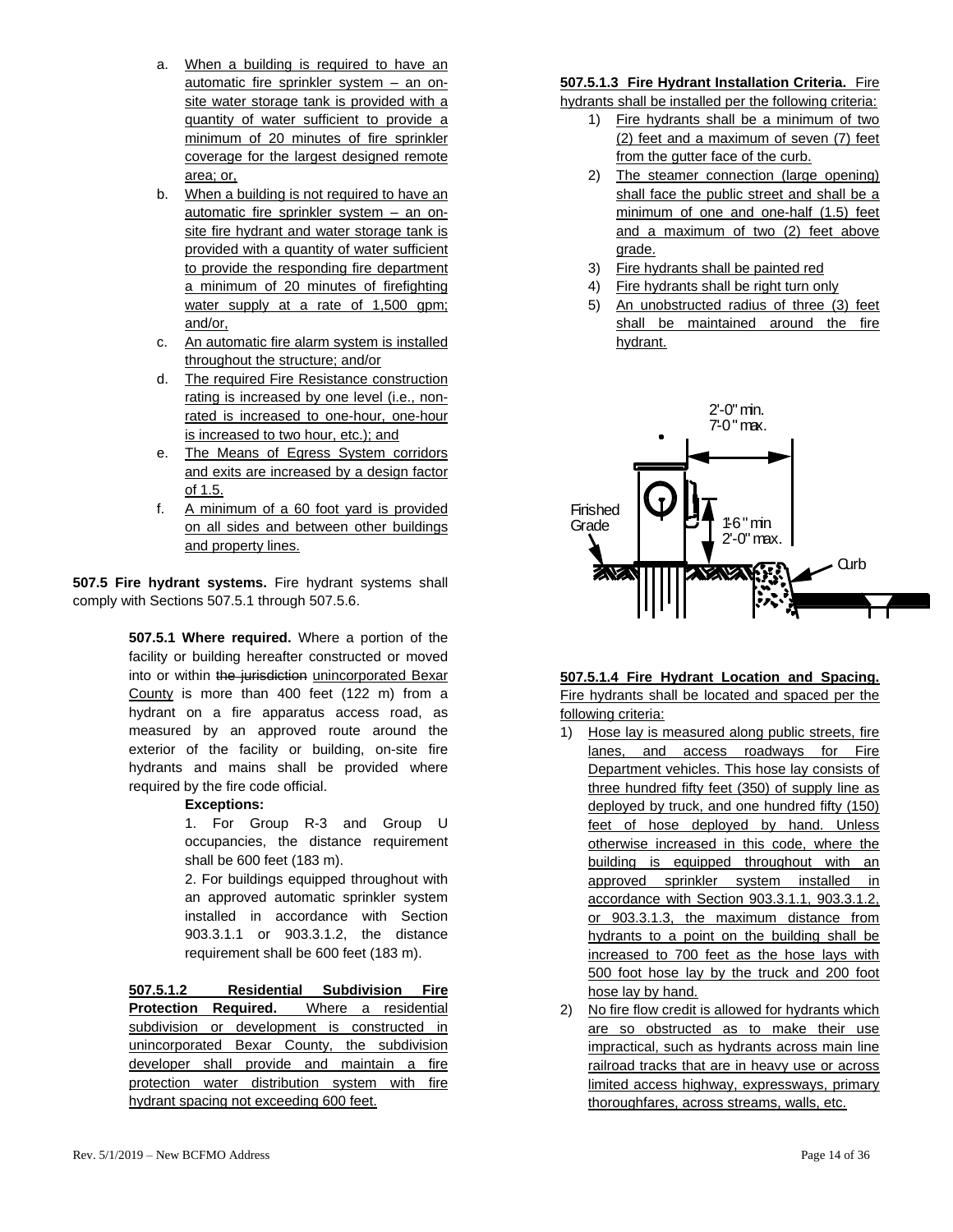- 3) Hydrant spacing along both public and private water mains shall not be closer than 300 feet and shall not exceed six hundred (600) feet.
- 4) Fire hydrants shall be located along the public right-of-way or along the Fire Department access roadways, preferably at intersections or on islands separating parking areas, which cannot be obstructed by parked vehicles. Hydrants in areas subject to physical damage shall be protected from collision. Fire hydrants across more than four (4) lanes of traffic (including turning lanes) or across medians are not considered accessible.

### <span id="page-14-0"></span>**SECTION 509 – FIRE PROTECTION AND UTILITY EQUIPMENT AND ACCESS**

**509.2.1 Riser Room Location.** On multi-family residential buildings, the fire sprinkler riser room shall be located at the front to the building, The riser room shall be separated from the remainder of the structure by a two-hour separation, with all penetration properly sealed and calked with an appropriately rated fire caulk. The fire sprinkler riser room shall be accessible from the front of the building.

# <span id="page-14-1"></span>**SECTION 510 – CITY OF SAN ANTONIO/BEXAR COUNTY EMERGENCY RESPONDER RADIO COVERAGE**

*NOTE\*\*\*\* The requirements listed here differ significantly from the requirements listed in the 2015 Fire Code. The Emergency Responder Radio Coverage, must comply with these requirements at minimum.*

**Section 510.1 Radio Coverage.** Except as otherwise provided, no person shall erect, construct, or modify any building or structure or any part thereof, or cause the same to be done which fails to support adequate radio coverage for Bexar County/City of San Antonio public safety services, including but not limited to police, fire, and public works departments. A Certificate of Compliance may not be issued for any building or structure which fails to comply with this requirement.

The frequency range which must be supported shall be 800 MHz range, or as otherwise established and required in writing by Bexar County as being necessary for public safety purposes.

For the purposes of this code, adequate radio coverage shall include the following:

> (1) A minimum signal level of DAQ 3 (Delivered Audio Quality #) available in 95% of the area as agreed to be in the coverage acceptable test plan

by Bexar County and the radio system manufacturer prior to system testing.

**Section 510.2 Amplification System allowed.** Buildings and structures shall be equipped with any of the following, in order to achieve adequate radio coverage:

- (1) A radiating cable system; or
- (2) An internal multiple system with FCC Type Accepted Bi-Directional UHF Amplifiers as needed to encompass the frequency range stated above or frequency range subsequently established by the city.
- (3) A system that has been approved by the City of San Antonio as being capable of providing amplification to meet this code requirement.

The system shall be capable of operating on an independent battery and/or generator system for a period of at least 12 hours without external power input. The battery system shall automatically charge in the presence of external power input. There shall be no connectivity between the amplification system and fire alarm system.

**Section 510.3 Owner Responsibility.** It shall be the responsibility of the owner of a building or structure which currently holds a certificate of compliance or allows the building or structure to be used for any purpose other than construction, to be in compliance with this chapter upon its effective date.

**Section 510.4 Inadequate Radio Coverage.** Any building or structure which fails to support adequate radio coverage must have a plan acceptable to the Bexar County Public Safety Communications Supervisor within 90 days by the owner or his agent to address the inadequate radio coverage.

**Section 510.5 Acceptance Test Procedures.** Acceptance testing for an in-building radio amplification system is required, upon completion of installation of the system. It is the building owner's responsibility to have the radio system tested to ensure that two-way coverage on each floor of the building is a minimum of DAQ 3.

Each floor of the building shall be divided into a grid of approximately forty equal areas. A maximum of two nonadjacent areas will be allowed to fail the test. In the event that three of the areas fail the test, in order to be more statistically accurate the floor may be divided into eighty equal areas. In such event, a maximum of four nonadjacent areas will be allowed to fail the test. After the eighty area tests, if the system continues to fail the building owner shall repair, replace, alter or upgrade the system altered to meet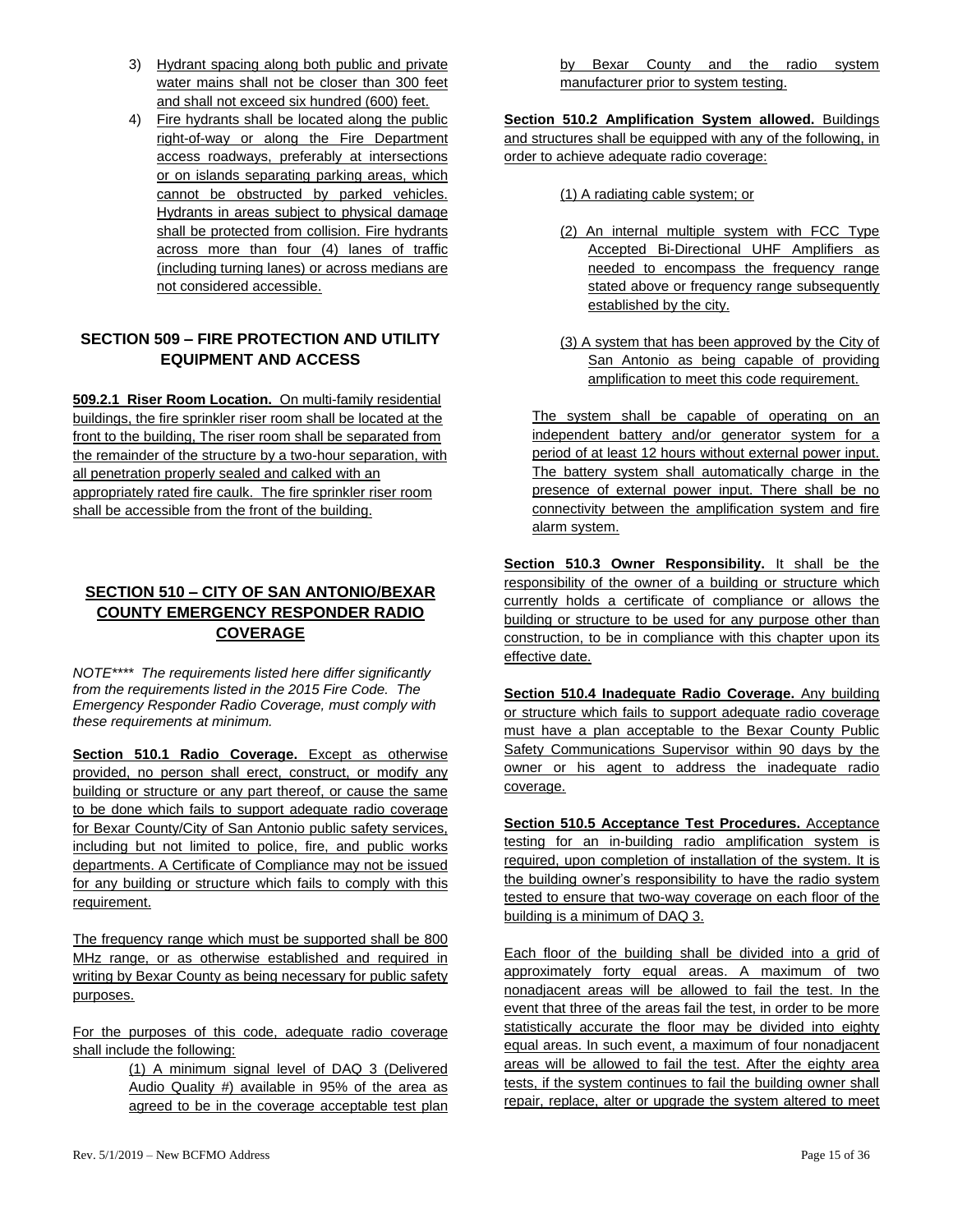the DAQ 3 coverage requirement. Talk back testing from site to the Bexar County Public Safety Dispatch Center shall use a two watt portable transceiver with speaker/microphone and flexible antenna. A spot located approximately in the center of a grid area will be selected for the test, then the radio will be keyed to verify two-way communication to and from the outside of the building. Once the spot has been selected, use of another spot within the grid area will not be permitted. Field strength testing instruments are to be recently calibrated (within 12 months) and of the frequency selective type incorporating a flexible antenna similar to the ones used on the hand held transceivers.

The gain values of all amplifiers shall be measured and the results kept on file with the building owner so that the measurements can be verified each year during the annual tests. In the event that the measurement results become lost, the building owner will be required to rerun the acceptance test to reestablish the gain values.

**Section 510.6 Annual Tests.** When an in-building radio system is installed, the building owner shall test all active components of the system including but not limited to the amplifier, the power supplies, and back-up batteries, a minimum of once every 12 months. Amplifiers shall be tested to ensure that the gain is the same as it was upon initial installation and acceptance. Back-up batteries and power supplies shall be tested under load for a period of one hour to verify that they will operate during an actual power outage. All other active components shall be checked to determine that they are operating within the manufacturers specifications for the intended purpose.

**Section 510.7 Five Year Test.** In addition to the annual test, the building owner shall perform a radio coverage test a minimum of once every five years to ensure that the radio system continues to meet the requirements of the original acceptance. The procedure set forth above shall apply to such tests.

**Section 510.8 Qualifications of testing personnel.** All tests shall be conducted, documented, and signed by a person in possession of a current FCC general radiotelephone operator license. All test records shall be retained at the inspected premises by the building owner and a copy submitted to the Bexar County Public Safety Communications Center within 30 days of when the test has been conducted. In the event the test shall fail to comply with the minimum requirements of the county, appropriate repairs shall be made and additional tests conducted until tests meet the minimum requirements of the county.

**Section 510.9 Inspections.** County personnel, after providing reasonable notice to the owner or his representative, shall have the right to enter onto the property to conduct field testing to be certain that the required level of radio coverage is present.

**Section 510.10 Property owner maintenance responsibilities.** Upon completion of all the tests to the minimum standards of Bexar County, the property owner shall be responsible for maintenance of the system. A maintenance contract shall be provided to the Bexar County Public Safety Communications Center with the name of the contractor, who will supply a 24-hour, 7-day emergency response within 2 hours after notification by either Bexar County or the property owner. The maintenance contract shall also contain information as to contact personnel with phone numbers. Property owners shall also submit information to the Bexar County Public Safety Communications Center as to contact personnel with phone numbers for the property owner. The property owner shall also be responsible for making any repairs, replacement or upgrades to the systems as directed by the Bexar County Public Safety Communications Center Supervisor, should the system fail or no longer work in the future.

**Section 510.11 Exemptions**. This section shall not apply to buildings less than 50,000 square feet or any single-family detached residential dwelling or a multifamily building or structure less than 50,000 square feet or any building under four stories with less than 50,000 square feet per floor.

**Section 510.12 Failure to comply.** Failure to comply with this code shall be grounds for the Fire Marshal or his designee to revoke any previously issued Certificate of Compliance for the building or structure. A written appeal may be taken to the Appeals Board regarding the revocation of the Certificate of Compliance within 30 days of the revocation.

#### <span id="page-15-0"></span>**CHAPTER 6- BUILDING SERVICES AND SYSTEMS**

### **SECTION 605 – ELECTRICAL EQUIPMENT, WIRING AND HAZARDS**

<span id="page-15-1"></span>**Section 605.10.5 Safety Tip-Over Switches.** No portable, electric space heater may be operated in any occupancy or location unless the space heater is equipped with a safety tip-over switch that completely disrupts electrical power to the space heater before the heater has tipped in any direction beyond the angle of critical balance. Critical balance is the minimum angle through which a heater must be tipped to cause it to tip over due solely to the force of gravity.

### **SECTION 609 – COMMERCIAL KITCHEN HOODS**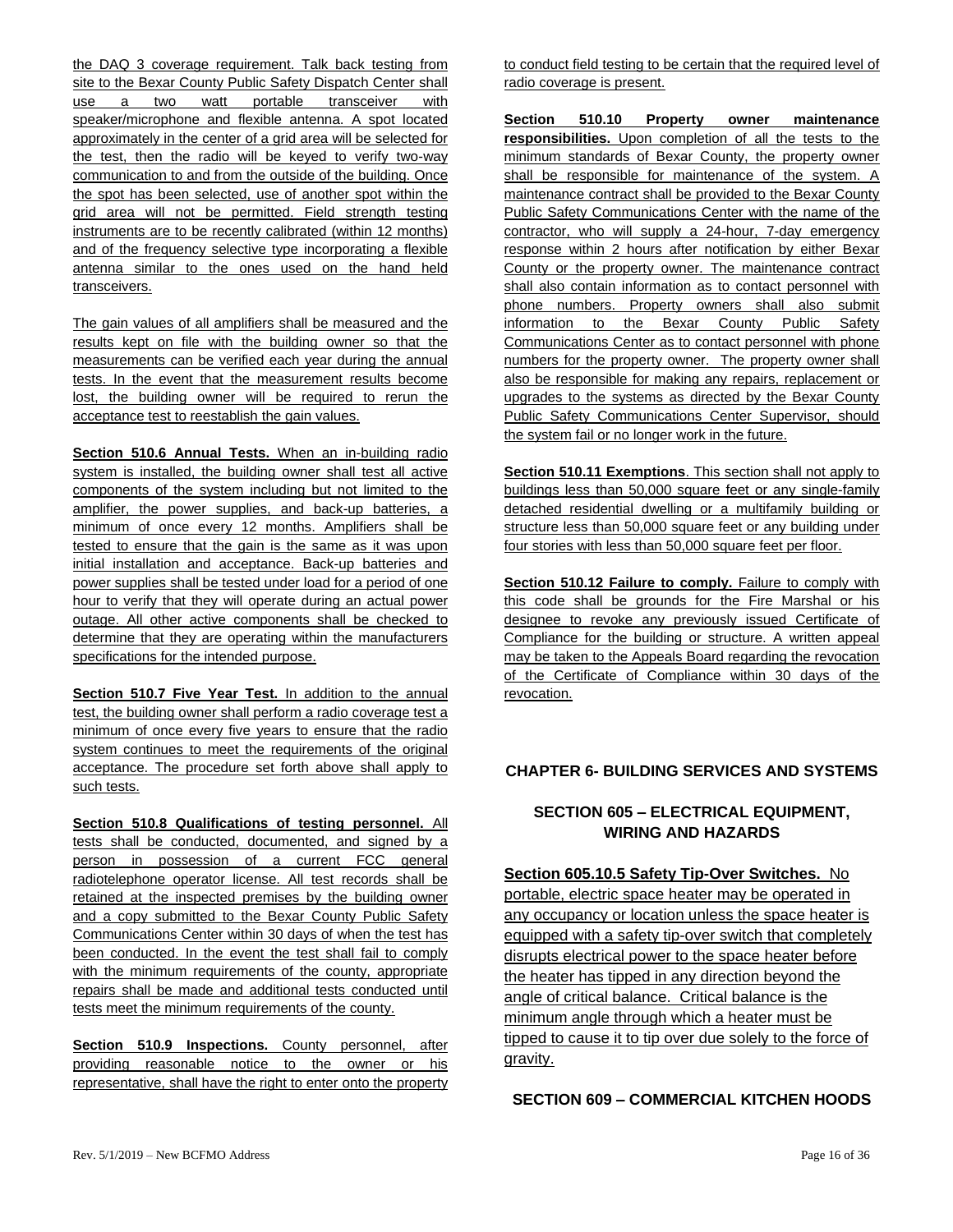**[M] 609.2 Where required.** A Type I hood shall be installed at or above all commercial cooking appliances and domestic cooking appliances used for commercial purposes that produce grease vapors.

**Exception:** A Type I hood shall not be required for an electric cooking appliance where an approved testing agency provides documentation that the appliance effluent contains 5mg/m<sup>3</sup> or less of grease when tested at an exhaust flow rate of 500 cfm (0.236  $\mathrm{m}^3$ /s) in accordance with UL710B.

**609.2.1 Commercial Vent/Hood Extinguishing Systems.** A commercial fire extinguishing system shall be installed in all Type I hoods at or above all commercial cooking and/or domestic cooking appliances utilized in commercial cooking operations that produce grease laden vapors.

**Exception:** A residential Vent/Hood extinguishing system and residential vent/hood are permitted to be utilized (in lieu of a commercial fire extinguishing system) when only domestic cooking appliances are utilized in the following:

- 1. Employee Break Rooms
- 2. Licensed Care Facilities operating in Group R-3 occupancy
- 3. Group E occupancy classrooms utilized for training in food preparation.

### <span id="page-16-0"></span>**CHAPTER 7- FIRE-RESISTANCE-RATED CONSTRUCTION**

### <span id="page-16-1"></span>**SECTION 703 - FIRE-RESISTANCE-RATED CONSTRUCTION**

**703.1.4 Occupancy separation.** In multiple occupancy buildings, where there is an undefined or unknown future occupancy area, all interior occupancy separations walls shall be a minimum of two (2) hour fire walls or fire barrier walls, completed and finished on both sides. A two-hour fire wall may not terminate at a glass window or partition.

### <span id="page-16-2"></span>**CHAPTER 8 - INTERIOR FINISH, DECORATIVE MATERIALS AND FURNISHINGS**

### <span id="page-16-3"></span>**SECTION 807 - DECORATIVE MATERIALS OTHER THAN DECORATIVE VEGETATION IN NEW AND EXISTING BUILDINGS**

**807.5.2.2 Artwork in Corridors.** Artwork and teaching materials shall be limited on the walls of corridors to not more than 20 percent of the wall area. There shall be no combustible materials hanging from the ceiling of corridors.

**807.5.2.3 Artwork in Classrooms.** Artwork and teaching materials shall be limited on walls of classrooms to not more than 50 percent of the specific wall area to which they are attached. There shall be no combustible materials hanging from the ceiling.

<span id="page-16-4"></span>**CHAPTER 9 - FIRE PROTECTION SYSTEMS** *Special Note – throughout the 2015 International Fire Code, where the code requires a fire protection device to generate a supervisory signal, Bexar County requirements shall require this signal to activate the fire alarm system or send a non-emergency dispatch advisory to a constantly attended, off-site monitoring station.*

#### **SECTION 901 - GENERAL**

<span id="page-16-5"></span>**901.7 Systems out of service.** Where a required fire protection system is out of service, the fire department and the fire code official shall be notified immediately, but normally at least 48 hours in advance and, where required by the fire code official, the building shall either be evacuated or an approved fire watch shall be provided for all occupants left unprotected by the shutdown until the fire protection system has been returned to service. Where utilized, fire watches shall be provided with at least one approved means for notification of the fire department and their only duty shall be to perform constant patrols of the protected premises and keep watch for fires. The cost of the fire watch shall be at the current rate established by the Fire Marshal's Office and shall be the sole responsibility of the owner/contractor to pay. In accordance with section 403.1.4 the fire watch fee shall be paid directly to the individual performing the fire watch work when the fire protection system has been fully restored to operation. The established rate is as follows:

| Fire Dispatcher (if required)        | \$30.00 to \$60.00 per hour |  |
|--------------------------------------|-----------------------------|--|
|                                      | or fraction thereof         |  |
| Fire Inspector, Fire Investigator or | \$35.00 to \$70.00 per hour |  |
| Firefighter                          | or fraction thereof         |  |
| Supervisor or Fire Department        | \$40.00 to \$80.00 per hour |  |
| Officer                              | or fraction thereof         |  |
| Fire Marshal Administrator or Chief  | \$50.00 to \$90.00 per hour |  |
| Officer of Fire Department           | or fraction thereof         |  |

### <span id="page-16-6"></span>**SECTION 903 - AUTOMATIC SPRINKLER SYSTEMS**

**903.3.1.2.1 Balconies, decks, and breeze-ways.**  Sprinkler protection shall be provided for exterior balconies, decks, means of egress breeze-ways, and ground floor patios of dwelling units where the building is of Type V construction, provided there is a roof or deck above. Wall sprinklers that are used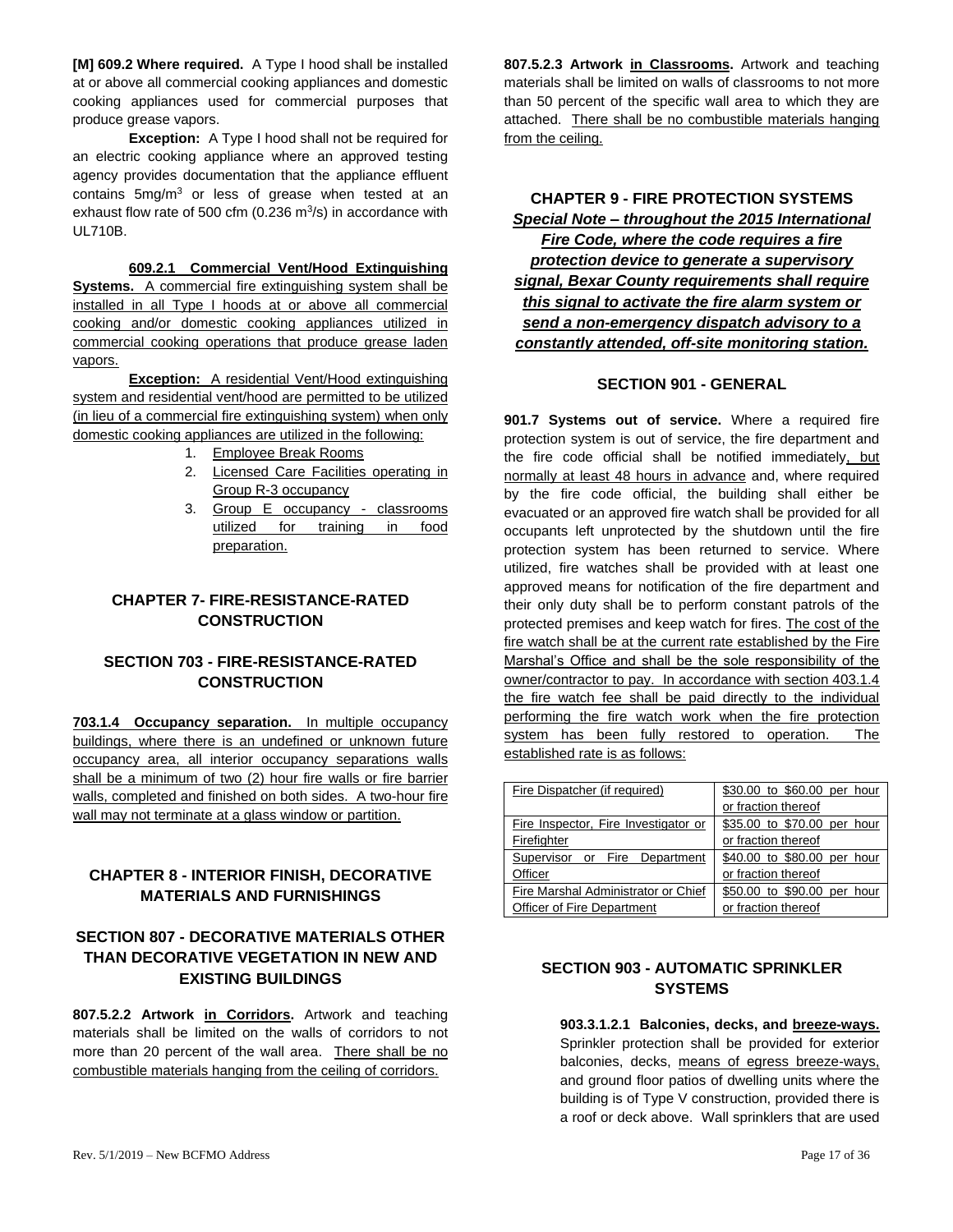to protect such areas shall be permitted to be located such that their deflectors are within 1 inch (25 mm) to 6 inches (152 mm) below the structural members and a maximum distance of 14 inches (356 mm) below the deck of the exterior balconies and decks that are constructed of open wood joist construction.

**903.3.1.4 Attic Protection.** In addition to the protection requirements of NFPA 13R, sprinkler protection shall be designed and provided in all attic spaces of Type V construction.

**903.3.1.5 Attic Protection.** In addition to the protection requirements of NFPA 13D, sprinkler protection shall be designed and provided in all attic spaces of Type V construction.

**903.6 Where Required in existing buildings and structures.** An *automatic sprinkler system* shall be provided in existing buildings and structures where required in Chapter 11.The provisions of this section are intended to provide a reasonable degree of safety in existing buildings and structures not complying with the minimum requirements of the *International Building Code* by requiring installation of an automatic fire-extinguishing system, where one of the following applies:

- a) Existing structures that are being substantially improved as defined in the Local Government Code, Title 7, Chapter 233.
- b) Existing structures being remodeled where a modification is being made to the common path of exit travel, exit access, or exit(s) of the building.
- c) Existing structures built prior to the date of the adoption of the 2015 International Fire Code, which did not obtain Permit/Work Authorizations as required by the Local Government Code, Title 7, Chapter 233, or did not meet the minimum code requirements in place at the time of construction.
- d) The nature of the occupancy classification and occupant load of the structure, in the opinion of the code official, requires a sprinkler system for occupant and means of egress safety.
- **903.7 Separation from Non-Sprinklered Areas.** Unless otherwise exempted by the 2015 International Building Code (IBC) or 2015 International Fire Code (IFC) or required to be of a higher fire resistance construction by the IBC or IFC, a minimum of one (1) hour fire barrier construction in accordance with the 2015 IBC shall be provided between sprinklered and unsprinklered areas within a building.
- **903.8 Riser Room Location.** On multi-family residential buildings, the fire sprinkler riser room shall be located

at the front to the building, The riser room shall be separated from the remainder of the building or structure by a two-hour separation, with all penetrations properly sealed and calked with an appropriately rated fire caulk. The fire sprinkler riser room shall be accessible from the front of the building.

#### <span id="page-17-0"></span>**SECTION 904 – ALTERNATIVE AUTOMATIC FIRE-EXTINGUISHING SYSTEMS**

**904.12.1 Manual system operation.** A manual actuation device shall be located at or near a means of egress from the cooking area a minimum of 10 feet (3048 mm) and a maximum of 20 feet (6096 mm) from the kitchen exhaust system. The manual actuation device shall be installed not more than 48 inches (1200 mm) nor less than 42 inches (1067 mm) above the floor and shall clearly identify the hazard protected. The manual actuation shall require a maximum force of 40 pounds (178 N) and a maximum movement of 14 inches (356 mm) to actuate the fire suppression system.

> **Exception:** Automatic sprinkler systems shall not be required to be equipped with manual actuation means.

**904.12.1.1 Manual system operation device color.** The manual actuation device for an alternative fire-extinguishing system shall be silver or white in color, and shall not resemble a fire alarm system actuation device. The color of the manual actuation device for an alternative fireextinguishing system shall apply to both commercial and residential fire-extinguishing systems.

**904.12.1.2 Multiple manual system operation devices.** Where there is multiple manual actuation devices for a alternative fire-extinguishing system, each actuation device and the corresponding fire extinguishing system shall be provided with an identification plate that indicates which system the device operates.

### <span id="page-17-1"></span>**SECTION 907 - FIRE ALARM AND DETECTION SYSTEMS**

**907.2.2 Group B.** A manual fire alarm system shall be installed in Group B occupancies where one of the following conditions exists:

> 1. The combined Group B occupant load of all floors is 500 or more.

> 2. The Group B occupant load is more than 100 persons above or below the lowest level of exit discharge.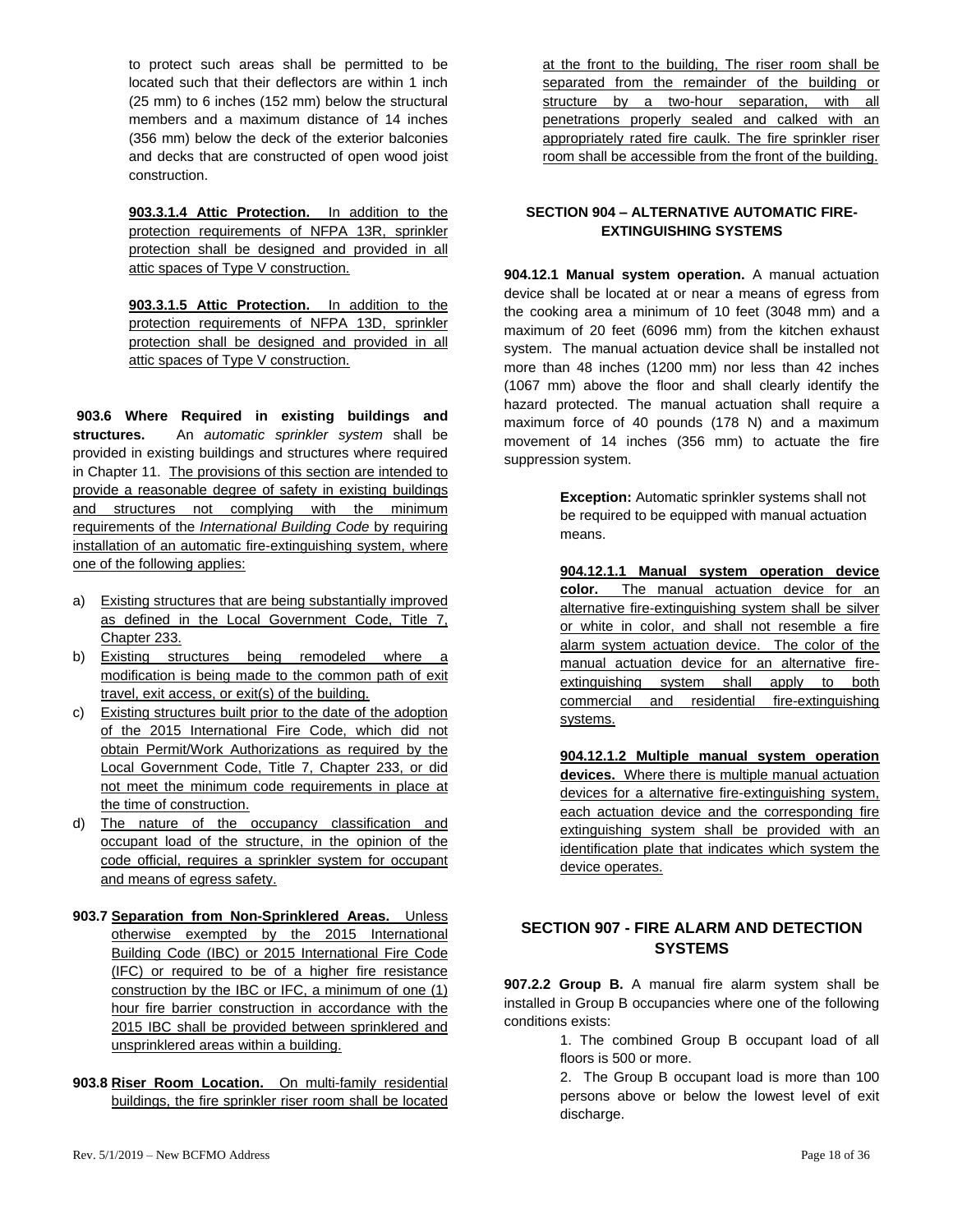3. The Group B fire area contains a Group B ambulatory health care facility.

4. A Group B building is three (3) or more stories in height.

> **Exception:** Manual fire alarm boxes are not required where the building is equipped throughout with an automatic sprinkler system installed in accordance with Section 903.3.1.1 and the occupant notification appliances will activate throughout the notification zones upon sprinkler water flow.

**907.2.8.2 Automatic smoke detection system.** An automatic smoke detection system that activates the occupant notification system in accordance with Section 907.5 shall be installed throughout all interior corridors serving sleeping units. The automatic smoke detection system requirement is met only by the installation of smoke or beam detectors whenever possible. If environmental conditions do not allow the installation of smoke detectors, heat detectors may be used, on a limited basis, when approved by the Fire Marshal or his designee.

> **Exception:** An automatic smoke detection system is not required in buildings that do not have interior corridors serving sleeping units and where each sleeping unit has a means of egress door opening directly to an exterior exit or to an exterior exit access that leads directly to an exit.

#### **907.2.12.4 Special Provisions for High-Rise Buildings.**

The following special provisions shall apply to all buildings classified a high-rise structure as defined in the 2015 International Building Code.

- 1. The operation of any system smoke detector (not including guest room detector or dwelling unit detector), sprinkler, water flow device or manual fire alarm station shall automatically sound an alert signal to the floor of the incident, the floor above, and the floor below, followed by voice instructions giving appropriate information and direction to occupants. Pre-recorded or live voice evacuation instructions from a constantly attended location on the premises to the occupants shall be permitted. Pre-recorded instruction shall be preceded by not less that five (5) seconds or more than ten (10) seconds of continuous alerting signal. The alarm signal may be an electronic sound, a horn, siren or Klaxon. Pre-recorded or live instructions shall be repeated 3 or more times. Upon completion or failure of pre-recorded instructions, the fire alarm evacuation signal must continue. Live voice instructions shall be permitted to interrupt the prerecorded message or the fire alarm signal.
- 2. Actuation of the voice alarm system shall occur by any or all of the following means of initiation, but not limited thereto:
- a. Manual pull stations
- b. System smoke detector
- c. Extinguishing system operation
- 3. A positive alarm sequence as defined in NFPA 72 is permitted where approved by the Fire Marshal or his designee. Request to use a positive alarm sequence feature must be made in writing and receive approval before installation. The feature of the positive alarm sequence system shall meet the requirements of NFPA 72.

**907.2.13.1 Automatic smoke detection.** Automatic smoke detection in high-rise buildings shall be in accordance with Sections 907.2.12.4, 907.2.13.1.1 and 8907.2.13.1.2.

**907.2.24 High Occupant Load**. In addition to the requirements listed in other sections of this code, any occupancy having an occupant load of 1,000 or more shall be provided with a manual fire alarm system.

#### **Exception:** Open parking garages

**907.3.1 Duct smoke detectors.** Smoke detectors installed in ducts shall be listed for the air velocity, temperature and humidity present in the duct. Duct smoke detectors shall be connected to the building's fire alarm control unit when a fire alarm system is required by Section 907.2. Activation of a duct smoke detector shall initiate a visible and audible supervisory signal at a constantly attended location and shall perform the intended fire safety function in accordance with this code and the International Mechanical Code. Duct smoke detectors shall not be used as a substitute for required open area detection.

#### **Exceptions:**

1. The supervisory signal at a constantly attended location is not required where duct smoke detectors activate the building's alarm notification appliances.

2. In occupancies not required to be equipped with a fire alarm system, actuation of a duct smoke detector shall activate a visible and an audible signal in an approved location. Smoke detector trouble conditions shall activate a visible or audible signal in an approved location and shall be identified as air duct detector trouble. Where a duct smoke detector is installed, there shall also be installed a remote test switch that includes a visual signal, audible signal, and a key operated test/reset switch.

**907.4.2.1 Location.** Manual fire alarm boxes shall be located not more than 5 feet (1524 mm) from the entrance to each exit. In buildings not protected by an automatic sprinkler system in accordance with Section 903.3.1.1 or 903.3.1.2, additional manual fire alarm boxes shall be located so that exit access travel distance to the nearest box does not exceed 200 feet (60 960 mm).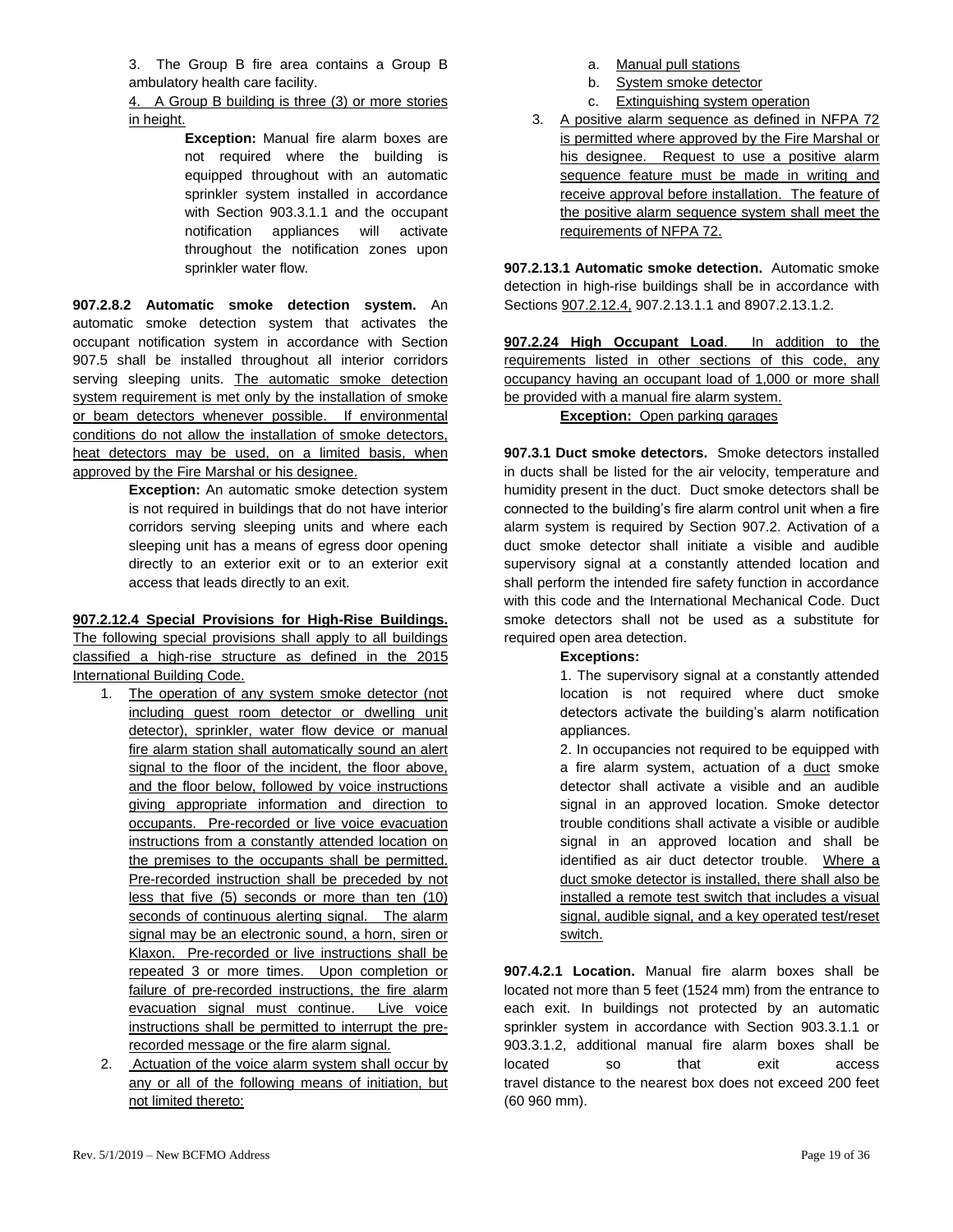**Exception:** Where construction of the building prohibits the proper installation of a pull station (e.g., glass walls) a pull station shall be allowed to be located in the normal path of egress.

**907.5.2.3.1.1 Private Offices.** Visible alarm notification or audible/visual alarm notification appliances shall be provided in private offices in Group B and E occupancies, when the occupant capacity of the office is three or greater; the office is provided with a conference table with seating for three or more; or the square footage of the office exceeds 200 sq. ft.

**907.5.2.3.3 Group R-2.** In Group R-2 occupancies required by Section 907 to have a fire alarm system, all dwelling units and sleeping units shall be provided with the capability to support visible alarm notification appliances in accordance with ICC A117.1. Such capability shall be permitted to include the potential for future interconnection of the building fire alarm system with the unit smoke alarms, replacement of audible appliances with combination audible/visible appliances, or future extension of the existing wiring from the unit smoke alarm locations to required locations for visible appliances. This requirement is met by extending the fire alarm wiring to all living areas, restroom, and sleeping areas of all units. The wiring must terminate in an electrical box suitable for securely mounting an audio/visual device. There shall be no more than ten devices designed for each circuit run. The building fire alarm wiring is to be extended to the unit smoke detectors so that the audible/visual alarm notification appliances may be connected to the building fire alarm system to notify residents with hearing impairments of an emergency situation. A smoke detector activated in an individual unit shall not set the entire complex into alarm.

**907.10 Fire Alarm Systems – Emergency Control.** At a minimum, the following functions, where provided, shall be activated by the fire alarm system:

- 1. Elevator capture and control in accordance with ASME/ANSI A17.1-2002, Safety Code for Elevators and Escalators.
- 2. Release of automatic door closures.
- 3. Stairwell and/or elevator shaft pressurization.
- 4. Smoke management and/or smoke control systems.
- 5. Emergency egress lighting control (if controlled by the fire alarm system).
- 6. Unlocking of electric/magnetic held doors.
- 7. Emergency shutoff of gas and fuel supplies that may be hazardous providing the continuation of service is not essential to the preservation of life. (Typically this will be kitchen gas valves).

#### **907.11 Special Provisions for Non-High-Rise Buildings.**

These provisions apply to multi-floor structures not classified as a High-Rise structure as defined in the 2015 International Building Code.

- 1. The alarm signal may be an electronic sound, a horn, siren or Klaxon.
- 2. Alarm to sound at minimum on:
	- a. Floor of incident
	- b. Floor above
	- c. Floor below
- 3. Alarm to sound on signal from:
	- a. Manual pull stations
	- b. System smoke detector
	- c. Extinguishing system operation
- 4. A positive alarm sequence as defined in NFPA 72 is permitted where approved by the Fire Marshal or his designee. Request to use a positive alarm sequence feature must be made in writing and receive approval before installation. The feature of the positive alarm sequence system shall meet the requirements of NFPA 72.

**907.12 Alarm Signal Silencing Switch.** A switch for silencing the alarm signal sounding appliances shall be permitted only if it is key operated or located within a locked cabinet. Such a switch shall be permitted only if visible zone alarm indication or equivalent has been provided by approved annunciation, printout, or other approved means, and subsequent alarms on other initiating devices circuits will cause the audible alarm signaling appliances to resound. A switch that is left in the "silent" position when there is no alarm shall operate trouble signals until the switch is restored to normal.

# <span id="page-19-0"></span>**SECTION 912 - FIRE DEPARTMENT CONNECTIONS**

**912.1 Installation.** Fire department connections shall be installed in accordance with the NFPA standard applicable to the system design and shall comply with Sections 912.2 912.1.1 through 912.6.

**912.1.1 Free Standing FDC**. Installation of free standing Fire Department Connection (FDC) shall not be less than two (2) feet above grade, or more then (3) feet above grade.

**912.1.2 Building mounted FDC**. Installation of the Fire Department Connection (FDC) on a building shall not be less than two (2) feet above grade, or more than three (3) feet above grade.

**912.1.2.3 Group R-2 Occupancies**. Group R-2 shall be provided with free standing Fire Department Connections (FDC) in a location away from the building and in accordance with Section 912.2 through 912.2.2.

**912.4.1 Locking fire department connection caps.** The fire code official is authorized to require locking KNOX caps on fire department connections for water-based fire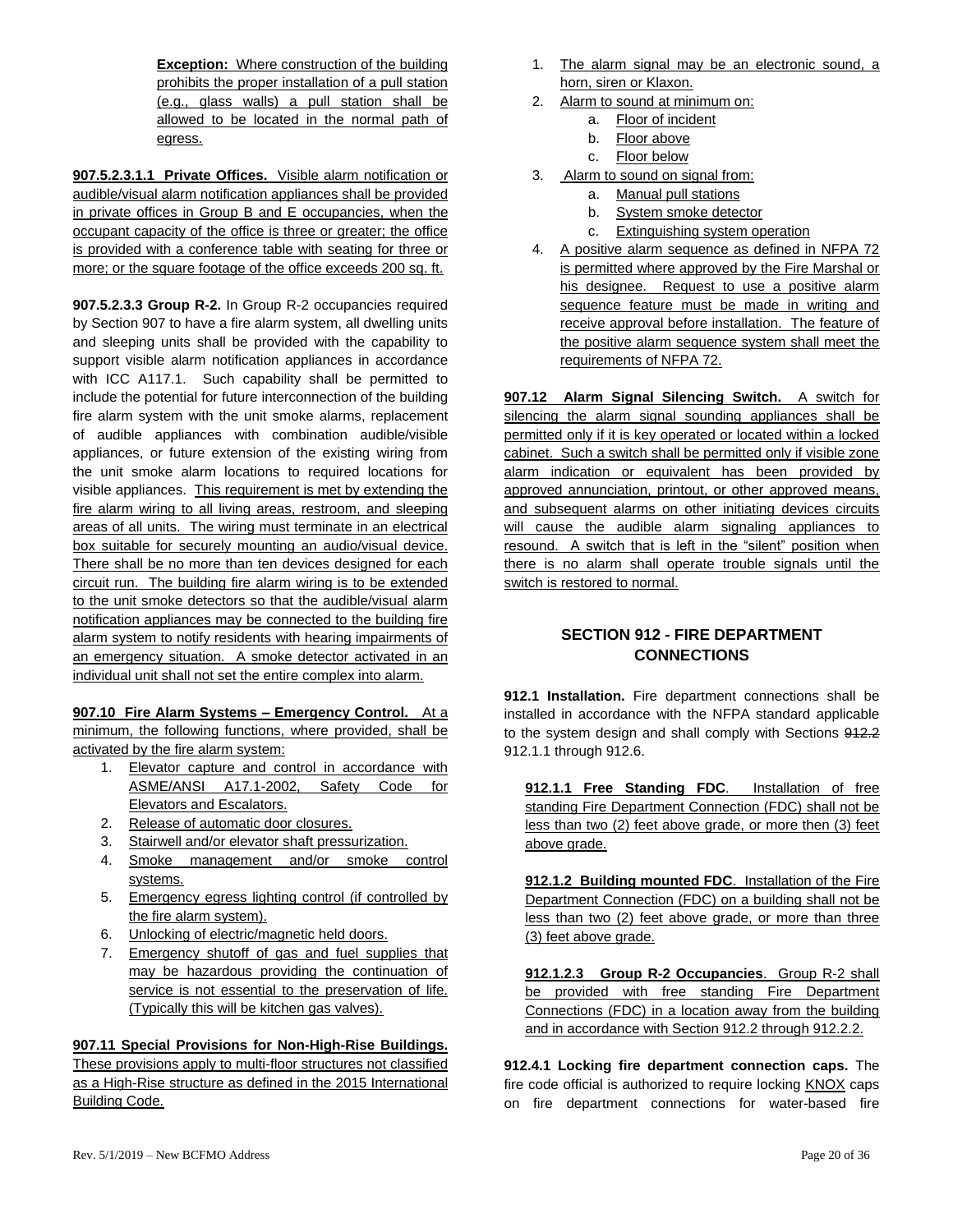protection systems where the responding fire department carries appropriate key wrenches for removal.

**912.5.1 FDC Markings**. Free standing FDC shall be marked with a visible sign that meets the requirements indicated in 912.2.2.

#### <span id="page-20-0"></span>**CHAPTER 10 - MEANS OF EGRESS**

#### **[B] SECTION 1004 - OCCUPANT LOAD**

#### <span id="page-20-1"></span>**TABLE 1004.1.2 MAXIMUM FLOOR AREA ALLOWANCES PER OCCUPANT**

|                                                   | <b>FLOOR AREA</b> |
|---------------------------------------------------|-------------------|
| <b>FUNCTION OF SPACE</b>                          | IN SQ. FT. PER    |
|                                                   | <b>OCCUPANT</b>   |
| Accessory storage areas, mechanical equipment     | 300 gross         |
| room                                              |                   |
| Agricultural building                             | 300 gross         |
| Aircraft hangars                                  | 500 gross         |
| Airport terminal                                  |                   |
| Baggage claim                                     | 20 gross          |
| Baggage handling                                  | 300 gross         |
| Concourse                                         | 100 gross         |
| <b>Waiting areas</b>                              | 15 gross          |
| Assembly                                          |                   |
| Gaming floors (keno, slots, etc.)                 | 11 gross          |
| Exhibit gallery and meseum                        | 30 net            |
| Assembly with fixed seats                         | See Sec.          |
|                                                   | 1004.4            |
| Assembly without fixed seats                      |                   |
| Concentrated (chairs only-not fixed)              | 7 net             |
| Standing space                                    | 5 net             |
| Unconcentrated (tables and chairs)                | 15 net            |
| Bowling centers, allow 5 persons for each lane    | 7 net             |
| including 15 feet of runway, and for additional   |                   |
| areas                                             |                   |
| Business areas (Administrative areas)             | 100 gross         |
| Courtrooms - other than fixed seating areas       | 40 net            |
| Day care (including after-school care facilities) | 35 net            |
| Dormitories                                       | 50 gross          |
| Educational                                       |                   |
| Classroom area                                    | 20 net            |
| Shops and other vocational room areas             | 50 net            |
| Exercise rooms and Gymnasiums                     | 50 gross          |
| H-5 Fabrication and H-5 manufacturing areas       | 200 gross         |
| Industrial areas, Manufacturing areas             | 100 gross         |
| Institutional areas                               |                   |
| Inpatient treatment areas                         | 240 gross         |
| Outpatient areas                                  | 100 gross         |
| Sleeping areas                                    | 120 gross         |
| Kitchens, commercial                              | 200 gross         |
| Library                                           |                   |
| Reading rooms                                     | 50 net            |
| Stack areas                                       | 100 gross         |
| Locker rooms                                      | 50 gross          |
|                                                   | See Section       |
| Mall Buildings – covered and open                 | 402.8.2 of        |
|                                                   | International     |

|                                | <b>Building Code</b> |
|--------------------------------|----------------------|
| Mercantile                     | 60 gross             |
| Storage, stock, shipping areas | 300 gross            |
| Parking garages                | 200 gross            |
| Residential                    | 200 gross            |
| Skating rinks, swimming pools  |                      |
| Rink and pool                  | 50 gross             |
| Deck                           | 15 gross             |
| Stages and platforms           | $15$ net             |
| Warehouses                     | 500 gross            |
| .<br>_ _ _                     |                      |

For SI: 1 square foot =  $0.0929$  m<sup>2</sup>, 1 foot = 304.8mm

### <span id="page-20-2"></span>**SECTION 1008 - MEANS OF EGRESS ILLUMINATION**

**[BE] 1008.3 Illumination emergency power.** The power supply for means of egress illumination shall normally be provided by the premises' electrical supply.

**[BE] 1008.3.1 General**. In the event of power supply failure in rooms and spaces that require two or more means of egress, an emergency electrical system shall automatically illuminate the following areas:

> 1. Aisles and unenclosed egress stairways in rooms and spaces that require two or more means of egress.

> 2. Corridors, exit enclosures and exit passageways in buildings required to have two or more exits.

3. Exit access stairways and ramps.

4. Exterior egress components at other than the level of exit discharge until exit discharge is accomplished for buildings required to have two or more exits.

5. Interior exit discharge elements, as permitted in Section 1024.1 in buildings required to have two or more exits.

6. Exterior landings, for exit discharge doorways in buildings required to have two or more exits.

7. Group E windowless occupancy areas, windowless shops, and windowless laboratories shall be provided with emergency egress lighting at the entrance/exit doors to the space, and at nonrequired egress stair and corridor pathways to receive emergency lighting as required in Section 1006.2.

### <span id="page-20-3"></span>**[BE] SECTION 1010 - DOORS, GATES AND TURNSTILES**

**[BE] 1010.1.9.11 Stairway doors.** Interior stairway means of egress doors shall be openable from both sides without the use of a key or special knowledge or effort.

#### **Exceptions:**

1. Stairway discharge doors shall be openable from the egress side and shall only be locked from the opposite side.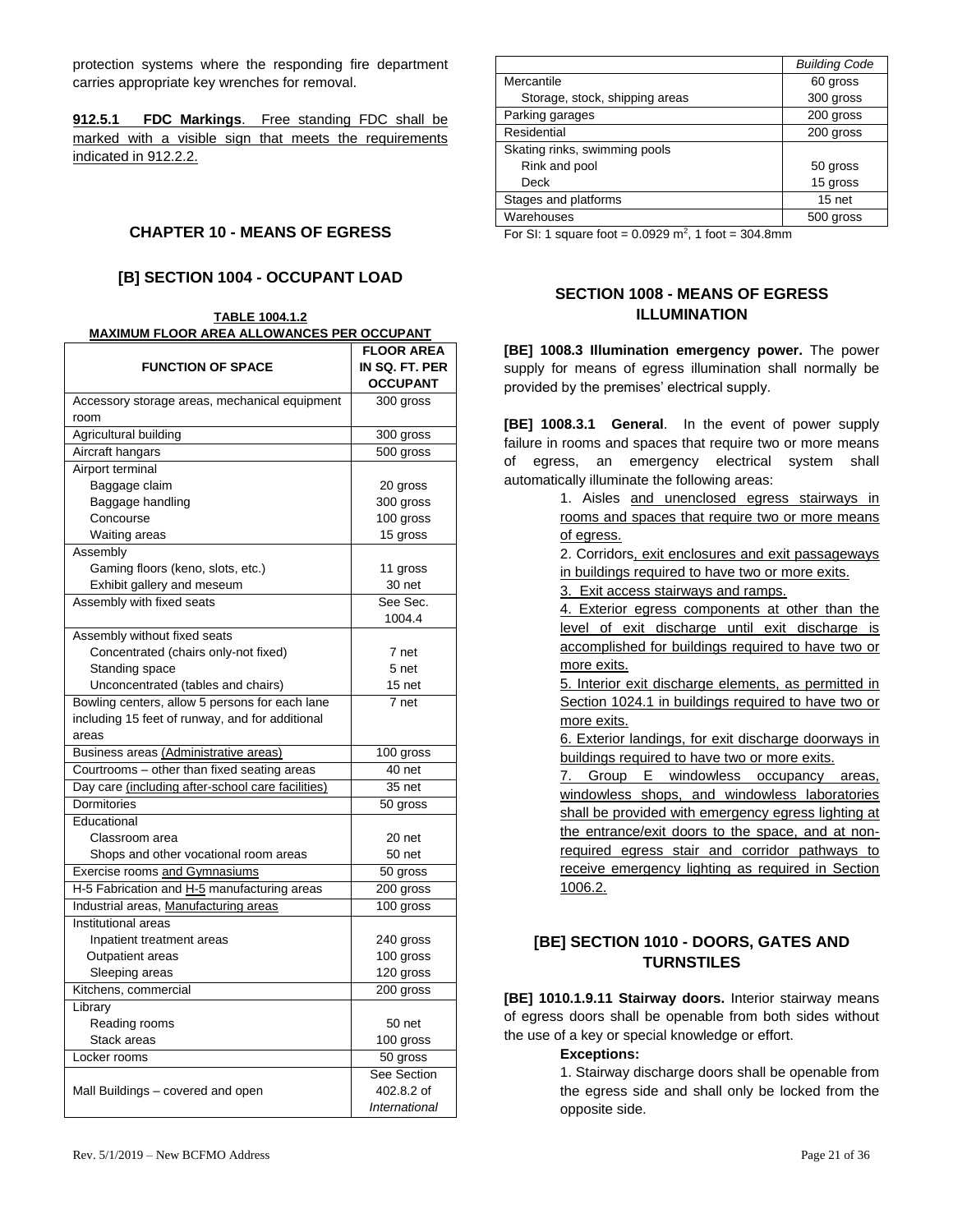2. This section shall not apply to doors arranged in accordance with Section 403..5.3 of the *International Building Code*.

3. In stairways serving not more than four stories, doors are permitted to be locked from the side opposite the egress side, provided they are openable from the egress side and capable of being unlocked simultaneously without unlatching upon a signal from the fire command center, if present, or a signal by emergency personnel from a single location inside the main entrance to the building.

4. Stairway exit doors shall be openable from the egress side and shall only be locked from the opposite side in Group B, F, M, and S occupancies where the only interior access to the tenant space is from a single exit stairway where permitted in Section 1006.3.2.

5. Stairway exit doors shall be openable from the egress side and shall only be locked from the opposite side in Group R-2 occupancies where the only interior access to the dwelling unit is from a single exit stairway where permitted in Section 1006.3.2.

**1010.1.9.12 Stairway Identification and Re-Entry Identification.** Where no re-entry is provided from the stairs to any floor, the sign shall read 'No Re-Entry'. In such case a sign of same dimensions shall be on the corridor side of the stair door at each floor level to read 'No Re-Entry From This Stair'. Each sign shall be no less than 8" x 11" in size, with lettering in a color that is easily visible and contrasts against the color of the sign itself. All lettering shall be no less than 1" in height, with strokes no less than ¼" in diameter.

**1010.1.9.13 Re-Entry Identification Signs.**  Where stairway re-entry is provided to specific floors:

- a. On the stair side of the door where reentry is provided, the sign shall read 'Re-Entry on This Floor'
- b. Where no re-entry is provided on that floor, the sign on the stair side of the door shall read 'No Re-Entry on the ' ' and ' Floors'. Also, a sign shall be placed on the corridor side of floors where reentry is locked to read 'No Re-Entry'.

# **SECTION 1028 – EXIT DISCHARGE**

<span id="page-21-0"></span>**1028.4 Egress courts and courtyards.** *Egress courts and courtyards* serving as a portion of the e*xit discharge* in the *means of egress* system shall comply with the requirements of Sections 1028.4.1 thru 1028.4.3

**1028.4.1 Width or capacity.** The required capacity of egress courts or courtyards shall be determined as specified in Section 1005.1, but the minimum width shall not be less that 44 inches (1118 mm), except as specified herein. *Egress courts* serving Group R-3 and U occupancies shall not be less than 36 inches (914 mm) in width. The required capacity and width of *egress courts or courtyards* shall be unobstructed to a height of 7 feet (2134 mm).

> **Exception:** Encroachments complying with Section 1005.7.

Where an *egress court or courtyard* exceeds the minimum required width and the width of such *egress court or courtyard* is then reduced along the path of *exit* travel, the reduction in width shall be gradual. The transition in width shall be affected by a guard not less than 36 inches (914 mm) in height and shall not create an angle of more than 30 degrees (0.52 rad) with respect to the axis of the *egress court or courtyard* along the path of egress travel. The width of the *egress court or courtyard* shall not be less than the required capacity.

**1028.4.2 Construction and openings.** Where an *egress court or courtyard* serving a building or portion thereof is less than 10 feet (3048 mm) in width, the *egress court or courtyard* walls shall have not less than 1-hour *fireresistance*-*rated* construction for a distance of 10 feet (3048 mm) above the floor of the *egress court or courtyard*. Openings within such walls shall be protected by opening protectives having a *fire protection rating* of not less than ¾ hour.

#### **Exceptions:**

1. *Egress courts or courtyards* serving an *occupant load* of less than 10.

2. *Egress courts or courtyards* serving Group R-3.

**1028.4.2 Egress Courts or Courtyards.** Where a court or courtyard is provided with a gate or door, it shall be considered as part of the means of egress system, and shall comply with the requirements of Section 1028.

### <span id="page-21-2"></span><span id="page-21-1"></span>**CHAPTER 11 - CONSTRUCTION REQUIREMENTS FOR EXISTING BUILDINGS**

#### **CHAPTER 1101 - GENERAL**

**1101.1 Scope.** The provisions of this chapter shall apply to all existing buildings constructed prior to the adoption of this code the 2003 International Fire Code or 2003 International Building Code.

**1101.4 Owner notification.** When a building is found to be in noncompliance, the fire code official shall duly notify the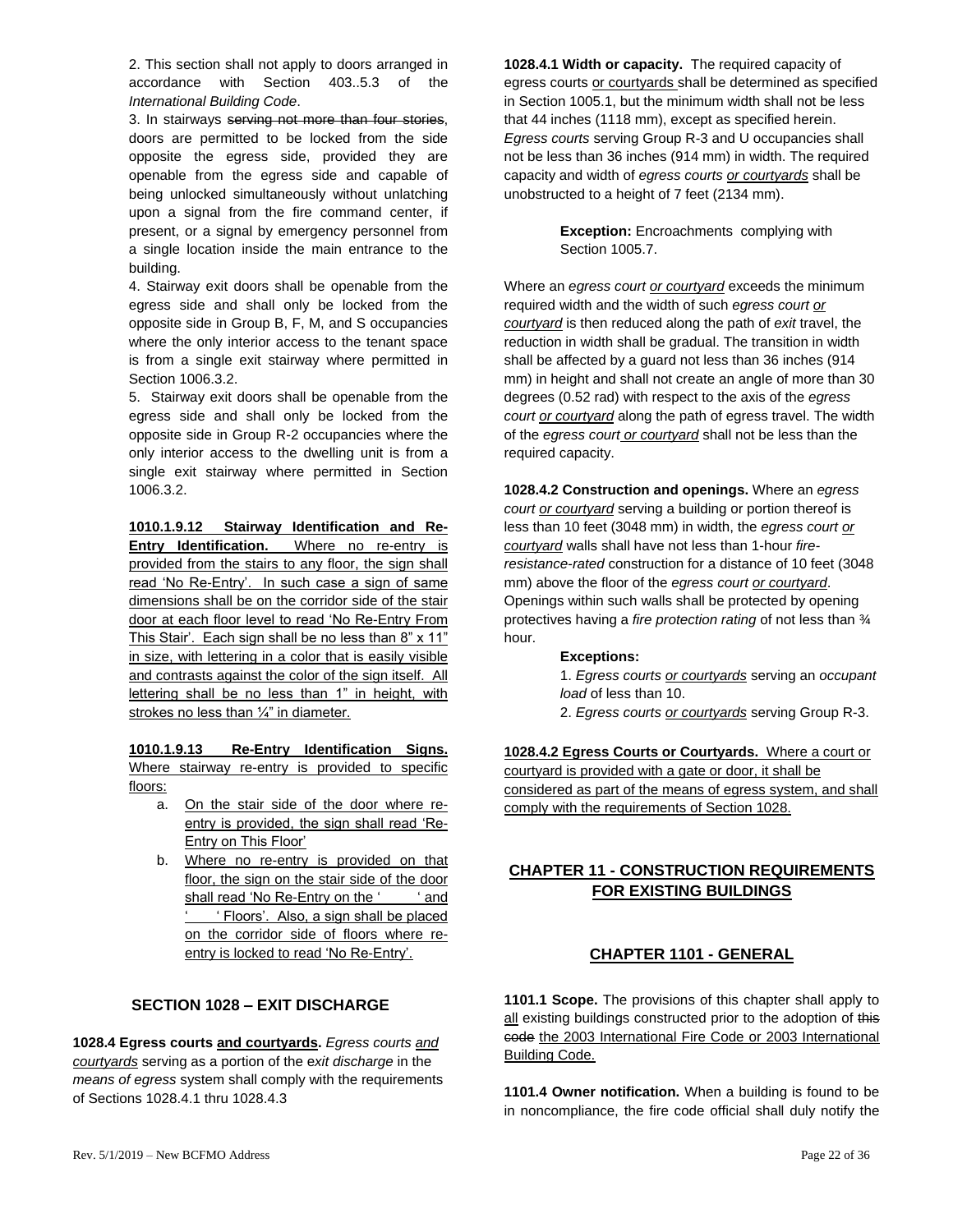owner of the building. Upon receipt of such notice, the owner shall, subject to the following time limits, take necessary actions to comply with the provisions of this chapter and the provisions of the Commissioners Court Order Adopting a Fire Code and Regulations for its Enforcement Pursuant to Chapter 233 of the Texas Local Government Code.

> **1101.4.1 Construction documents.** Construction documents for the necessary alterations shall be completed within a time schedule approved by the fire code official. Within 30 days after receipt of owner notification, the owner shall submit to the Fire Marshal's Office, a letter indicating the owners proposed plan and timeline to complete the required work to bring the building into code compliance.

> **1101.4.1.1** The Fire Marshal's Office will evaluate the submitted plan to determine if the proposed timelines are reasonable and achievable, determine alternative fire protection measures that can reasonably be implemented during the plan implementation period, and consult with the owner on developing an interim fire protection plan.

> **1101.4.1.2** If the submitted plan is determined to be unreasonable to bring the building into code compliance, the Fire Marshal's Office shall establish a minimum timeline in which the owner shall complete the required work.

### <span id="page-22-0"></span>**CHAPTER 32 - HIGH-PILED COMBUSTIBLE STORAGE**

### <span id="page-22-1"></span>**SECTION 3205 – HOUSEKEEPING AND MAINTENANCE**

**3205.6 Designation of storage heights.** Where required by the fire code official, a visual method of indicating the maximum allowable storage height shall be provided. The owner and/or tenant of premises subject to this section shall provide and maintain conspicuous markings on the walls and columns indicating the maximum permissible storage height.

### <span id="page-22-2"></span>**CHAPTER 37 - COMBUSTIBLE FIBERS**

### <span id="page-22-3"></span>**SECTION 3706 - CONSTRUCTION AND PROTECTION REQUIREMENTS**

**3706.1 Handling and storage.** Handling and storage of large quantities of waste paper, rags, or other combustible materials shall not be allowed in a building of any type classification in excess of one thousand five hundred square feet area, unless the building is protected by an approved automatic sprinkler system.

**3706.2 Construction type.** Handling and storage buildings for waste paper, rags, and other combustible materials shall not exceed one story in height, unless of Type I construction and fully protected with an approved automatic sprinkler system.

**3706.3 Materials outside of building.** No loose waste paper, rags, trash or rubbish of any kind, or similar combustible materials shall be allowed on the premises on the outside of any building.

> **Exception:** Baled materials may be stored outside of a building within twenty-five (25) feet of outside wall of building when a wall sprinkler curtain is provided on the building.

**3706.4 Baled storage.** Baled waste paper, rags, and other combustibles in baled lots, shall be stored in buildings providing the materials are stored in rows not exceeding twenty-five thousand (25,000) cubic feet of stored materials.

### <span id="page-22-4"></span>**CHAPTER 50 - HAZARDOUS MATERIALS — GENERAL PROVISIONS**

### <span id="page-22-5"></span>**SECTION 5003 - GENERAL REQUIREMENTS**

**5003.4.1 Material Safety Data Sheet Submittal.** The Fire Marshal or his designee may require that information on the nature of any and all potentially hazardous material be submitted to the Fire Marshal's Office on the Standard Materials Safety Data Sheet provided by the U.S. Department of Labor Occupational Safety and Health Administration.

### <span id="page-22-6"></span>**CHAPTER 56 – EXPLOSIVES AND FIREWORKS**

See Bexar County Explosives Ordinance for all matters related to storage, licensing, and use of explosives.

### <span id="page-22-7"></span>**CHAPTER 57 - FLAMMABLE AND COMBUSTIBLE LIQUIDS**

#### **SECTION 5701 - GENERAL**

<span id="page-22-8"></span>**5701.4.1 Permit/Work Authorization required prior to installation.** Application for permit shall be accompanied by two (2) copies of a diagram or drawing on scale showing the proposed location of the tank with reference to nearby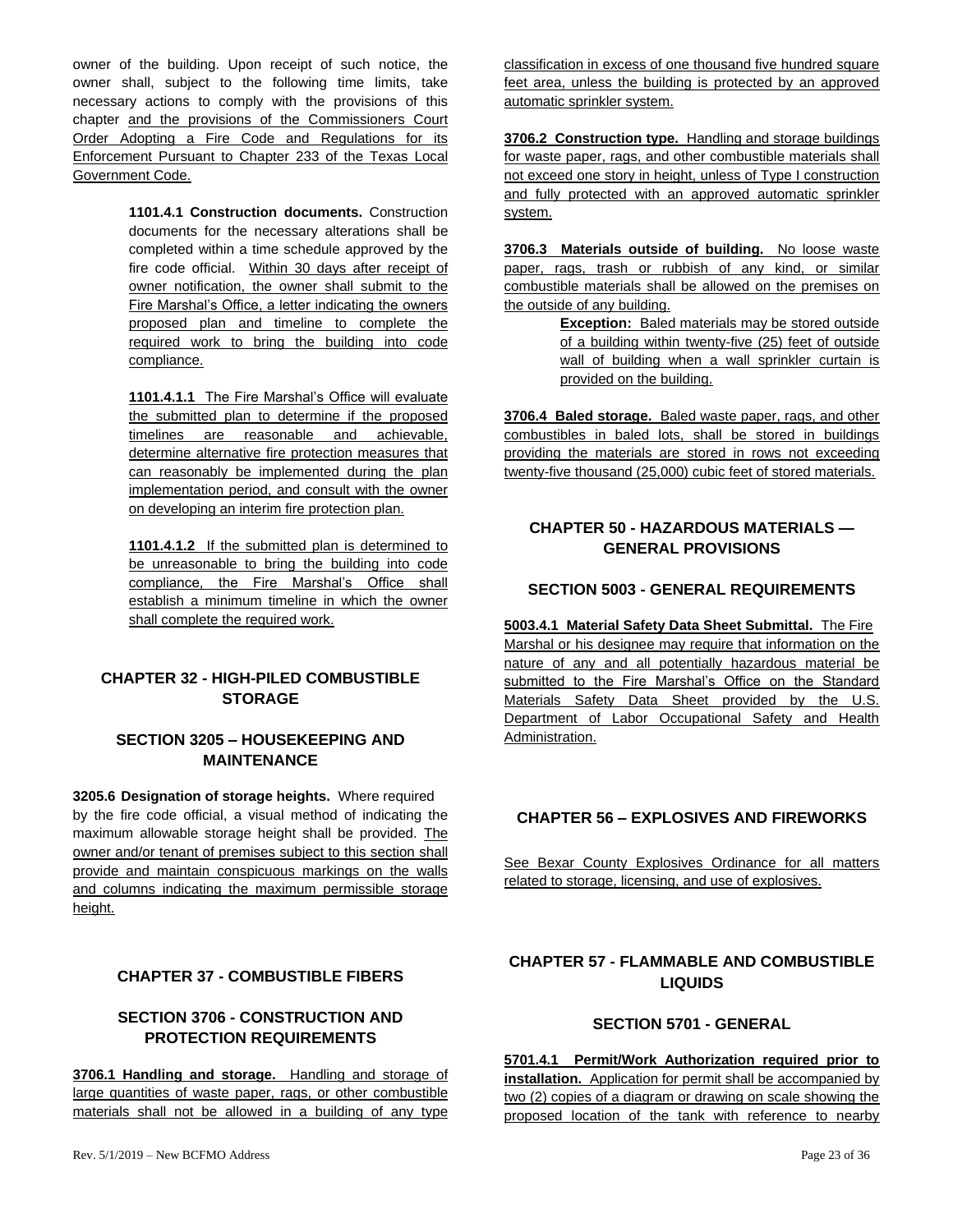buildings, streets, and waterways and showing in detail all proposed pipelines, pumps, and other improvements. Applications for installation over the Edwards Aquifer shall be reviewed by the Edwards Aquifer Authority prior to submittal to the Fire Marshal's Office for permitting.

#### <span id="page-23-0"></span>**SECTION 5703 - GENERAL REQUIREMENTS**

**5703.6.12 Pressurized piping.** Where a pressurized (remote pumped) piping system is connected to a tank, the piping system shall have an approved leak detection device installed in the system to monitor for leaks in the piping.

#### **SECTION 5704 – STORAGE**

<span id="page-23-1"></span>**5704.2.11.4.2 Leak detection.** Underground storage tank systems shall be provided with an approved method of leak detection from any component of the system that is designed and installed in accordance with NFPA 30. The following are approved methods of leak detection:

- 1. Manual tank gauging (for tanks less that 1,000 gallons)
- 2. Automatic tank gauging and inventory control
- 3. Vapor monitoring
- 4. Groundwater monitoring
- 5. Interstitial monitoring of double-wall systems
- 6. Monitoring of systems with secondary containment barriers
- *7.* Statistical Inventory Reconciliations (SRS) (for tanks and lines) NOTE: Documentation of performance claims for the SIR method must show the system's ability to detect releases of 0.1 g.p0.h. with 95% or more *probability of detection* and 5% or less *probability of false alarm.*

**5704.2.12.1 Acceptance testing.** Prior to being placed into service, tanks shall be tested in accordance with Section 4.4 of NFPA 30. For new storage facilities, after installation of the underground tank into the tank excavation and before being completely covered, each tank shall be tested for tightness hydrostatically or pneumatically at not less than 3 pounds nor more than 5 pounds per square inch for one (1) hour. Pneumatic testing shall not be used on a tank containing flammable or combustible liquids or vapors.

**5704.2.13 Abandonment and status of tanks.** Tanks taken out of service shall be removed in accordance with Section 3404.2.14, or safeguarded in accordance with Sections 3404.2.13.1 through 3404.2.13.2.3 and API 1604. Before an underground tank is removed, a permit shall be obtained from the Fire Marshal's Office. Prior to transporting any removed tank, it shall be properly marked and inerted in the presence of the Fire Marshal or his designee.

### **APPENDIX A**

# **BOARD OF APPEALS**

<span id="page-23-2"></span>*The provisions contained in this appendix are not mandatory unless specifically referenced in the adopting ordinance.*

# **SECTION A101 – GENERAL**

<span id="page-23-3"></span>**A101.1 Scope.** A board of appeals shall be established within the jurisdiction for the purpose of hearing applications for modification of the requirements of the *International Fire Code* pursuant to the provisions of Section 108 of the *International Fire Code*. The board shall be established and operated in accordance with this section, and shall be authorized to hear evidence from appellants and the fire code official pertaining to the application and intent of this code for the purpose of issuing orders pursuant to these provisions.

**A101.2 Membership.** The membership of the board shall consist of five seven voting members having the qualifications established by this section, residing in Bexar County, who are not employees of the jurisdiction. Members shall be nominated by the fire code official or the chief administrative officer of the jurisdiction. The board of appeals shall be appointed by the governing body, subject to confirmation by a majority vote of the governing body, and shall hold office at its pleasure. Members shall serve without remuneration or compensation, and shall be removed from office prior to the end of their appointed terms only for cause.

**A101.2.1 Design professional (Architect).** One member shall be a practicing design professional registered in the practice of engineering or architecture in the state in which the board is established.

**A101.2.1.1 Design professional (Engineer).** One member shall be a practicing design professional registered in the practice of engineering in the state in which the board is established.

**A101.2.2 Fire protection engineering professional.** One member shall be a qualified engineer, technologist, technician or safety professional trained in fire protection engineering, fire science or fire technology. Qualified representatives in this category shall include fire protection contractors and certified technicians engaged in fire protection system design.

**A101.2.3 ICC Certified member.** One member shall be a person certified by the International Code Council as a Building Plans Examiner, Commercial Building Inspector,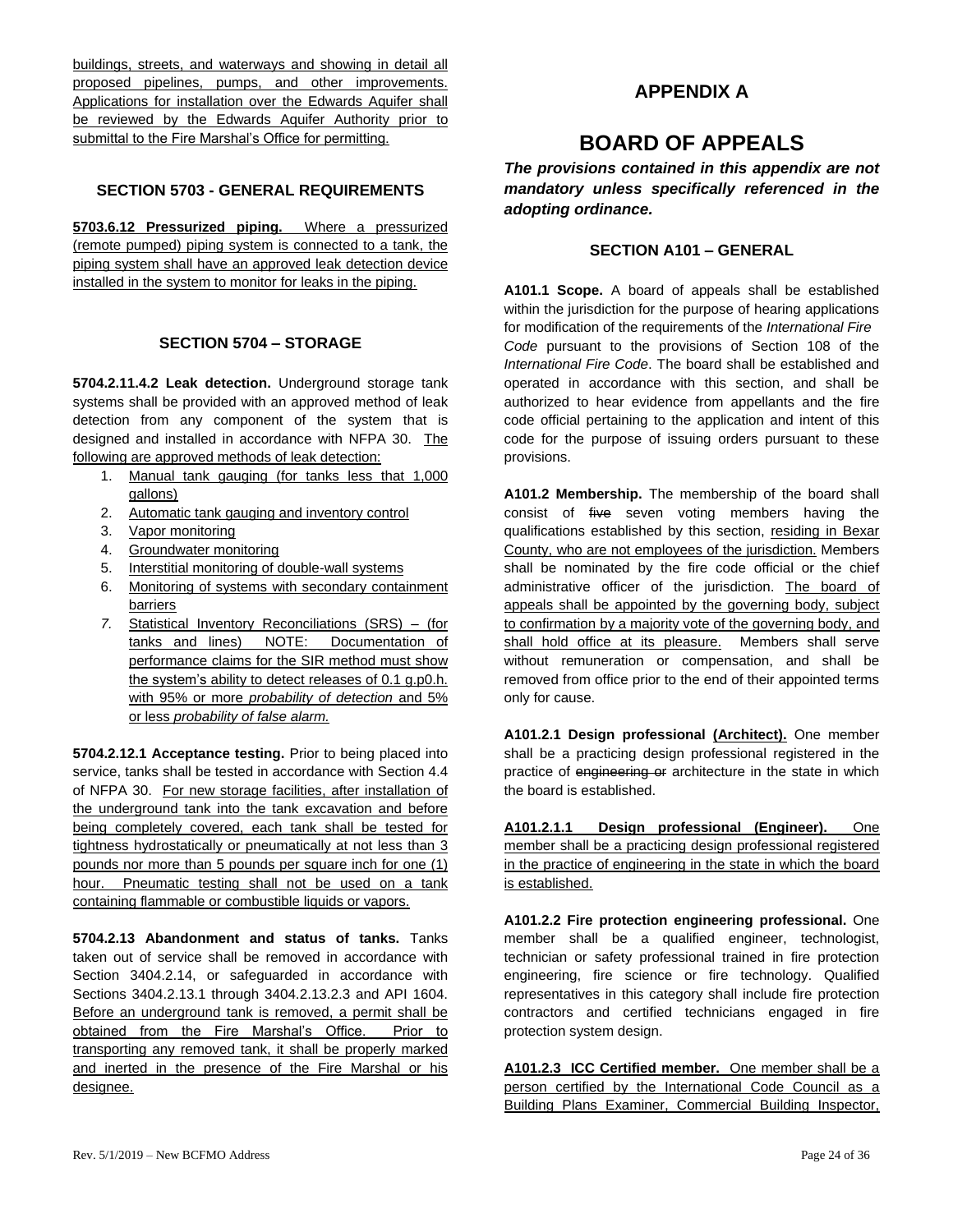Residential Building Inspector or ICC Certified in any other field relative to commercial construction.

**A101.2.3 Industrial safety professional.** One Member shall be a registered industrial or chemical engineer, certified hygienist, certified safety professional, certified hazardous materials manager or comparably qualified specialist experienced in chemical process safety or industrial safety.

**A101.2.4 General Contractor (Builder).** One member shall be a contractor regularly engaged in the construction, alteration, maintenance, repair or remodeling of buildings or building services and systems regulated by the code.

**A101.2.5 General Industry or Business Representative.** One member shall be a representative of business or industry not represented by a member from one of the other categories of board members described above.

**A101.2.6 Member of the Public.** One member of the general public shall be selected by the governing authority.

**A101.3 Terms of office.** Members shall be appointed for terms of four years. No member shall be reappointed to serve more than two consecutive full terms.

**A101.3.1 Initial appointments.** Of the members first appointed, three shall be appointed for a term of 1 year, two for a term of 2 years, and two for a term of 3 years.

**A101.3.2 Vacancies.** Vacancies shall be filled for an unexpired term in the manner in which original appointments are required to be made. Members appointed to fill a vacancy in an unexpired term shall be eligible for reappointment to two full terms.

**A101.3.3 Removal from office.** Members shall be removed from office prior to the end of their terms only for cause. Continued absence of any member from regular meetings of the board shall, at the discretion of the applicable governing body, render any such member liable to immediate removal from office.

**A101.4 Quorum.** Three Four members of the board shall constitute a quorum. In varying the application of any provisions of this code or in modifying an order of the fire code official, affirmative votes of the majority present, but not less than three, shall be required.

**A101.5 Secretary of board.** The fire code official or his designee shall act as secretary of the board and shall keep a detailed record of all its proceedings, which shall set forth the reasons for its decisions, the vote of each member, the absence of a member and any failure of a member to vote.

**A101.6 Legal counsel.** The jurisdiction shall furnish legal counsel to the board to provide members with general legal advice concerning matters before them for consideration. Members shall be represented by legal counsel at the jurisdiction's expense in all matters arising from service within the scope of their duties.

**A101.7 Meetings.** The board shall meet at regular intervals at a minimum of twice a year, to be determined by the chairman. In any event, the board shall meet within 10 days after notice of appeal has been received.

**A101.8 Conflict of interest.** Members with a material or financial interest in a matter before the board shall declare such interest and refrain from participating in discussions, deliberations, and voting on such matters.

**A101.9 Decisions.** Every decision shall be promptly filed in writing in the office of the fire code official and shall be open to public inspection. A certified copy shall be sent by mail or otherwise to the appellant, and a copy shall be kept publicly posted in the office of the fire code official for 2 weeks after filing.

**A101.10 Procedures.** The board shall be operated in accordance with the Administrative Procedures Act of the state in which it is established or shall establish rules and regulations for its own procedure not inconsistent with the provisions of this code and applicable state law.

# **APPENDIX D**

# <span id="page-24-0"></span>**FIRE APPARATUS ACCESS ROADS**

#### **SECTION D103 - MINIMUM SPECIFICATIONS**

<span id="page-24-1"></span>**D103.2 Grade.** Fire apparatus access roads shall not exceed 10 percent in grade.

- **Exception:** Grades steeper than 10 percent as approved by the fire chief Fire Marshal or his designee.
	- 1) All grades in excess of 10%, but not in excess of 12.0%, may be approved when all of the following conditions exist:
		- a) The length of the grade does not exceed 300 feet from the beginning point of the grade to the termination point of the grade,
		- b) The termination point of the grade is not within 150 feet of a down-hill intersection, cul-de-sac, or hammerhead,
		- c) The last 75 feet of a down-hill slope approaching an intersection is not greater than 5%,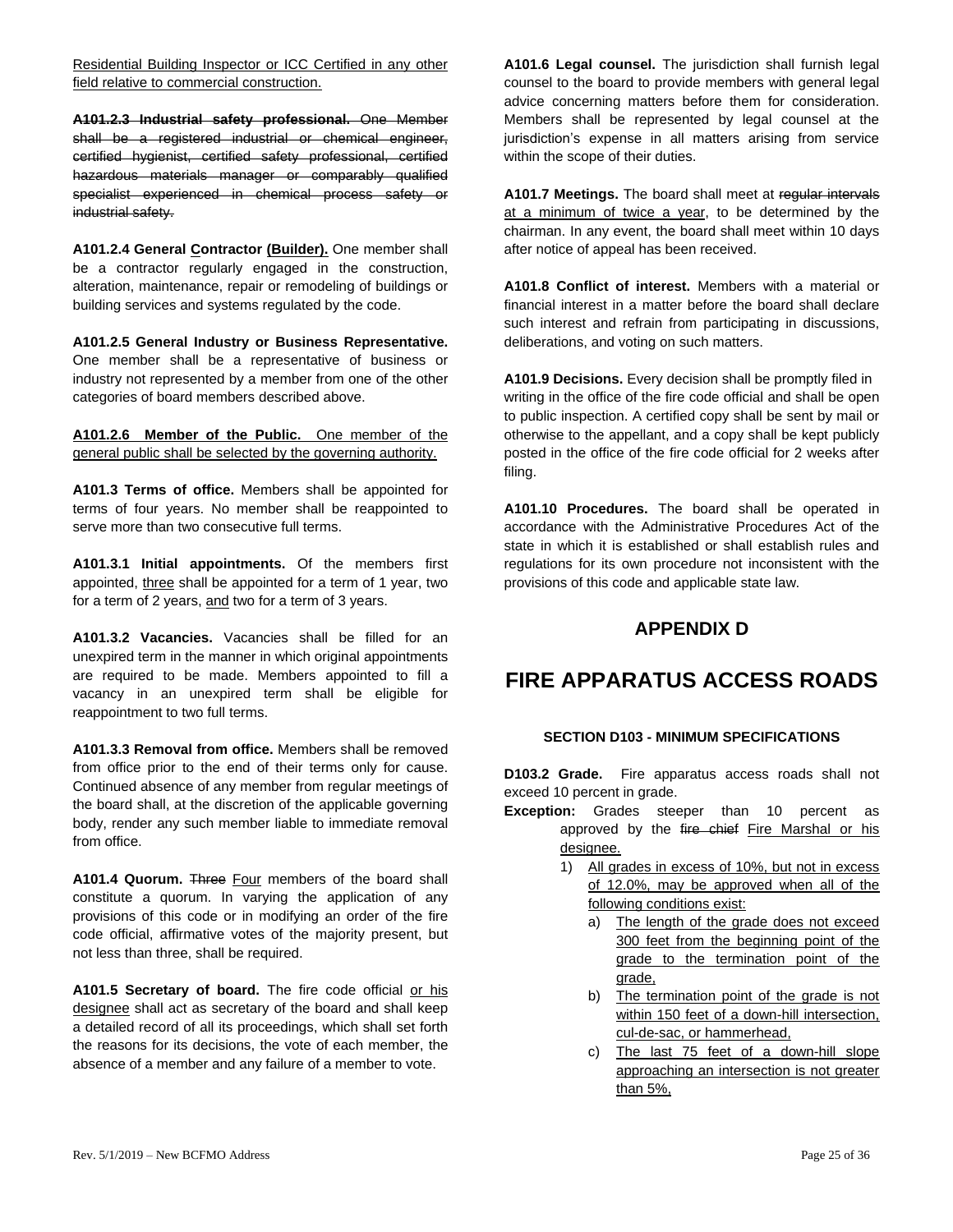- d) A grade indicating sign, showing the international symbol for a grade, as well as the numerical percentage of the grade, is installed within 75 feet of the start of both the up-hill and down-hill portions of the grade.
- 2) Grades in excess of 12.0 percent as approved by the Fire Marshal or his designee. All grades of 12% or greater may be approved when **all** of the following conditions exist:
	- a) The termination point of the grade is not within 150 feet of a down-hill intersection, cul-de-sac, or hammerhead,
	- b) The last 75 feet of a down-hill slope approaching an intersection is not greater than 5%,
	- c) A grade indicating sign, showing the international symbol for a grade, as well as the numerical percentage of the grade, is installed within 75 feet of the start of both the up-hill and down-hill portions of the grade.
	- d) All structures on a fire department access road with a grade greater than 12.0% are provided with a public water supply sufficient to meet the fire flow requirements of Table B105.1 and hydrant distribution to meet the requirement of Table C105.1.
	- e) **ALL** structures regulated by the International Building Code with property access off a fire department access road with a grade of 12% or greater **MUST** be provided with a fire sprinkler system in accordance with Section 903.3,

**D103.5 Fire apparatus access road gates.** Gates securing the fire apparatus access roads shall comply with all of the following criteria:

> 1. Where a single gate is provided, the width shall be not less than 20 feet (6096 mm). Where a fire apparatus road consists of a divided roadway, the gate width shall be no less than 12 feet (3658 mm).

2. Gates shall be of the swinging or sliding type.

3. Construction of gates shall be of materials that allow manual operation by one person.

4. Gate components shall be maintained in an operative condition at all times and replaced or repaired when defective.

5. Electric gates shall be equipped with a means of Siren Operated Sensor system for opening the gate by fire department personnel by activation of the emergency vehicle siren for emergency access. Emergency S.O.S. opening devices shall be approved by the fire code official.

6. Methods of locking shall be submitted for approval by the Fire Code Official. Manual opening gates shall not be locked with a padlock or chain and padlock unless they are capable of being opened by means of forcible entry tools or when a key box containing the key(s) to the lock is installed at the gate location.

**Exception:** Knox© padlocks authorized by the Authority Having Jurisdiction. Locking device specifications shall be submitted for approval by the fire code official.

- 7. Electric gate operators, (Siren Operated Sensors), where provided, shall be listed in accordance with UL 325.
- 8. Gates intended for automatic operation shall be designed, constructed, and installed to comply with the requirements of ASTM F 2200.

### <span id="page-25-0"></span>**SECTION D104 – COMMERCIAL AND INDUSTRIAL DEVELOPMENTS**

**D104.1 Buildings exceeding three stories or 30 feet in height.** Buildings or facilities exceeding 30 feet (9144 mm) or three stories in height shall have at least two three means of fire apparatus access for each structure.

**D104.2 Buildings exceeding 62,000 square feet in area.** Buildings or facilities having a gross *building area* of more

than 62,000 square feet (5760 m2) shall be provided with two separate and *approved* fire apparatus access roads.

**Exception:** Projects having a gross *building area*  of up to 124,000 square feet (11 520m2) that have a single *approved* fire apparatus access road when all buildings are equipped throughout with *approved automatic sprinkler systems.*

**D104.3 Remoteness.** Where two access roads are required, they shall be placed a distance apart equal to not less than one half of the length of the maximum overall diagonal dimension of the property or area to be served, measured in a straight line between accesses.

#### <span id="page-25-1"></span>**SECTION D105 – AERIAL FIRE APPARATUS ACCESS ROADS**

**D105.1 Where required.** Where the vertical distance between the grade plane and the highest roof surface exceeds 30 feet (9144 mm), approved aerial fire apparatus access roads shall be provided. Overhead utility and power lines shall not be located within the aerial fire apparatus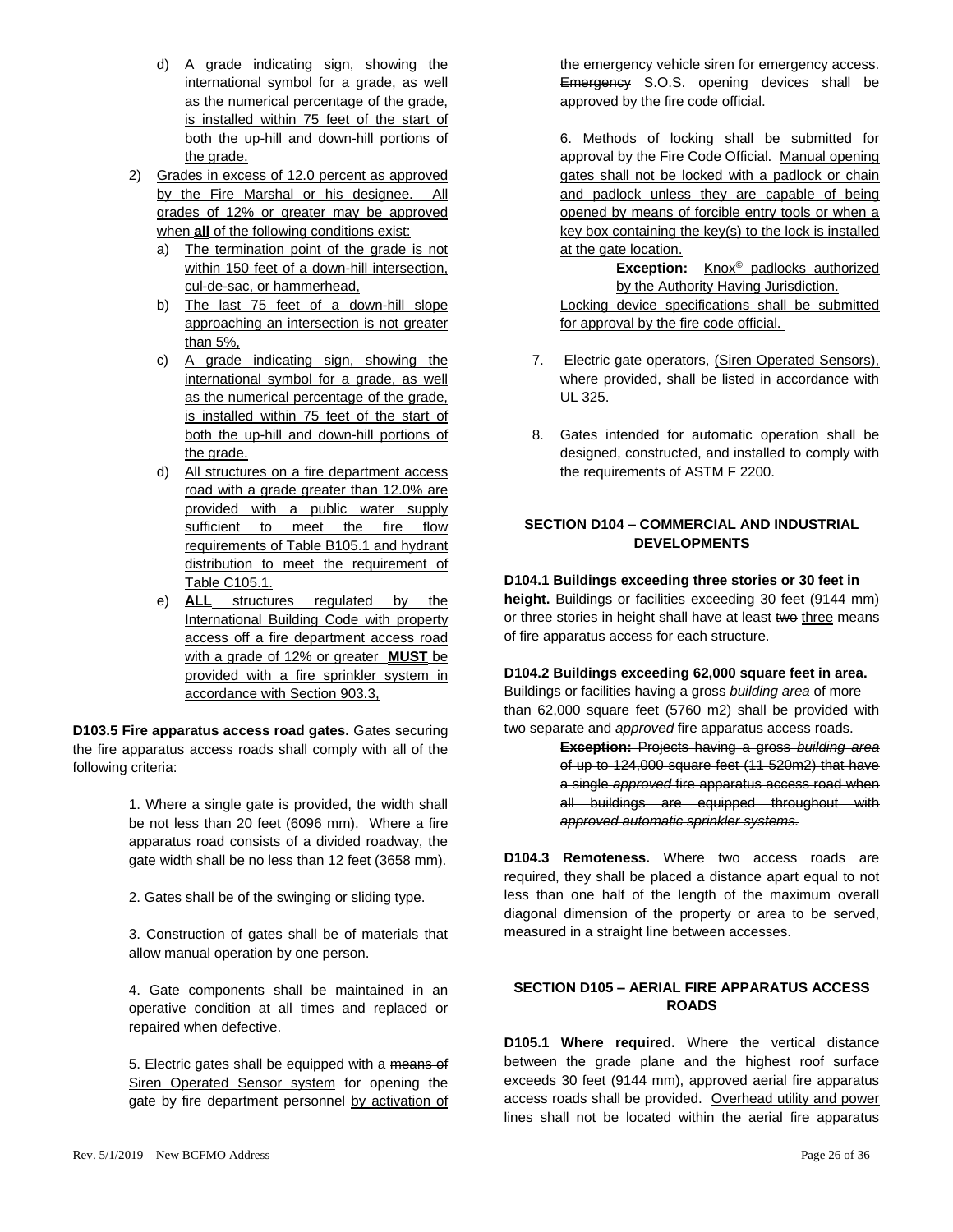access roadway. For purposes of this section, the highest roof surface shall be determined by measurement to the eave of a pitched roof, the intersection of the roof to the exterior wall, or top of parapet walls, whichever is greater.

**D105.2 Width.** Aerial fire apparatus access roads shall have a minimum unobstructed width of 26 feet (7925 mm). exclusive of shoulders, in the immediate vicinity of the building or portion thereof any building or portion of building more than 30 feet (9144 mm) in height.

**D105.3 Proximity to building.** At least one three of the required access routes meeting this condition shall be located within a minimum of 15 feet (4572 mm) and a maximum of 30 feet (9144 mm) from the building, and shall be positioned parallel to one three entire sides of the building. The sides of the building on which the aerial fire apparatus access road is position shall be approved b the fire code official.

**D105.4 Obstructions**. Overhead utility and power lines shall not be located over the aerial fire apparatus access road or between the aerial fire apparatus road and the building. or structure. Other obstructions shall be permitted to be placed only with the approval of the fire code official.

#### <span id="page-26-0"></span>**SECTION D106 – MULTIPLE-FAMILY RESIDENTIAL DEVELOPMENTS**

**D106.1 Projects having more than 100 20 dwelling units.**  Multiple-family residential projects having more than 100 20 *dwelling units* shall be equipped throughout with two separate and *approved* fire apparatus access roads.

> **Exception:** Projects having up to 200 100 *dwelling units* may have a single *approved* fire apparatus access road when all buildings, including nonresidential occupancies, are equipped throughout with *approved automatic sprinkler systems* installed in accordance with Section 903.3.1.1 or 903.3.1.2.

**D106.2 Projects having more than 200 dwelling units.**  Multiple-family residential projects having more than 200 *dwelling units* shall be provided with two separate and *approved* fire apparatus access roads regardless of whether they are equipped with an *approved automatic sprinkler system*.

**D106.3 Remoteness.** Where two access roads are required, they shall be placed a distance apart equal to not less than one half of the length of the maximum overall diagonal dimension of the property or area to be served, measured in a straight line between accesses.

#### <span id="page-26-1"></span>**SECTION D107 – ONE OR TWO-FAMILY RESIDENTIAL DEVELOPMENTS**

**D107.1 One- or two-family dwelling residential developments.** Developments of one- or two-family *dwellings* where the number of *dwelling units* exceeds 30 125 shall be provided with two separate and *approved* fire apparatus access roads.

#### E**xceptions:**

1. Where there are more than 30 125 *dwelling units*  on a single public or private fire apparatus access road and all *dwelling units* are equipped throughout with an *approved automatic sprinkler system* in accordance with Section 903.3.1.1, 903.3.1.2 or 903.3.1.3 of the *International Fire Code*, access from two directions shall not be required.

2. The number of *dwelling units* on a single fire apparatus access road shall not be increased unless fire apparatus access roads will connect with future development, as determined by the *fire code official*.

3. The fire code official may grant exceptions to the number of dwelling units on a single fire apparatus access road or the number of required separate and approved fire apparatus access roads when a written agreement exists between the residential developer and the Fire Marshal's Office that indicates the entire residential development will conform to the minimum standards outlined in the International Wildland-Urban Interface Code.

**D107.2 Remoteness.** Where two access roads are required, they shall be placed a distance apart equal to not less than one half of the length of the maximum overall diagonal dimension of the property or area to be served, measured in a straight line between accesses.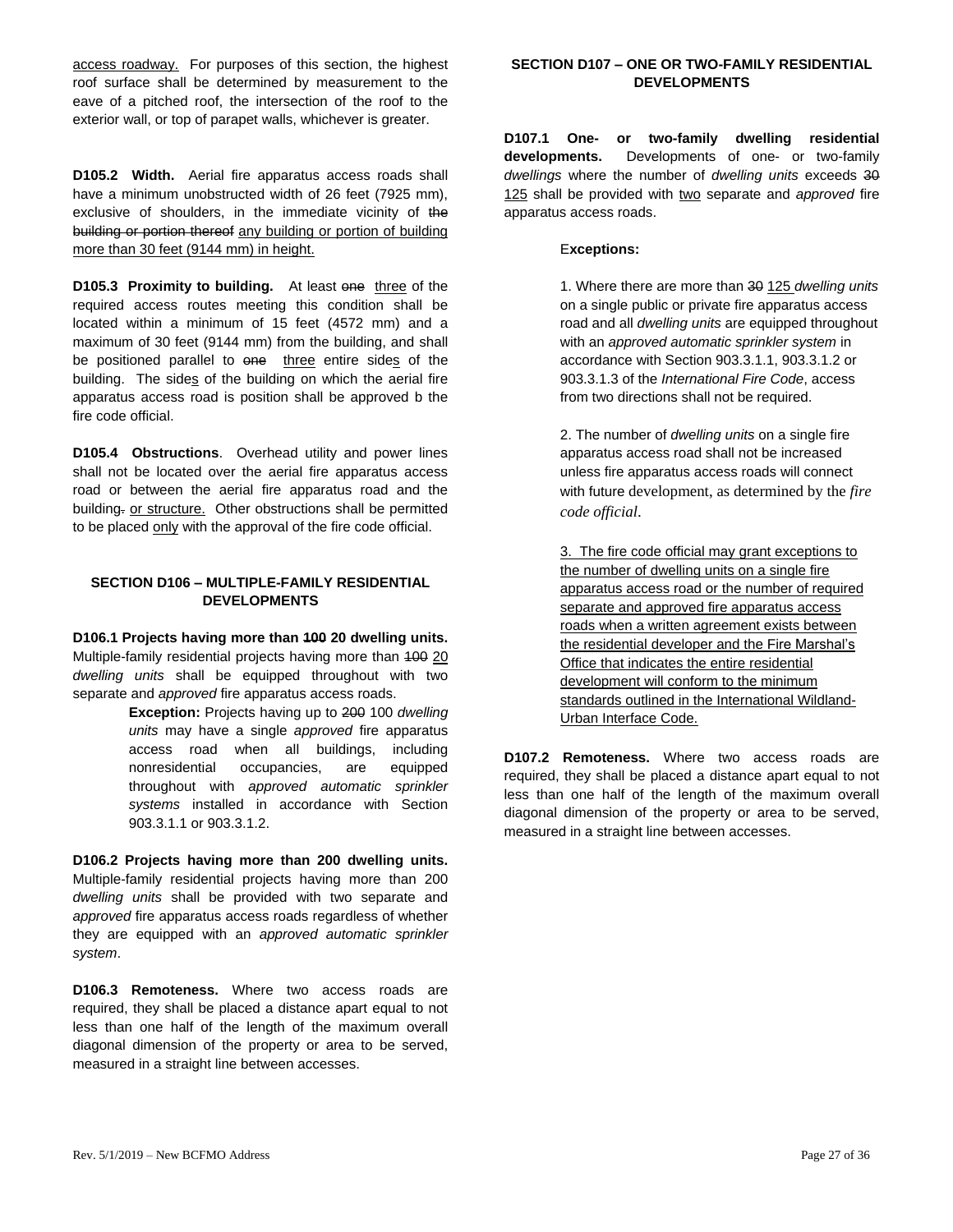# *The following Sections of the 2015 International Building Code shall read as follows:*

In the following document, an underlined word or sentence is a Bexar County regulation that has been added; a strike-through is a word or sentence removed as a Bexar County regulation.

2015 International Building Code Rules: Changes affecting any code section will be displayed under the appropriate section.

#### **CHAPTER 1 - ADMINISTRATION**

#### <span id="page-27-1"></span><span id="page-27-0"></span>**SECTION 103 - FIRE CODE ENFORCEMENT SECTION DEPARTMENT OF BUILDING SAFETY**

**103.1 Creation of enforcement agency.** The Department of Building Safety Bexar County Fire Marshal's Office is hereby created and the official in charge thereof shall be known as the building official.

**103.1.1 Building Code Official – Defined.** Throughout the 2015 International Building Code, where the term building official is used, it shall mean the Bexar County Fire Marshal.

**103.1.2 Fire Code Enforcement & Fire Prevention Section – Defined.** Throughout the 2015 International Building Code, where the term department of building safety is used, it shall mean the Bexar County Fire Marshal's Office, Fire Code Enforcement and Fire Prevention Sections.

**103.2 Appointment.** The building official shall be appointed by the chief appointing authority of the jurisdiction Bexar County Commissioners Court.

**103.3 Deputies.** In accordance with the prescribed procedures of this jurisdiction and with the concurrence of the Bexar County Commissioners Court appointing authority, the building official shall have the authority to appoint a deputy building official, the related technical officers, inspectors, plan examiners and other employees. Such employees shall have powers as delegated by the building official. For the maintenance of existing properties, see the *International Property Maintenance Code*.

#### <span id="page-27-2"></span>**SECTION 104 - DUTIES AND POWERS OF BUILDING OFFICIAL**

**104.6 Right of entry.** Where it is necessary to make an inspection to enforce the provisions of this code, or where the building official has reasonable cause to believe that there exists in a structure or upon a premises a condition which is contrary to or in violation of this code which makes the structure or premises unsafe, dangerous or hazardous, the building official or his designee is authorized to enter the structure or premises at reasonable times to inspect or to perform the duties imposed by this code, provided that if such structure or premises be occupied that credentials be presented to the occupant and entry requested. If such structure or premises is unoccupied, the building official or his designee shall first make a reasonable effort to locate the owner or other person having charge or control of the structure or premises and request entry. If entry is refused, the building official or his designee shall have recourse to the remedies provided by law to secure entry.

> **104.6.1 Dangerous or Damaged Structures.** The Fire Marshal or his designee shall examine, or cause to be examined, every building or structure or portion thereof reported as dangerous or damaged. If such is found to be unsafe as defined in this section, the Fire Marshal or his designee shall give the owner of such building or structure written notice stating the defects thereof. This notice shall require the owner or person in charge of the building, structure or premises, within 72 hours to commence either the required repairs or improvements or demolition and removal of the building or structure or portions thereof. All such work shall be completed within 60 days from the date of notice unless otherwise stipulated by the Fire Marshal. Service of notice shall be made in person by the Fire Marshal or his designee or by certified mail upon the owner or his agent. The designated period within which said owner or agent is required to comply with the order shall begin as of the date the owner or occupant received such notice.

### **SECTION 105 - PERMITS AND WORK AUTHORIZATIONS**

<span id="page-27-3"></span>**105.1 Required.** Any owner or authorized agent who intends to construct, enlarge, alter, repair, move, demolish, or change the occupancy of a building or structure, or to erect, install, enlarge, alter, repair, remove, convert or replace any electrical, gas, mechanical or plumbing system, the installation of which is regulated by this code, or to cause any such work to be done, shall first make application to the building official or his designee and obtain the required permit or work authorization.

> **105.1.1 Annual permit.** In lieu of an individual permit for each alteration to an already approved electrical, gas, mechanical or plumbing installation, the building official is authorized to issue an annual permit upon application therefore to any person, firm or corporation regularly employing one or more qualified trade persons in the building, structure or on the premises owned or operated by the applicant for the permit.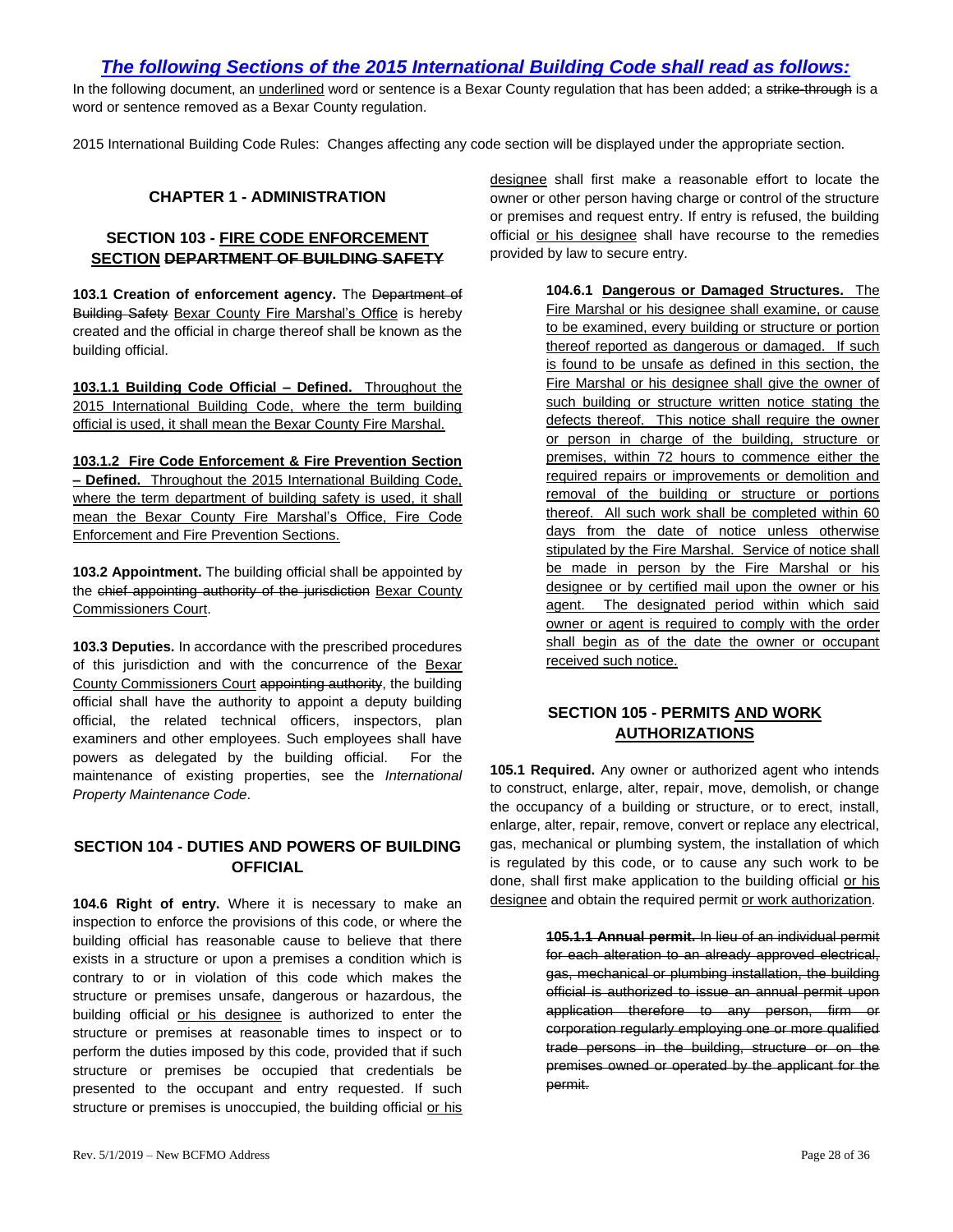**105.1.2 Annual permit records.** The person to whom an annual permit is issued shall keep a detailed record of alterations made under such annual permit. The building official shall have access to such records at all times or such records shall be filed with the building official as designated.

**105.3.1 Action on application.** The building official or his designee shall examine or cause to be examined applications for permits and work authorizations and amendments thereto within a reasonable time 30 days after filing. Such applications may be reviewed by other departments of the County to verify compliance with any applicable laws and commissioners court orders under their jurisdiction. If the application or the construction documents do not conform to the requirements of pertinent laws and commissioners court orders, the building official or his designee shall reject such application in writing, stating the reasons therefore. The 30 day limit to review and approve construction documents shall terminate on the date the documents are found to not comply with the building or fire code; the time limit shall start over on the date corrected documents are submitted for review. If the building official or his designee is satisfied that the proposed work conforms to the requirements of this code and laws and ordinances commissioners court orders, applicable thereto, the building official or his designee shall issue a permit or work authorization therefore as soon as practicable.

**105.7 Placement of permit.** The reviewed building plans and building permit/work authorization or copy shall be kept readily available on the site of the work at all times work is being performed until the completion of the project.

#### <span id="page-28-0"></span>**SECTION 108 – TEMPORARY STRUCTURES AND USES**

**108.1 General.** The building official is authorized to issue a permit for temporary structures and temporary uses. Such permits shall be limited as to time of service, but shall not be permitted for more than 480 365 days. The building official is authorized to grant extensions for demonstrated cause.

**108.3 Temporary Power.** The building official is authorized to give permission to temporarily supply and use power in part of an electric installation before such installation has been fully completed and the final certificate of completion has been issued. The building official is authorized to deny permission to temporarily supply and use power. The part of a structure covered by the temporary certificate shall comply with the requirements specified for temporary lighting, heat or power in NFPA 70.

### <span id="page-28-1"></span>**SECTION 109 - FEES**

**109.1 Payment of fees.** A permit/workauthorization shall not be valid until the fees prescribed by law have been paid, nor shall an amendment or renewal to a permit/work authorization be released until the additional fee, if any, has been paid.

> **109.1.1 Submittal Fees**. Permit/Work Authorization fees paid to the County are non-refundable. All fees for plan review, building permit, work authorization, construction inspections, final inspection and the issuance of a Certificate of Compliance (aka Certificate of Occupancy) shall be paid at the time construction documents are submitted to the County.

> **109.1.2 Resubmittals.** Construction documents that have been resubmitted after corrections are made will be reviewed at no additional cost for the first resubmittal. If documents are denied and returned for further corrections, the third submittal of the same documents shall be considered a new submittal and pay all applicable permitting fees for a new project.

> **109.1.3 Abandonment of Permit.** When a construction related project has been place on "hold" by the owner/contractor, or construction work has failed to progress for a period of time greater that 180 days, the project and permit/work authorization shall be considered abandoned, and a new permit and all applicable fees shall be required to renew and obtain a building permit/work authorization.

**109.3 Building permit valuations.** The applicant for a permit shall provide an estimated permit value at time of application. Permit/Work Authorization valuations shall include total value of work, including materials and labor, for which the permit is being issued, such as electrical, gas, mechanical, plumbing equipment and permanent systems. If, in the opinion of the building official, the valuation is underestimated on the application, the permit shall be denied, unless the applicant can show detailed estimates to meet the approval of the building official. Final building permit valuation shall be set by the building official.

> **109.3.1 Bexar County building permit valuations.**  Building construction cost values will be determine at not less than \$75.00 per square foot unless detailed estimates are submitted at the time of submittal indicating a lower total value.

**109.4 Work commencing before permit issuance.** Any person who commences any work on a building, structure, electrical, gas, mechanical or plumbing system before obtaining the necessary permits or work authorizations shall be subject to a fee established by the building official that shall be in addition to the required permit fees. No work shall be started at a new construction site or an existing structure, other than maintenance work, without a permit being issued or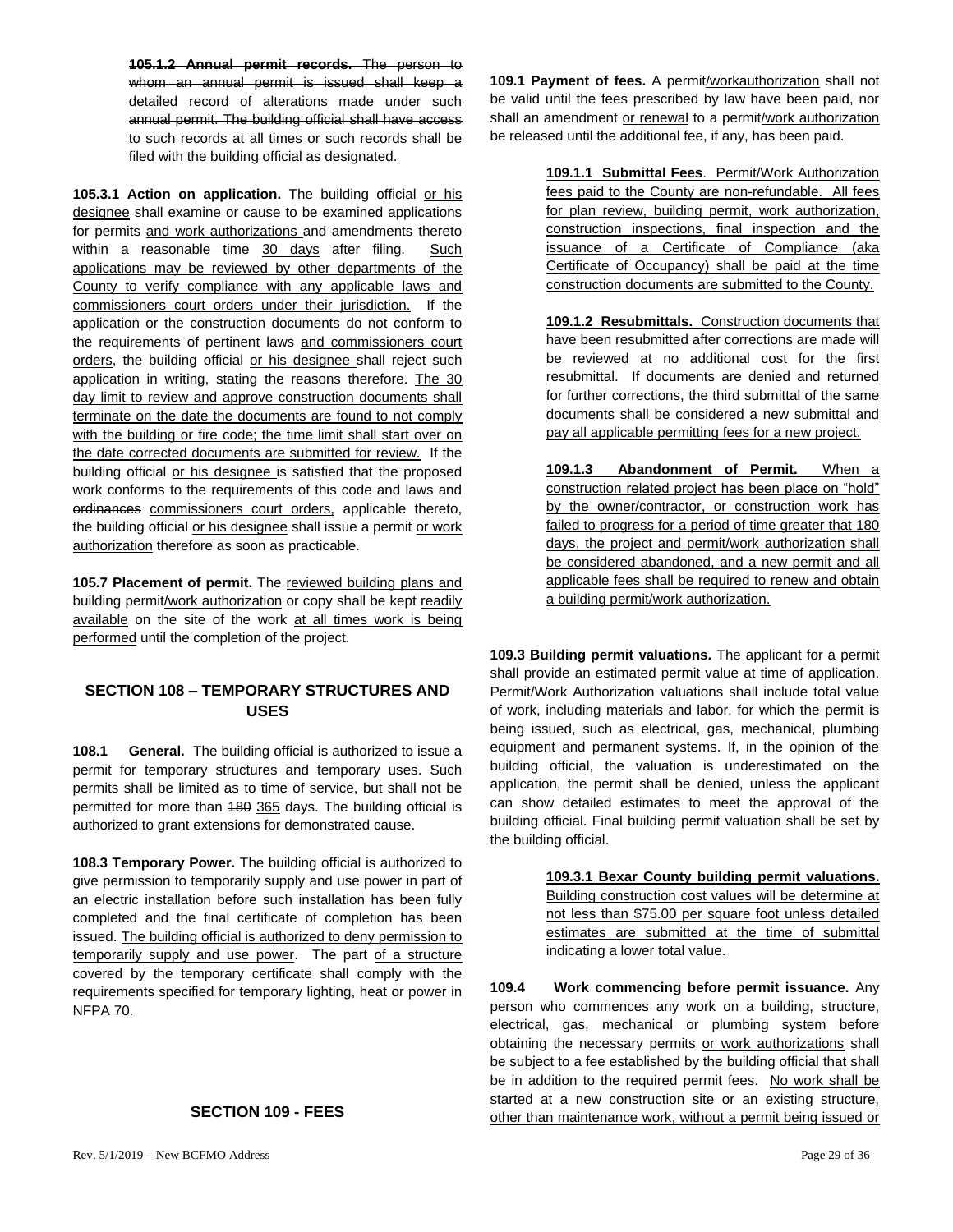by approval to begin work by the Fire Marshal or his designee. Both the individual contractor along with the site general contractor will be held liable for such actions. Where work is commenced prior to obtaining said permit, the permit fees shall be increased by twice the original permit fee amount, but payment of the increased fee shall not relieve any person from fully complying with the requirements to obtain a permit, nor of any other penalties herein.

#### **SECTION 110 - INSPECTIONS**

<span id="page-29-0"></span>110.3 Required inspections. The building official or his designee, upon notification, shall make any or all of the inspections set forth in Sections 110.3.1 through 110.3.10 as well as any other inspection necessary to ensure compliance with the Building Code or Fire Code.

### <span id="page-29-1"></span>**SECTION 111 - CERTIFICATE OF COMPLIANCE OR OCCUPANCY**

**111.1 Use and occupancy.** A building or structure shall not be used or occupied, and a change in the existing use or occupancy classification of a building or structure or portion thereof shall not be made, until the building official or his designee has issued a certificate of (compliance) occupancy therefore as provided herein. No physical change of occupant for occupancy groups A-2 (Assembly uses intended for food and/or drink consumption including, but not limited to, banquet halls, night clubs, restaurants, taverns and bars) and E (Educational) of a building or portion thereof shall be made until the building has been inspected and issued a certificate of (compliance) occupancy. Issuance of a certificate of (compliance) occupancy shall not be construed as an approval of a violation of the provisions of this code or of other state laws or commissioners court orders erdinances of the jurisdiction.

#### **SECTION 113 - BOARD OF APPEALS**

<span id="page-29-2"></span>**113.1 General.** In order to hear and decide appeals of orders, decisions or determinations made by the building official relative to the application and interpretation of this code, there shall be and is hereby created a board of appeals. The board of appeals shall be appointed by the governing body and shall hold office at its pleasure. The board shall adopt rules of procedure for conducting its business.

**113.1 Board of appeals established.** In order to hear and decide appeals of orders, decisions or determinations made by the building code official relative to the application and interpretation of this code, there shall be and is hereby created a board of appeals consisting of 7 persons residing in Bexar County, who are not employees of the jurisdiction. The board

Rev.  $5/1/2019$  – New BCFMO Address Page 30 of 36

should consist of one (1) registered engineer, one (1) licensed architect, one (1) builder, one (1) member representing the fire protection industry, one (1) member of business or industry, one (1) person certified by the International Code Council as a Building Plans Examiner, Commercial Building Inspector, Residential Building Inspector or other ICC certified commercial construction field, and 1) member of the public. (See Appendix A for completed details). The board of appeals shall be appointed by the governing body and shall hold office at its pleasure. The term of office shall not exceed two (2) years and shall be limited to three (3) consecutive two-year terms. All vacancies shall be filled for the unexpired portion of the term only. The building code official or his designee shall be an ex officio member of said board but shall have no vote on any matter before the board. The board shall adopt rules of procedure for conducting its business, and shall render all decisions and findings in writing to the appellant with a duplicate copy to the building official.

#### **SECTION 114 - VIOLATIONS**

<span id="page-29-3"></span>**114.1 Unlawful acts.** It shall be unlawful for any person, firm or corporation to erect, construct, alter, extend, repair, move, remove, demolish or occupy any building, structure or equipment regulated by this code, or cause same to be done, in conflict with or in violation of any of the provisions of this code. No work shall be started at a new construction site or an existing structure, other than maintenance work, without a permit or work authorization being issued or by approval to begin work by the Fire Marshal or his designee. Both the individual contractor along with the site general contractor will be held liable for such actions. Where work is commenced prior to obtaining said permit/work authorization, the permit/work authorization fees shall be doubled, but payment of the increased fee shall not relieve any person from fully complying with the requirements to obtain a permit, nor of any other penalties herein.

**114.2 Notice of violation.** The building official or his designee is authorized to serve a notice of violation or stop-work order on the person responsible for the erection, construction, alteration, extension, repair, moving, removal, demolition or occupancy of a building or structure in violation of the provisions of this code, or in violation of a permit or certificate issued under the provisions of this code. Such order shall direct the discontinuance of the illegal action or condition and the abatement of the violation.

**114.3 Prosecution of violation.** If the notice of violation is not complied with promptly, the building official or his designee is authorized to request the legal counsel of the jurisdiction to institute the appropriate proceeding at law or in equity to restrain, correct or abate such violation, or to require the removal or termination of the unlawful occupancy of the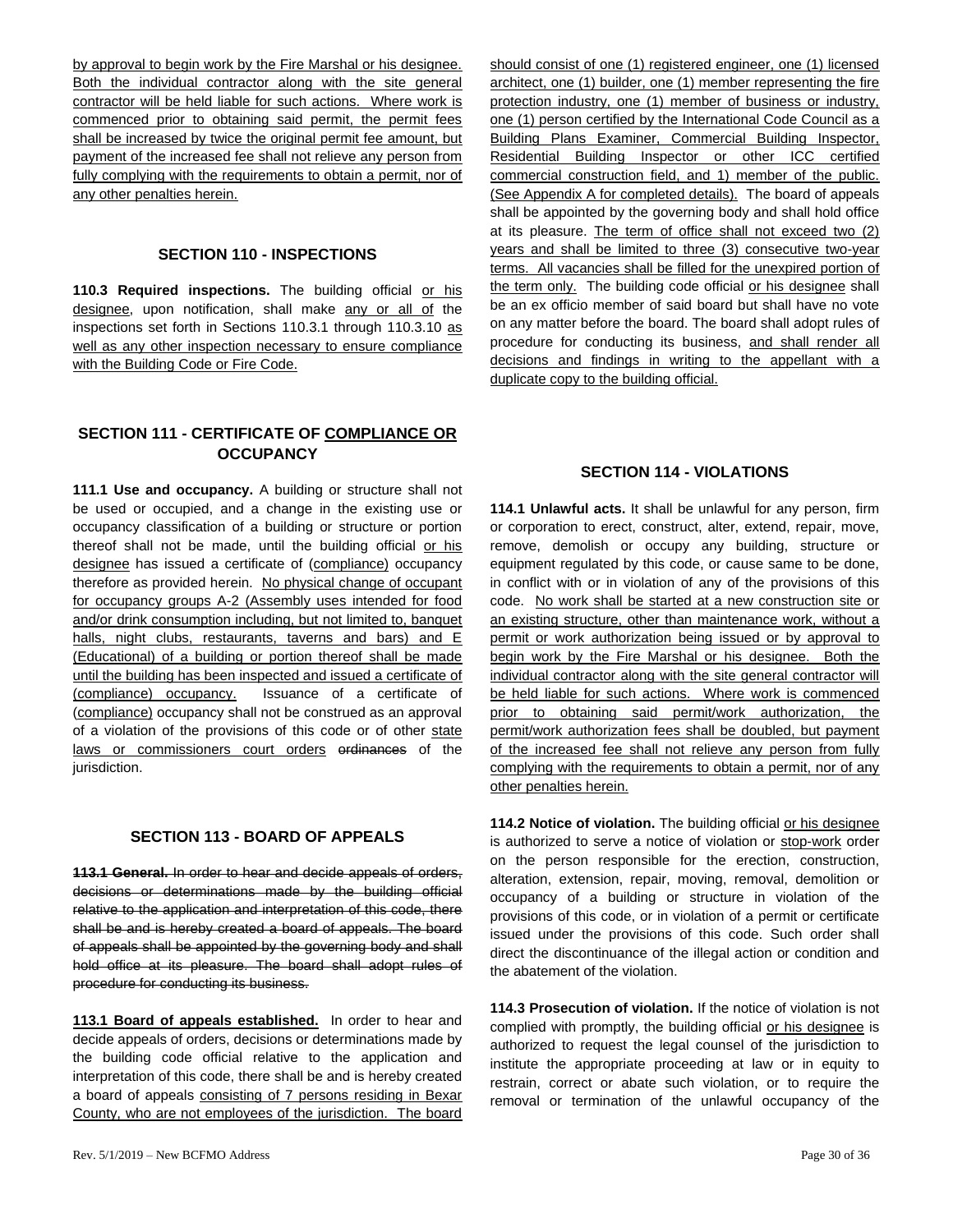building or structure in violation of the provisions of this code or of the order or direction made pursuant thereto.

**114.4 Violation penalties.** Any person who violates a provision of this code or fails to comply with any of the requirements thereof or who erects, constructs, alters or repairs a building or structure in violation of the approved construction documents or directive of the building official, or of a permit or certificate issued under the provisions of this code, shall be subject to penalties as prescribed by law. Refer to the 2015 International Fire Code, Section 109.4.2 for Offense Penalties

### **CHAPTER 2 – DEFINITIONS**

#### <span id="page-30-1"></span><span id="page-30-0"></span>**SECTION 202 - GENERAL DEFINITIONS**

shall include the following definitions:

**AUTHORIZED EMERGENCY VEHICLE** shall have the meaning set out in the Texas Transportation Code §541.201.

**CERTIFICATE OF COMPLIANCE; CERTIFICATE OF OCCUPANCY.** A certificate, issued according to Section 110 of the 2015 International Building Code, stating that all materials, products, and construction meet or exceed specified standards, approved construction documents, and all applicable Codes or laws. Issuance of a certificate of occupancy shall not be construed as an approval of a violation of the provisions of this code or of other ordinances of the jurisdiction. The terms Certificate of Compliance and Certificate of Occupancy shall be interchangeable and hold the same meaning, wherever used. As a general practice, an Certificate of Occupancy shall be issued for structure which are a commercial establishment or public accessible and a Certificate of Compliance will be issued for buildings that are not normally occupied by the public.

**COMMERCIAL ESTABLISHMENT** means a place where goods and commodities or services are displayed, exchanged, sold or bought.

**FIRE LANE** shall mean any area appurtenant to entrances or exits of a building deemed necessary by the Fire Marshal or his designee to remain free and clear of parked vehicles for access to such building in case of fire or other emergency and designated by him as such, and may include sidewalks, driveways, portions of parking lots, or any other area adjacent to or near building entrances or exits, or any fire hydrant. Fire lanes identified or designated by the Fire Marshal or his designee shall be conspicuously marked and identified as set out in the Texas Transportation Code §684.011(c).

**MULTI-FAMILY DWELLING** means any residential structure consisting of four (4) or more residential dwelling units. (Dwelling Unit - A single unit providing complete, independent living facilities for one or more persons, including permanent provisions for living, sleeping, eating, cooking and sanitation.)

These buildings are typically, but not always, classified within the Group "R" occupancy classification.

**OCCUPANT** means any person, agent, firm, or corporation that occupies a building or part thereof as an owner or tenant.

**PUBLIC BUILDING; PUBLIC ACCESS BUILDING; PUBLIC ACCESSIBLE BUILDING** means a place in which the possession and/or use, as well as the property in it, gives members of the public free access or use and includes buildings in which the public may enter, including where an entry fee is charged; or otherwise comply with the requirements of an "Occupiable Space" as defined in the 2015 International Building Code.

### <span id="page-30-2"></span>**CHAPTER 5 - GENERAL BUILDING HEIGHTS AND AREAS**

#### **SECTION 501 - GENERAL**

<span id="page-30-3"></span>**[F] 501.2 Address identification.** New and existing buildings shall be provided with approved address numbers or letters. The address identification shall be legible and placed in a position that is visible from the street fronting the property. Address identification characters shall contrast with their background. Address numbers shall be Arabic numbers or alphabetic letters. Numbers shall no be spelled out. Each character shall be a minimum  $4 \text{ six } (6)$  inches  $(102 \text{ 152.4mm})$ high and a minimum of 0.5 inch (12.7 mm) wide. Where required by the fire code official, address identification shall be provided in additional approved locations to facilitate emergency response. Where access is by means of a private road and the building address cannot be viewed from the public way, a monument, pole or other approved sign or means shall be used to identify the structure. Address identification shall be maintained.

> **501.2.1 Multi-Building Complexes.** Where there are multiple buildings at a single property address, each building shall have building number(s) meeting the requirements of 501.2 posted on the building in a location that is plainly legible and visible from the driving surface closest to the building.

#### <span id="page-30-4"></span>**CHAPTER 9 - FIRE PROTECTION SYSTEMS**

#### <span id="page-30-5"></span>**SECTION 903 - AUTOMATIC SPRINKLER SYSTEMS**

**[F] 903.3.1.2 NFPA 13R sprinkler systems.** Automatic sprinkler systems in Groups R occupancies up to and including four stories in height in buildings not exceeding 60 feet (18,288 mm) in heights above grade plane shall be permitted to be installed throughout in accordance with NFPA 13R.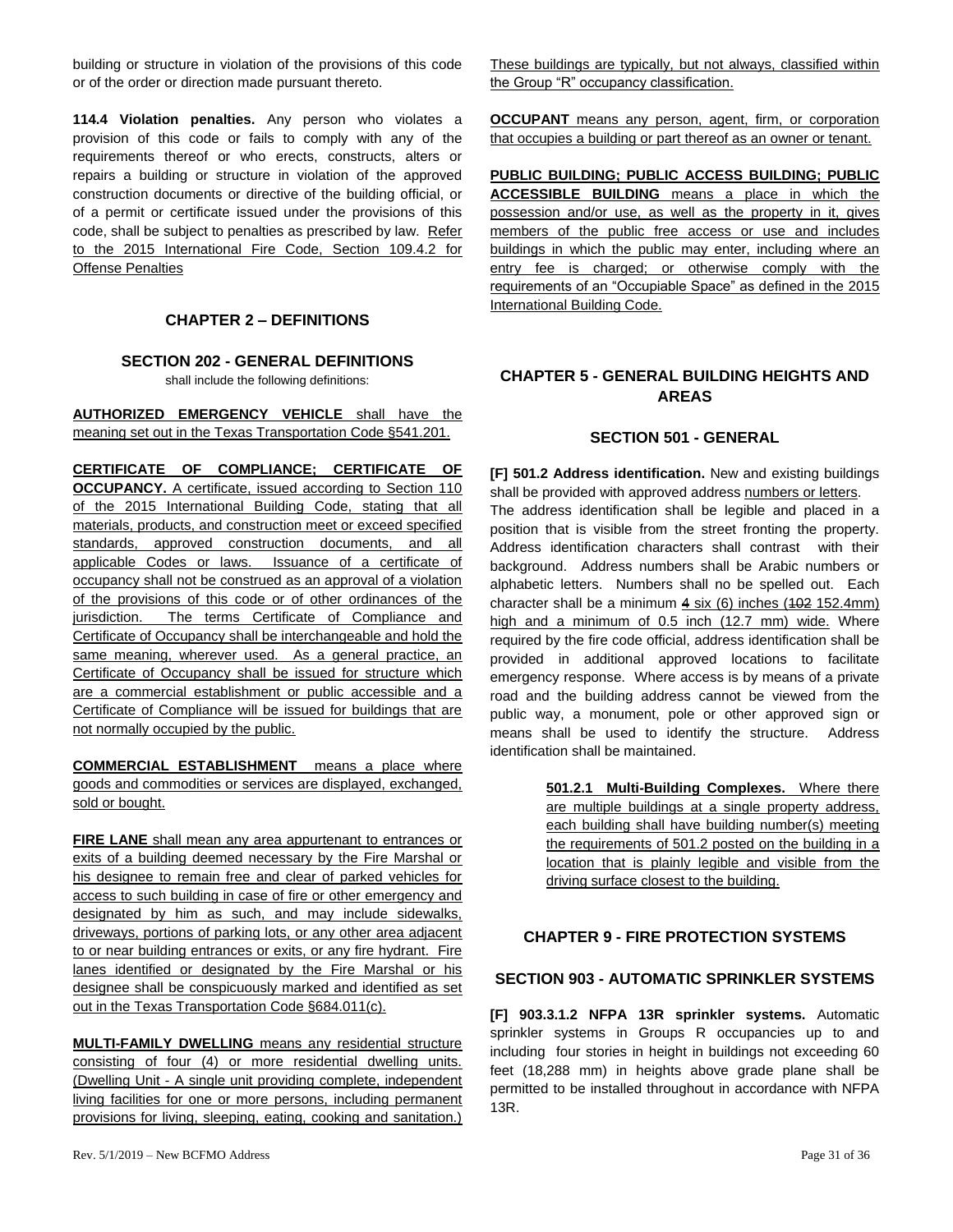The number of stories of Group R occupancies constructed in accordance with Sections 510.2 and 510.4 shall be measured from the horizontal assembly creating separate buildings.

> **[F] 903.3.1.2.1 Balconies and decks.** Sprinkler protection shall be provided for exterior balconies, decks and ground floor patios of dwelling units and sleeping units where the building is of Type V construction, provided there is a roof or deck above. Sidewall sprinklers that are used to protect such areas shall be permitted to be located such that their deflectors are within 1 inch (25 mm) to 6 inches (152 mm) below the structural members and a maximum distance of 14 inches (356 mm) below the deck of the exterior balconies and decks that are constructed of open wood joist construction.

> **903.3.1.2.1.2 Attic Protection.** In addition to the protection requirements of NFPA 13R, sprinkler protection shall be designed and provided in all attic spaces of Type V construction.

**[F] 903.3.1.3 NFPA 13D sprinkler systems.** Automatic sprinkler systems installed in one- and two-family dwellings; Group R-3, Group R-4 Condition 1, and townhouses shall be permitted to be installed throughout in accordance to NFPA 13D.

> **903.3.1.3.1 Attic Protection.** In addition to the protection requirements of NFPA 13D, sprinkler protection shall be designed and provided in all attic spaces of Type V construction.

**903.6 Separation from Non-Sprinklered Areas.** Unless otherwise exempted by the 2015 International Building Code (IBC) or 2015 International Fire Code (IFC) or required to be of a higher fire resistance construction by the IBC or IFC, a minimum of one (1) hour fire barrier construction in accordance with the 2015 IBC shall be provided between sprinklered and non-sprinklered areas within a building.

**903.7 Riser Room Location.** On multi-family residential buildings, the fire sprinkler riser room shall be located at the front to the building, The riser room shall be separated from the remainder of the building or structure by a two-hour separation, with all penetrations properly sealed and calked with an appropriately rated fire caulk. The fire sprinkler riser room shall be accessible from the front of the building.

#### <span id="page-31-0"></span>**SECTION 904 – ALTERNATIVE AUTOMATIC FIRE-EXTINGUISHING SYSTEMS**

**904.12.1 Manual system operation.** A manual actuation device shall be located at or near a means of egress from the

cooking area a minimum of 10 feet (3048 mm) and a maximum of 20 feet (6096 mm) from the kitchen exhaust system. The manual actuation device shall be installed not more than 48 inches (1200 mm) nor less than 42 inches (1067 mm) above the floor and shall clearly identify the hazard protected. The manual actuation shall require a maximum force of 40 pounds (178 N) and a maximum movement of 14 inches (356 mm) to actuate the fire suppression system.

> **Exception:** Automatic sprinkler systems shall not be required to be equipped with manual actuation means.

> **904.12.1.1 Manual system operation device color.**  The manual actuation device for an alternative fireextinguishing system shall be silver or white in color, and shall not resemble a fire alarm system actuation device. The color of the manual actuation device for an alternative fire-extinguishing system shall apply to both commercial and residential fire-extinguishing systems.

> **904.12.1.2 Multiple manual system operation devices.** Where there are multiple manual actuation devices for an alternative fire-extinguishing system, each actuation device and the corresponding fire extinguishing system shall be provided with an identification plate that indicates which system the device operates.

### <span id="page-31-1"></span>**SECTION 907 - FIRE ALARM AND DETECTION SYSTEMS**

**[F] 907.2.2 Group B.** A manual fire alarm system shall be installed in Group B occupancies where one of the following conditions exists:

- 1. The combined Group B occupant load of all floors is 500 or more.
- 2. The Group B occupant load is more than 100 persons above or below the lowest level of exit discharge.

3. The fire area contains a5ambulatory health care facility.

4. In all Group B buildings three (3) or more stories.

**Exception:** Manual fire alarm boxes are not required where the building is equipped throughout with an automatic sprinkler system installed in accordance with Section 903.3.1.1 and the occupant notification appliances will activate throughout the notification zones upon sprinkler waterflow.

**[F] 907.2.8.2 Automatic smoke detection system.** An automatic smoke detection system that activates the occupant notification system in accordance with Section 907.5 shall be installed throughout all interior corridors serving sleeping units. The automatic smoke detection system requirement is met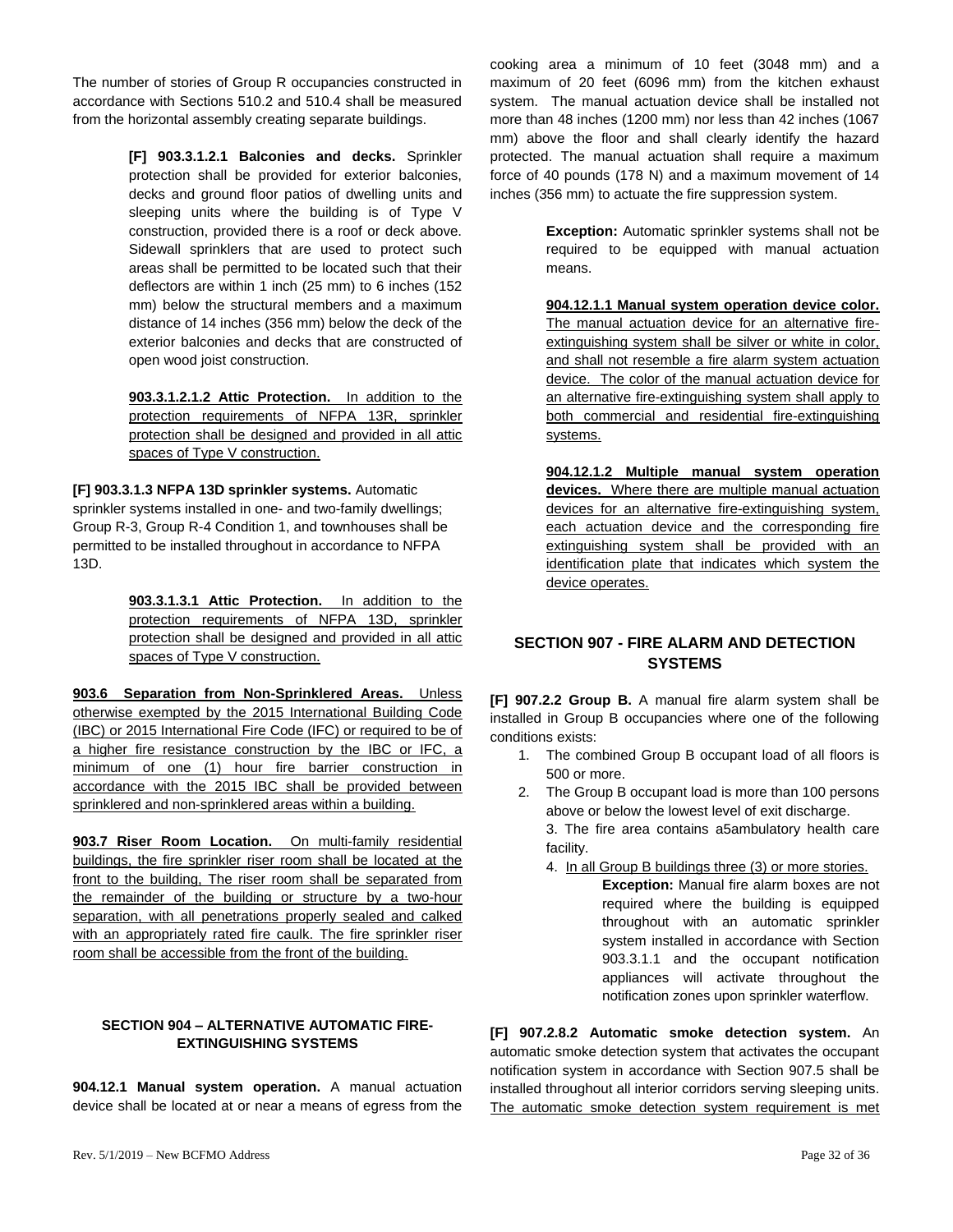only by the installation of smoke or beam detectors whenever possible. If environmental conditions do not allow the installation of smoke detectors, fire alarm heat detectors may be used, on a limited basis, when approved by the Fire Marshal or his designee.

> **Exception:** An automatic smoke detection system is not required in buildings that do not have interior corridors serving sleeping units and where each sleeping unit has a means of egress door opening directly to an exit or to an exterior exit access that leads directly to an exit.

**907.2.13.3 Special Provisions for High-Rise Buildings.**  The following special provisions shall apply to all buildings classified a high-rise structure as defined in the 2015 International Building Code.

- 1. The operation of any system smoke detector (not including guest room detector or dwelling unit detector), sprinkler, water flow device or manual fire alarm station shall automatically sound an alert signal to the floor of the incident, the floor above, and the floor below, followed by voice instructions giving appropriate information and direction to occupants. Pre-recorded or live voice evacuation instructions from a constantly attended location on the premises to the occupants shall be permitted. Pre-recorded instruction shall be preceded by not less that five (5) seconds or more than ten (10) seconds of continuous alerting signal. The alarm signal may be an electronic sounds, a horn, siren or Klaxon. Prerecorded or live instructions shall be repeated 3 or more times. Upon completion or failure of prerecorded instructions, the fire alarm evacuation signal must continue. Live voice instructions shall be permitted to interrupt the pre-recorded message or the fire alarm signal.
- 2. Actuation of the voice alarm system shall occur by any or all of the following means of initiation, but not limited thereto:
	- a. Manual pull stations
	- b. System smoke detector
	- c. Extinguishing system operation
- 3. A positive alarm sequence as defined in NFPA 72 is permitted where approved by the Fire Marshal or his designee. Request to use a positive alarm sequence feature must be made in writing and receive approval before installation. The feature of the positive alarm sequence system shall meet the requirements of NFPA 72.

**907.2.24 High Occupant Load**. In addition to the requirements listed in other sections of this code, any occupancy having an occupant load of 1,000 or more shall be provided with a manual fire alarm system.

**Exception:** Open parking garages

**[F] 907.3.1 Duct smoke detectors.** Smoke detectors installed in ducts shall be listed for the air velocity, temperature and humidity present in the duct. Duct smoke detectors shall be connected to the building's fire alarm control unit when a fire alarm system is required by Section 907.2. Activation of a duct smoke detector shall initiate a visible and audible supervisory signal at a constantly attended location and shall perform the intended fire safety function in accordance with this code and the International Mechanical Code. Duct smoke detectors shall not be used as a substitute for required open area detection.

#### **Exceptions:**

1. The supervisory signal at a constantly attended location is not required where duct smoke detectors activate the building's alarm notification appliances.

2. In occupancies not required to be equipped with a fire alarm system, actuation of a smoke detector shall activate a visible and an audible signal in an approved location. Smoke detector trouble conditions shall activate a visible or audible signal in an approved location and shall be identified as air duct detector trouble. Where a duct smoke detector is installed, there shall also be installed a remote test switch that includes a visual signal, audible signal, and a key operated test/reset switch.

**[F] 907.4.2.1 Location.** Manual fire alarm boxes shall be located not more than 5 feet (1524 mm) from the entrance to each exit. In buildings not protected by an automatic sprinkler system in accordance with Section 903.3.1.1 or 903.3.1.2, additional manual fire alarm boxes shall be so located that exit access travel distance to the nearest box does not exceed 200 feet (60 960 mm).

> **Exception:** Where construction of the building prohibits the proper installation of a pull station (e.g., glass walls) a pull station shall be allowed to be located in the normal path of egress travel.

**907.5.2.3.1.1 Private Offices.** Visible alarm notification or audible/visual alarm notification appliances shall be provided in private offices in Group B and E occupancies, when the occupant capacity of the office is three or greater; the office is provided with a conference table with seating for three or more; or the square footage of the office exceeds 200 sq. ft.

**[F] 907.5.2.3.4 Group R-2.** In Group R-2 occupancies required by Section 907 to have a fire alarm system, all dwelling units and sleeping units shall be provided with the capability to support visible alarm notification appliances in accordance with ICC A117.1. This requirement is met by extending the fire alarm wiring to all living areas, restroom, and sleeping areas of all units. The wiring must terminate in an electrical box suitable for securely mounting an audio/visual device. There shall be no more than ten devices designed for each circuit run. The building fire alarm wiring is to be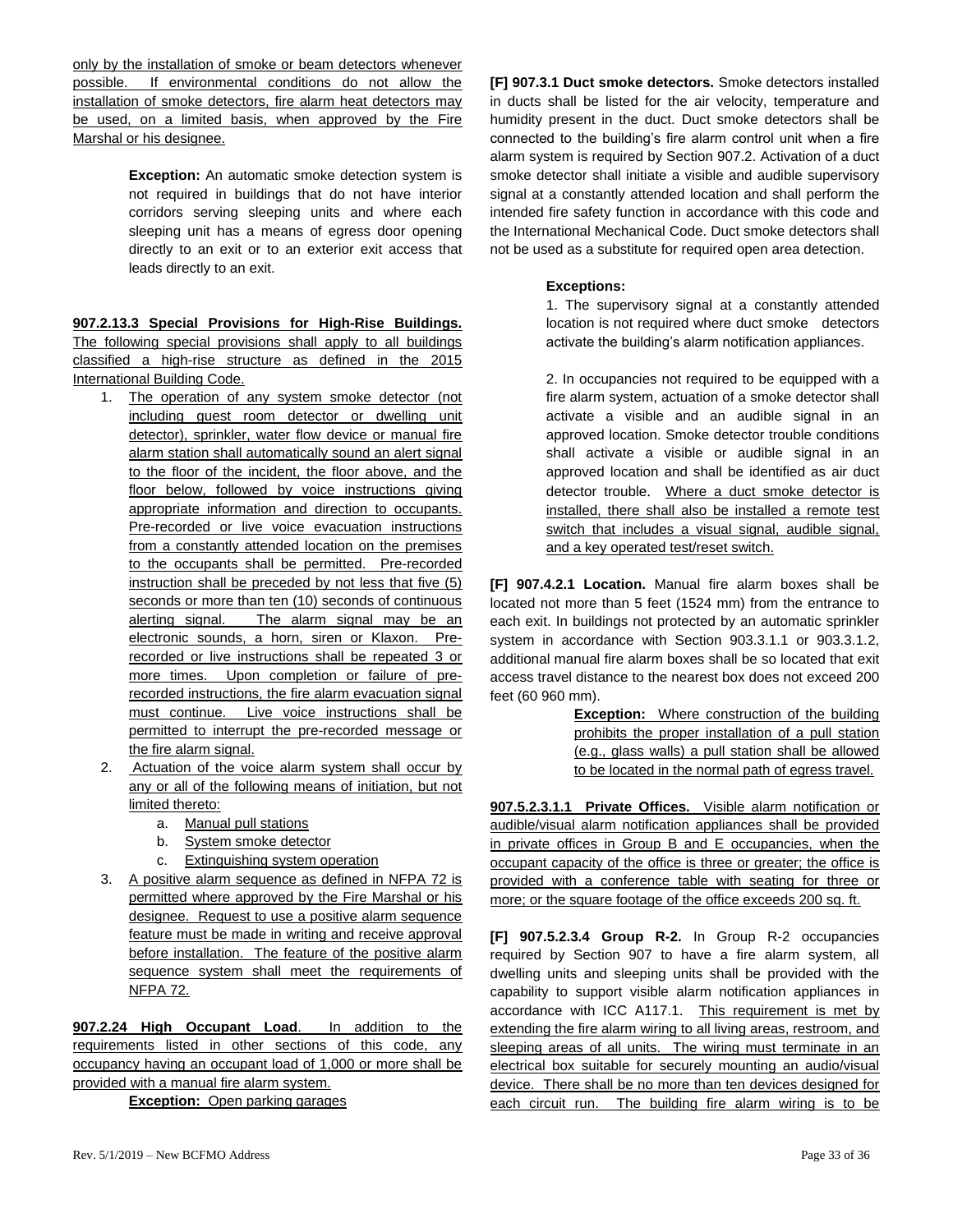extended to the unit smoke detectors so that the audible/visual alarm notification appliances may be connected to the building fire alarm system to notify residents with hearing impairments of an emergency situation. A smoke detector activated in an individual unit shall not set the entire complex into alarm.

#### **907.9 Fire Alarm Systems – Emergency Control.** At a

minimum, the following functions, where provided, shall be activated by the fire alarm system:

- 1. Elevator capture and control in accordance with ASME/ANSI A17.1-2002, Safety Code for Elevators and Escalators
- 2. Release of automatic door closures
- 3. Stairwell and/or elevator shaft pressurization
- 4. Smoke management and/or smoke control systems
- 5. Emergency egress lighting control (if controlled by the fire alarm system)
- 6. Unlocking of electric/magnetic held doors
- 7. Emergency shutoff of gas and fuel supplies that may be hazardous providing the continuation of service is not essential to the preservation of life. (Typically this will be kitchen gas valves)

#### **907.10 Special Provisions for Non-High-Rise Buildings.**

These provisions apply to multi-floor structures not classified as a High-Rise structure as defined in the 2015 International Building Code.

- 1. The alarm signal may be an electronic sound, a horn, siren or Klaxon.
- 2. Alarm to sound at minimum on:
- 3. Floor of incident
- 4. Floor above
- 5. Floor below
- 6. Alarm to sound on signal from:
	- a. Manual pull stations
	- b. System smoke detector
	- c. Extinguishing system operation
- 7. A positive alarm sequence as defined in NFPA 72 is permitted where approved by the Fire Marshal or his designee. Request to use a positive alarm sequence feature must be made in writing and receive approval before installation. The feature of the positive alarm sequence system shall meet the requirements of NFPA 72.

**907.11 Alarm Signal Silencing Switch.** A switch for silencing the alarm signal sounding appliances shall be permitted only if it is key operated or located within a locked cabinet. Such a switch shall be permitted only if visible zone alarm indication or equivalent has been provided by approved annunciation, printout, or other approved means, and subsequent alarms on other initiating devices circuits will cause the audible alarm signaling appliances to resound. A switch that is left in the "silent" position when there is no alarm shall operate trouble signals until the switch is restored to normal.

#### <span id="page-33-0"></span>**CHAPTER 10 - MEANS OF EGRESS**

# **SECTION 1004 - OCCUPANT LOAD**

#### <span id="page-33-1"></span>**TABLE 1004.1.2 MAXIMUM FLOOR AREA ALLOWANCES PER OCCUPANT**

|                                                   | <b>FLOOR AREA</b> |
|---------------------------------------------------|-------------------|
| <b>FUNCTION OF SPACE</b>                          | IN SQ. FT. PER    |
|                                                   | <b>OCCUPANT</b>   |
| Accessory storage areas, mechanical equipment     | 300 gross         |
| room                                              |                   |
| Agricultural building                             | 300 gross         |
| Aircraft hangars                                  | 500 gross         |
| Airport terminal                                  |                   |
| Baggage claim                                     | 20 gross          |
| Baggage handling                                  | 300 gross         |
| Concourse                                         | 100 gross         |
| Waiting areas                                     | 15 gross          |
| Assembly - Gaming floors (keno, slots, etc.)      | 11 gross          |
| Assembly with fixed seats                         | See Sec.          |
|                                                   | 1004.7            |
| Assembly without fixed seats                      |                   |
| Concentrated (chairs only-not fixed)              | 7 net             |
| Standing space                                    | 5 net             |
| Unconcentrated (tables and chairs)                | 15 net            |
| Bowling centers, allow 5 persons for each lane    | 7 net             |
| including 15 feet of runway, and for additional   |                   |
| areas                                             |                   |
| Business areas (Administrative areas)             | 100 gross         |
| Courtrooms - other than fixed seating areas       | 40 net            |
| Day care (including after-school care facilities) | 35 net            |
| Dormitories                                       | 50 gross          |
| Educational                                       |                   |
| Classroom area                                    | 20 net            |
| Shops and other vocational room areas             | 50 net            |
| Exercise rooms and Gymnasiums                     | 50 gross          |
| H-5 Fabrication and H-5 manufacturing areas       | $200$ gross       |
| Industrial areas, Manufacturing areas             | 100 gross         |
| Institutional areas                               |                   |
| Inpatient treatment areas                         | 240 gross         |
| Outpatient areas                                  | 100 gross         |
| Sleeping areas                                    | 120 gross         |
| Kitchens, commercial                              | 200 gross         |
| Locker rooms                                      | 50 gross          |
| Library                                           |                   |
| Reading rooms                                     | 50 <sub>net</sub> |
| Stack areas                                       | 100 gross         |
| Mercantile                                        |                   |
| Areas on other floors                             | 60 gross          |
| Basement and grade floor levels                   | 30 gross          |
| Storage, stock, shipping areas                    | 300 gross         |
| Parking garages                                   | 200 gross         |
| Residential                                       | 200 gross         |
| Skating rinks, swimming pools                     |                   |
| Rink and pool                                     | 15 gross          |
| Deck                                              | 50 gross          |
| Stages and platforms                              | 15 net            |
| Warehouses                                        | 500 gross         |

For SI: 1 square foot =  $0.0929$  m2.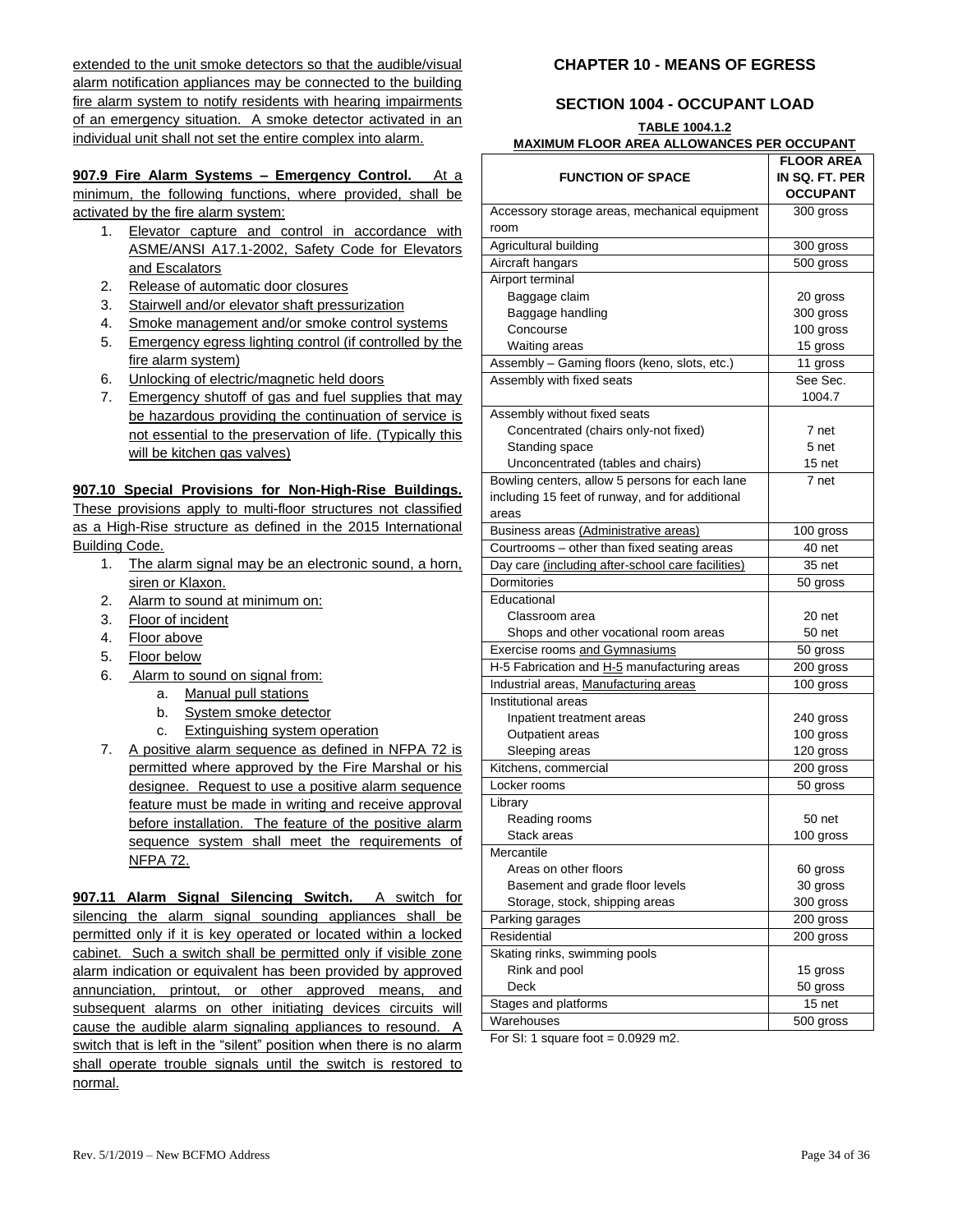# <span id="page-34-0"></span>**SECTION 1008 – MEANS OF EGRESS ILLUMINATION**

**1008.3 Emergency power for illumination.** The power supply for means of egress illumination shall normally be provided by the premises' electrical supply.

**1008.3.1 General.** In the event of power supply failure in rooms ans spaces that require two or more means of egress, an emergency electrical system shall automatically illuminate all of the following areas:

> 1. Aisles and unenclosed egress stairways in rooms and spaces that require two or more means of egress.

> 2. Corridors, exit enclosures and exit passageways in buildings required to have two or more exits.

> 3. Exit access stairways and ramps. Exterior egress components at other than the level of exit discharge until exit discharge is accomplished for buildings required to have two or more exits.

> 4. Interior exit discharge elements, as permitted in Section 1024.1, in buildings required to have two or more exits.

> 5. Exterior landings, as required by Section 1008.2.2 for exit discharge doorways in buildings required to have two or more exits.

> 6. Group E windowless occupancy areas, windowless shops, and windowless laboratories shall be provided with emergency egress lighting at the entrance/exit doors to the space, and at non-required egress stair and corridor pathways to receive emergency lighting as required in Section 1008.2.

# <span id="page-34-1"></span>**SECTION 1010 - DOORS, GATES AND TURNSTILES**

**1010.1.4.4 Security grilles.** In Groups B, F, M and S, horizontal sliding or vertical security grilles are permitted at the main exit and shall be openable from the inside without the use of a key or special knowledge or effort during periods that the space is occupied. The grilles shall remain secured in the full-open position during the period of occupancy by the general public. Where two or more means of egress are required, not more than one-half of the exits or exit access doorways shall be equipped with horizontal sliding or vertical security grilles.

**1010.1.4.4.1 Security Grilles in Means of Egress.** 

Where a security grille is installed in the means of egress in any occupancy group, it shall comply with **all** of the following:

1. The required minimum egress width shall not be reduced;

- 2. The grille shall be either spring-tension or motor operated;
- 3. When closed, the grille shall fully open, so as to not obstruct or reduce the minimum required egress width upon activation of the fire alarm system, upon loss of power, or activation of any other emergency notification/activation system,

### <span id="page-34-2"></span>**SECTION 1027 - EXTERIOR EXIT STAIRWAYS AND RAMPS**

**1026.7 Exterior Fire Escape.** Any existing exterior fire escape which is deemed to be an adequate fire escape under the laws of the state shall be deemed an adequate means of egress for emergency use, as required by the chapter, and the number of existing fire escapes shall be provided to comply with the fire escape law of the state fire prevention regulations.

### **CHAPTER 11- ACCESSIBILITY**

### **SECTION 1102 - DEFINITIONS**

<span id="page-34-4"></span><span id="page-34-3"></span>**ACCESSIBILITY.** All buildings or portions of buildings must comply with the accessibility standards adopted by the State of Texas. Projects shall be submitted to the Texas Department of Licensing and Regulations for review, inspection, and approval in accordance with state law.

### <span id="page-34-5"></span>**CHAPTER 15 - ROOF ASSEMBLIES AND ROOFTOP STRUCTURES**

### **SECTION 1503 - WEATHER PROTECTION**

<span id="page-34-6"></span>**[P] 1503.4 Roof drainage.** Design and installation of roof drainage systems shall comply with Section 1503 of this code and Sections 1106 and 1108, as applicable, of the International Plumbing Code.

> **1503.4.4 Zero Lot Line Development.** On zero lot line development where roof projections are allowed by deed covenant or ingress/egress easements and the roof slopes towards the adjoining property, adequate gutters and down spouts shall be provided to direct roof water away from adjacent property. Roof projections shall not extend beyond a point 1/3 the width of the easement or a maximum of 24 inches. If there is no slope towards zero lot lines, gutters are not necessary.